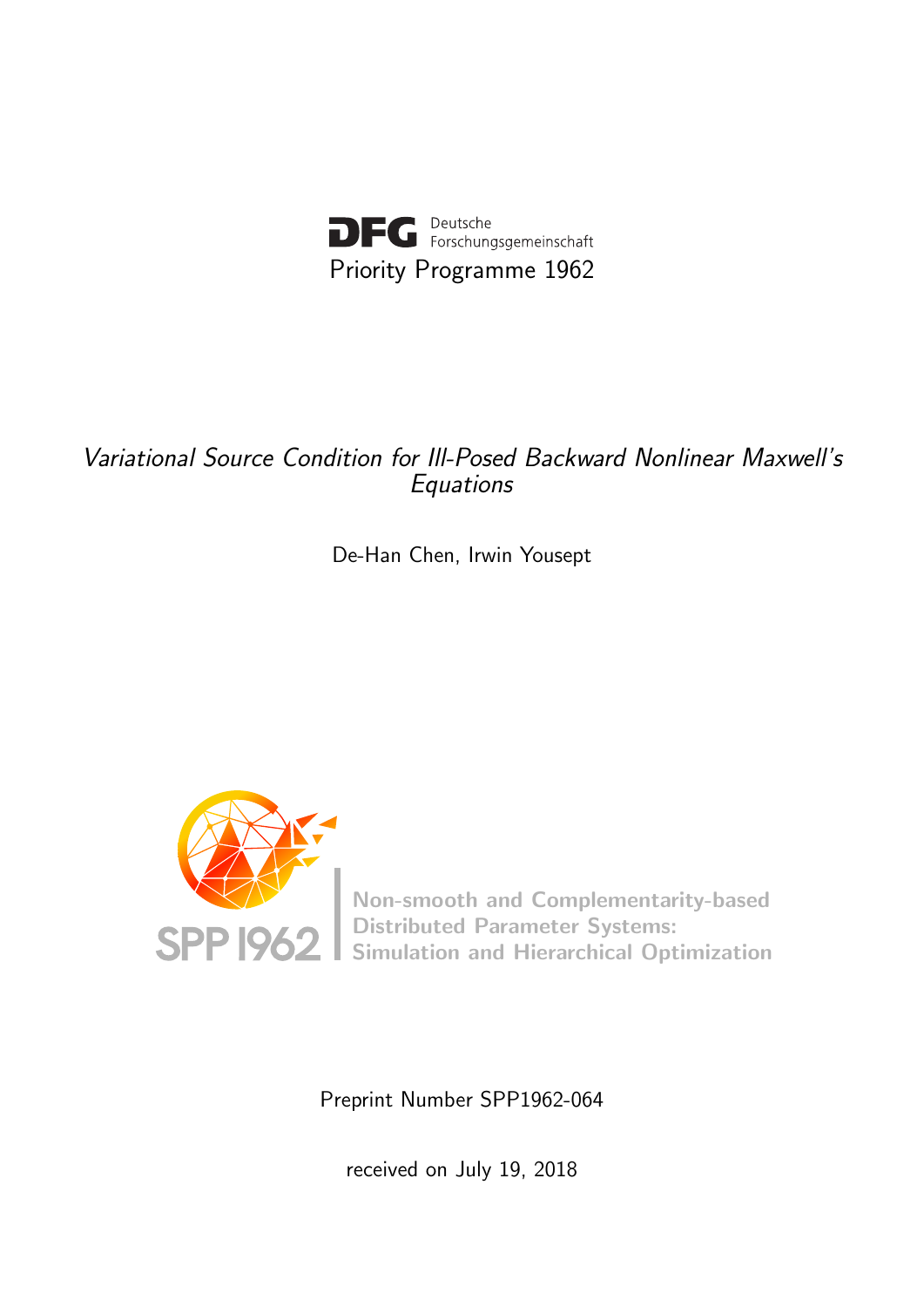Edited by SPP1962 at Weierstrass Institute for Applied Analysis and Stochastics (WIAS) Leibniz Institute in the Forschungsverbund Berlin e.V. Mohrenstraße 39, 10117 Berlin, Germany E-Mail: spp1962@wias-berlin.de

World Wide Web: <http://spp1962.wias-berlin.de/>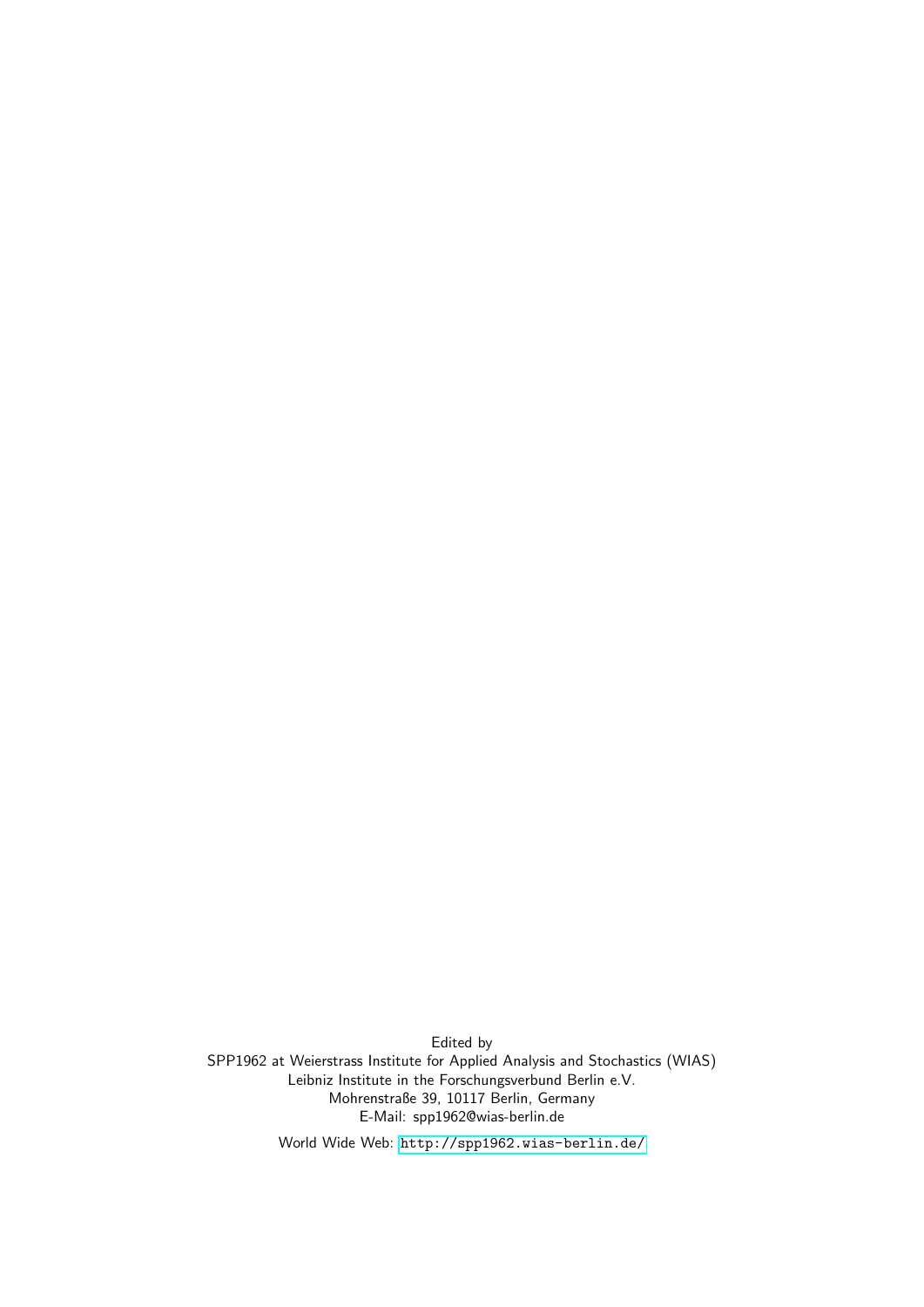# Variational source condition for Ill-posed backward nonlinear Maxwell's equations

De-Han Chen<sup>∗</sup> Irwin Yousept †

#### Abstract

This paper analyzes the Tikhonov regularization for ill-posed backward nonlinear Maxwell's equations. We propose a variational source condition (VSC), leading to power-type convergence rates for the Tikhonov regularization. By means of the complex interpolation theory, the proposed VSC is verified under a piecewise  $H<sup>s</sup>$ type Sobolev regularity assumption on the exact initial data. The second part of the paper is focused on the sensitivity analysis for the nonlinear forward Maxwell system and the first-order optimality conditions for the Tikhonov regularization. As a final result, we prove a strong convergence result for the corresponding adjoint state with power-type convergence rates based on VSC.

Mathematics Subject Classification: 35Q60, 35Q61

### 1 Introduction

.

We examine the mathematical analysis for an electromagnetic inverse problem governed by evolutionary Maxwell's equations. The inverse problem is to recover (unknown) electromagnetic fields at the past time  $(t = 0)$  by measurement at the present time  $(t = T > 0)$ . As the governing forward problem, we focus on nonlinear hyperbolic Maxwell's equations, where the nonlinearity arises from the modelling of nonlinear material properties as encountered in various electromagnetic materials such as ferromagnetic

<sup>∗</sup>School of Mathematics & Statistics, Central China Normal University. Wuhan 430079, China, and Universität Duisburg-Essen, Fakultät für Mathematik, Thea-Leymann-Str. 9, D-45127 Essen, Germany, (chen.dehan@uni-due.de.). The work of DC was supported by the Alexander von Humboldt foundation through a postdoctoral research fellowship and hosted by Universität Duisburg-Essen.

<sup>†</sup>Universität Duisburg-Essen, Fakultät für Mathematik, Thea-Leymann-Str. 9, D-45127 Essen, Germany, (irwin.yousept@uni-due.de.). This work of IY was supported by the German Research Foundation Priority Programm DFG SPP 1962 "Non-smooth and Complementarity-based Distributed Parameter Systems: Simulation and Hierarchical Optimization", Project YO 159/2-1.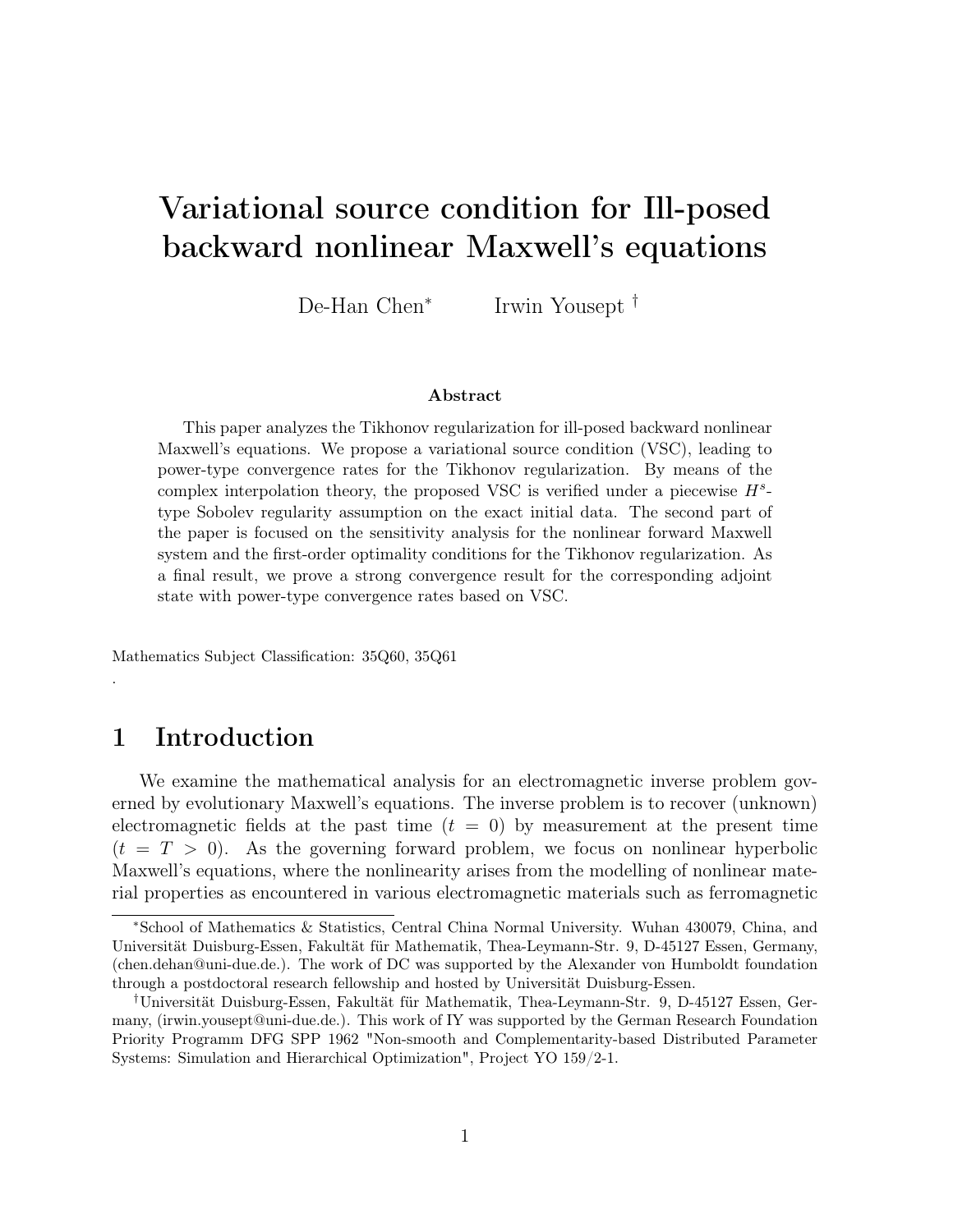materials or superconductors (cf. [18, 32, 34]). To be more precise, we consider the following nonlinear hyperbolic Maxwell system:

$$
\begin{cases}\n\varepsilon \partial_t \mathbf{E}(x,t) - \nabla \times \mathbf{H} = \mathbf{F}_1(t, x, \mathbf{E}(x,t), \mathbf{H}(x,t)) & \text{in } \Omega \times (0,T), \\
\mu \partial_t \mathbf{H}(x,t) + \nabla \times \mathbf{E} = \mathbf{F}_2(t, x, \mathbf{E}(x,t), \mathbf{H}(x,t)) & \text{in } \Omega \times (0,T), \\
\mathbf{E}(x,t) \times \mathbf{n} = 0 & \text{on } \partial\Omega \times (0,T).\n\end{cases}
$$
\n(1.1)

In the setting of (1.1),  $\Omega \subset \mathbb{R}^3$  denotes a bounded Lipschitz domain and  $\mathbf{F}_1, \mathbf{F}_2 : [0, T] \times$  $\Omega \times \mathbb{R}^3 \times \mathbb{R}^3 \to \mathbb{R}^3$  are (given) nonlinear functions. Furthermore,  $\mathbf{E}: \Omega \times [0, T] \to \mathbb{R}^3$ denotes the electric field,  $\mathbf{H}: \Omega \times [0, T] \to \mathbb{R}^3$  the magnetic field,  $\epsilon: \Omega \to \mathbb{R}^{3 \times 3}$  the electric permittivity and  $\mu$ :  $\Omega \to \mathbb{R}^{3\times 3}$  the magnetic permeability. The precise mathematical assumptions for all the data involved in (1.1) will be specified in Section 2. Let us underline that, in the Maxwell forward system (1.1), the material parameters  $\epsilon$  and  $\mu$  are assumed to be known data. We refer to [11, 20] for ill-posed identification problems of the electric permittivity and the magnetic permeability in the linear counterpart to  $(1.1)$ .

Given data for the electromagnetic fields at the final time  $(e^{\dagger}, h^{\dagger})$ , our goal is to recover the initial value  $(\mathbf{E}(\cdot,0),\mathbf{H}(\cdot,0)) =: (\mathbf{u}^{\dagger},\mathbf{v}^{\dagger})$  in the space

$$
\mathbf{Y}:=\{(\mathbf{u},\mathbf{v})\in \mathbf{H}_{0}(\mathbf{curl})\times \mathbf{H}(\mathbf{curl})\mid \varepsilon\mathbf{u}\in \mathbf{H}(\mathrm{div}),\ \ \mu\mathbf{v}\in \mathbf{H}_{0}(\mathrm{div})\},
$$

where the imposed divergence conditions in  $Y$  are motivated by the physical Gauss law for magnetic and electric fields. Note that, since  $\epsilon$  and  $\mu$  are only of class  $L^{\infty}(\Omega)^{3\times3}$ , the Hilbert space Y is not embedded to any Sobolev space  $\mathbf{H}^s(\Omega) \times \mathbf{H}^s(\Omega)$  for  $s > 0$ . However, by the Maxwell compactness embedding theory [28, 22], the embedding  $\mathbf{Y} \hookrightarrow$  $\mathbf{L}^2(\Omega) \times \mathbf{L}^2(\Omega)$  is compact. Our analysis will benefit from this compactness result. The considered inverse problem is ill-posed in the following sense: If we replace the exact terminal data  $(e^{\dagger}, h^{\dagger})$  by a noisy pattern  $(e^{\delta}, h^{\delta})$  satisfying

$$
\|({\bf e}^\delta, {\bf h}^\delta)-({\bf e}^\dagger, {\bf h}^\dagger)\|_{{\bf L}^2_\epsilon(\Omega)\times{\bf L}^2_\mu(\Omega)}\leq\delta,
$$

where the parameter  $\delta > 0$  is used to represent a noise level in the data, then the initial value of the (mild) solution to  $(1.1)$  may not belong to the space Y. Even if it belongs to **Y** and  $\delta$  is small, the solution may still be far from the exact initial value  $(\mathbf{u}^{\dagger}, \mathbf{v}^{\dagger}) \in \mathbf{Y}$ .

To deal with the ill-posedness, we shall consider the Tikhonov regularization technique by solving a least-squares nonlinear minimization problem. Our main goal is to examine the convergence rate of the regularized solution under an appropriate choice of the noise level  $\delta$  and the Tikhonov regularization parameter. To obtain the convergence rate, one usually requires an additional smoothness assumption on the true solution, well-known as the so-called source condition. In general, (classical) source conditions could be restrictive since they require the Fréchet differentiability of the forward operator and further properties on the adjoint of the Fréchet-derivative (cf. [17, 19]). Our present work shall focus on the so-called variational source condition (VSC). To the best of our knowledge, the concept of VSC was introduced independently by Flemming [7] and Grasmair [9]. In contrast to the classical source condition, VSC does not require any differentiability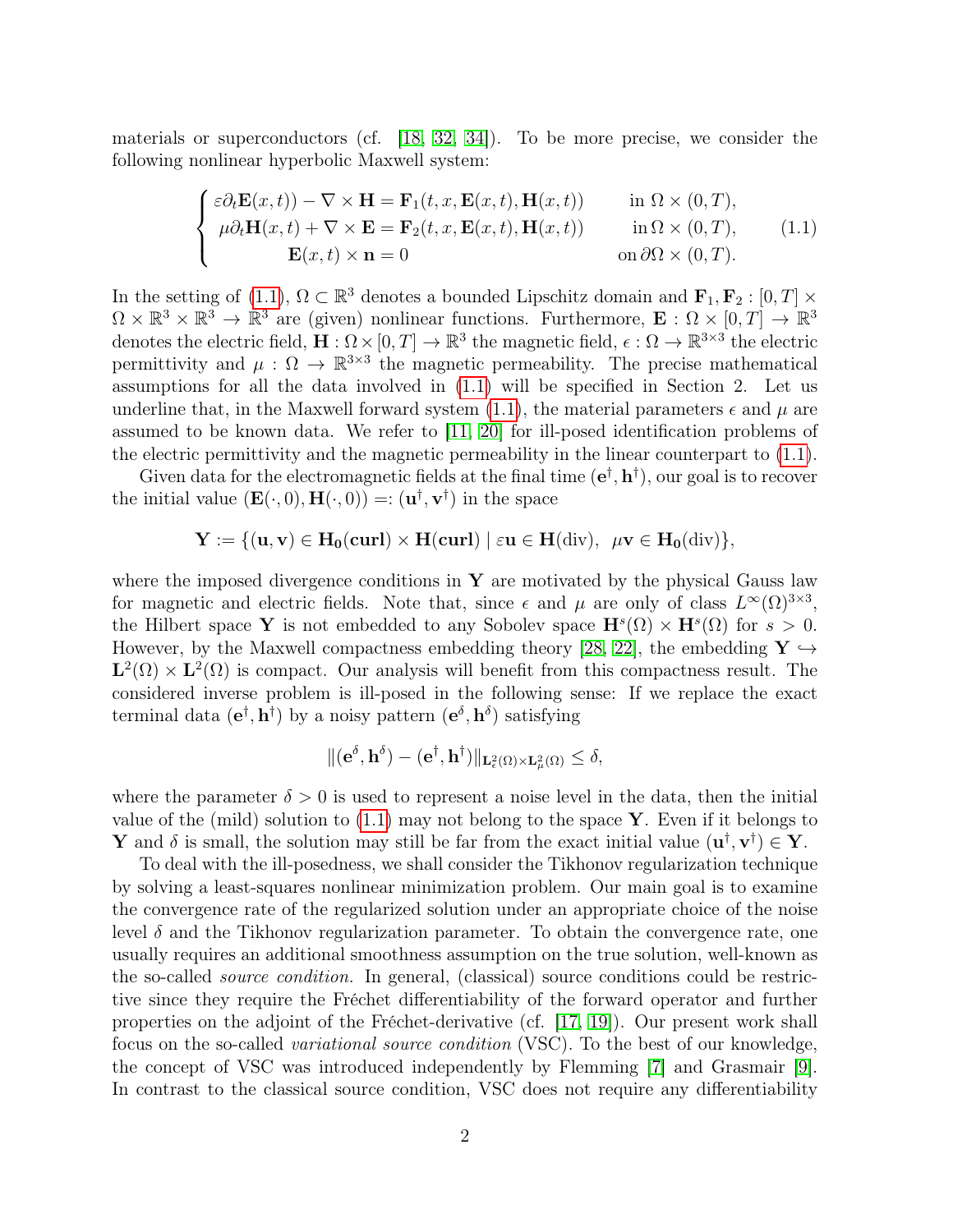assumption on the forward operator. More importantly, under appropriate parameter choice rules (see [16]), convergence rates can be deduced from VSC in a straightforward manner.

In literature, there is only a small number of contributions towards verification of VSC for inverse problems. In particular, little is known concerning verification of VSC for inverse problems governed by partial differential equations. For abstract linear operators and  $\ell^p$  penalties with respect to certain bases, we refer to [1, 4, 5] and references therein. Recently, Hohage and Weilding [13, 14] shown that VSC is valid for the Tikhonov regularization of inverse scattering problems. In particular, based on VSC, they obtained convergence with logarithmic-type rates for the corresponding regularized solutions. For more details between VSC and classical source conditions, we refer the reader to [13, 14, 15]. See also [5] for recent results on VSC for elastic-net regularizations.

In this work, we shall propose VSC for the Tikhonov regularization of the ill-posed backward nonlinear Maxwell's equations (1.1). The main novelty of our contribution includes the verification of VSC under piecewise  $H<sup>s</sup>$ -type Sobolev regularity assumptions on the exact initial value by means of the interpolation theory. This piecewise regularity assumption is related to the physical material structure of the medium  $\Omega$  consisting of different homogeneous materials (see  $(A4)$  in page 17). Since our techniques are different from those proposed in [13, 14, 15], we believe that our results may help enrich the works on VSC for inverse problems. In addition to the verification of VSC, we also examine the sensitivity analysis of the associated Maxwell forward operator and establish its Gâteauxdifferentiability property. In particular, this result allows us to develop adjoint techniques and derive first-order optimality conditions for the associated Tikhonov regularization problem. Then, based on VSC, we obtain convergence rates for the corresponding adjoint state. To our best knowledge, these results have not been obtained in the literature of PDE-constrained optimization.

The outline of the paper is as follows. In Section 2, we provide the mathematical formulation for the ill-posed backward nonlinear Maxwell's equations (1.1) and the associated Tikhohov regularization. Section [3](#page-7-0) is concerned with the well-posedneess of Tikhohov regularization and its first-order sensitivity analysis. In section [4,](#page-17-0) we establish the validity of VSC for the considered inverse problem and derive convergence rates for regularised solutions and adjoint states.

### 2 Preliminaries and mathematical formulation

Throughout this paper, for a given Hilbert space H, we denote by  $(\cdot, \cdot)_H$  the standard inner product and by  $\|\cdot\|_H$  the standard norm of H. If H is continuously embedded into a normed vector space V, then we write  $V \hookrightarrow H$ . The notation  $\mathcal{L}(X, Y)$  stands for the space of all bounded linear operator from a normed space X into another normed space Y endowed with the standard operator norm  $\|\cdot\|_{\mathcal{L}(X,Y)}$ . If  $Y = X$ , then we use the abbreviation  $\mathcal{L}(X)$ . For an interval  $J \subset \mathbb{R}$ ,  $1 \leq p \leq \infty$ , and a normed space X, let  $L^p(J;X)$  denote the classical  $L^p$ -Bochner space. Moreover,  $C([a,b];X)$  denotes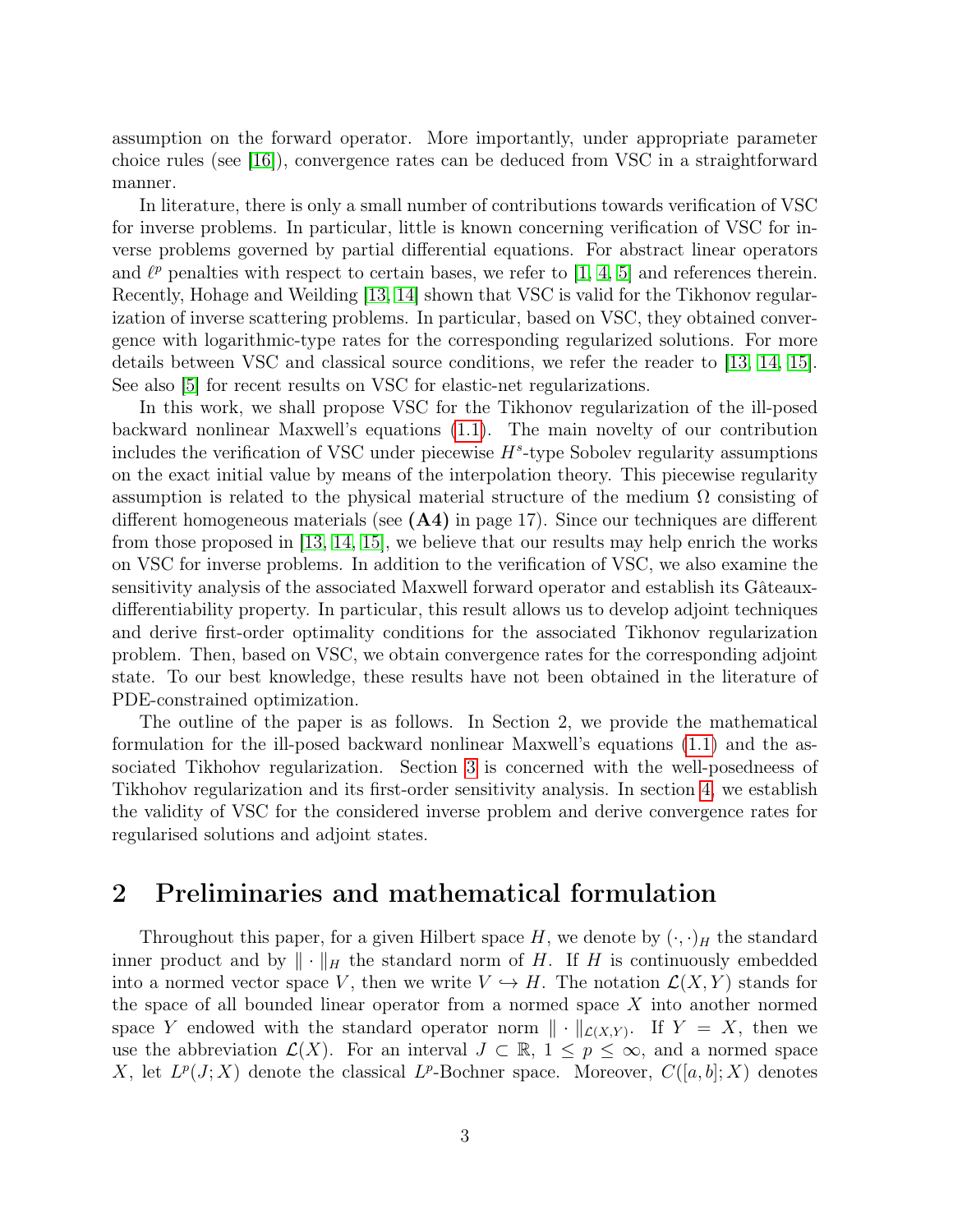the Banach space of all continuous function from  $[a, b]$  to X. A bold typeface is used to indicate a three-dimensional vector function or a Hilbert space of three-dimensional vector functions. In our analysis, we mainly deal with the following Hilbert spaces:

$$
H(\operatorname{curl}) := \{q \in L^{2}(\Omega); \operatorname{curl} q \in L^{2}(\Omega)\},
$$
  
\n
$$
H_{0}(\operatorname{curl}) := \{q \in H(\operatorname{curl}); q \times n = 0 \text{ on } \partial\Omega\},
$$
  
\n
$$
H(\operatorname{div}) := \{q \in L^{2}(\Omega); \operatorname{div} q \in L^{2}(\Omega)\},
$$
  
\n
$$
H_{0}(\operatorname{div}) := \{q \in H(\operatorname{div}); q \cdot n = 0 \text{ on } \partial\Omega\},
$$

where the **curl** - and div -operators as well as the normal and tangential traces are understood in the sense of distributions (cf. [8]).

For a symmetric and uniformly positive definite function  $\alpha \in L^{\infty}(\Omega)^{3\times3}$ , the notation  $\mathbf{L}_{\alpha}^{2}(\Omega)$  stands for the  $\alpha$ -weighted  $\mathbf{L}^{2}(\Omega)$ -space with the weighted scalar product  $(\alpha \cdot, \cdot)_{\mathbf{L}^{2}(\Omega)}$ . Then, we define the weighted Hilbert space  $\mathbf{X} := \mathbf{L}^2_{\varepsilon}(\Omega) \times \mathbf{L}^2_{\mu}(\Omega)$ , equipped with the weighted scalar product

$$
((u,v),(\hat{u},\hat{v}))_X:=(\varepsilon u,\hat{u})_{L^2(\Omega)}+(\mu v,\hat{v})_{L^2(\Omega)}\quad\forall\ (u,v),\ (\hat{u},\hat{v})\in X.
$$

Let us now introduce the (unbounded) Maxwell operator

$$
\mathcal{A}: D(\mathcal{A}) \subset \mathbf{X} \to \mathbf{X}, \quad \mathcal{A}:=-\begin{pmatrix} \varepsilon & 0 \\ 0 & \mu \end{pmatrix}^{-1} \begin{pmatrix} 0 & -\mathbf{curl} \\ \mathbf{curl} & 0 \end{pmatrix},
$$

whose domain is given by  $D(\mathcal{A}) := H_0(\text{curl}) \times H(\text{curl}).$ 

Throughout this paper, we assume that the following standing assumptions hold:

(A0) Let the electric permittivity and the magetic permeability  $\varepsilon, \mu : \Omega \to \mathbb{R}^{3 \times 3}$  be of class  $L^{\infty}(\Omega)^{3\times3}$ , symmetric and uniformly positive definite in the sense that there exit positive real numbers  $\epsilon$  and  $\mu$  such that

$$
\xi^T \varepsilon(x)\xi \ge \underline{\epsilon}|\xi|^2 \quad \text{and} \quad \xi^T \mu(x)\xi \ge \underline{\mu}|\xi|^2 \quad \text{for a.e. } x \in \Omega \text{ and all } \xi \in \mathbb{R}^3.
$$

(A1) For every  $t \in [0, T]$ , the operator  $\mathbf{F}(t, \cdot) : \mathbf{X} \to \mathbf{X}$  given by

$$
(\mathbf{u}, \mathbf{v}) \rightarrow (\mu^{-1} \mathbf{F}_1(t, x, \mathbf{u}, \mathbf{v}), \varepsilon^{-1} \mathbf{F}_2(t, x, \mathbf{u}, \mathbf{v}))
$$

is well-defined, and the mapping  $\mathbf{F} : [0, T] \times \mathbf{X} \to \mathbf{X}$  is globally Lipschitz-continuous with the Lipschitz constant  $L > 0$ , i.e.,

$$
\|\mathbf{F}(t_1, (\mathbf{u}_1, \mathbf{v}_1)) - \mathbf{F}(t_2, (\mathbf{u}_2, \mathbf{v}_2))\|_{\mathbf{X}} \le L(|t_1 - t_2| + \|(\mathbf{u}_1, \mathbf{v}_1) - (\mathbf{u}_2, \mathbf{v}_2)\|_{\mathbf{X}})
$$

for all  $t_1, t_2 \in [0, T]$  and  $(\mathbf{u}_1, \mathbf{v}_1), (\mathbf{u}_2, \mathbf{v}_2) \in \mathbf{X}$ .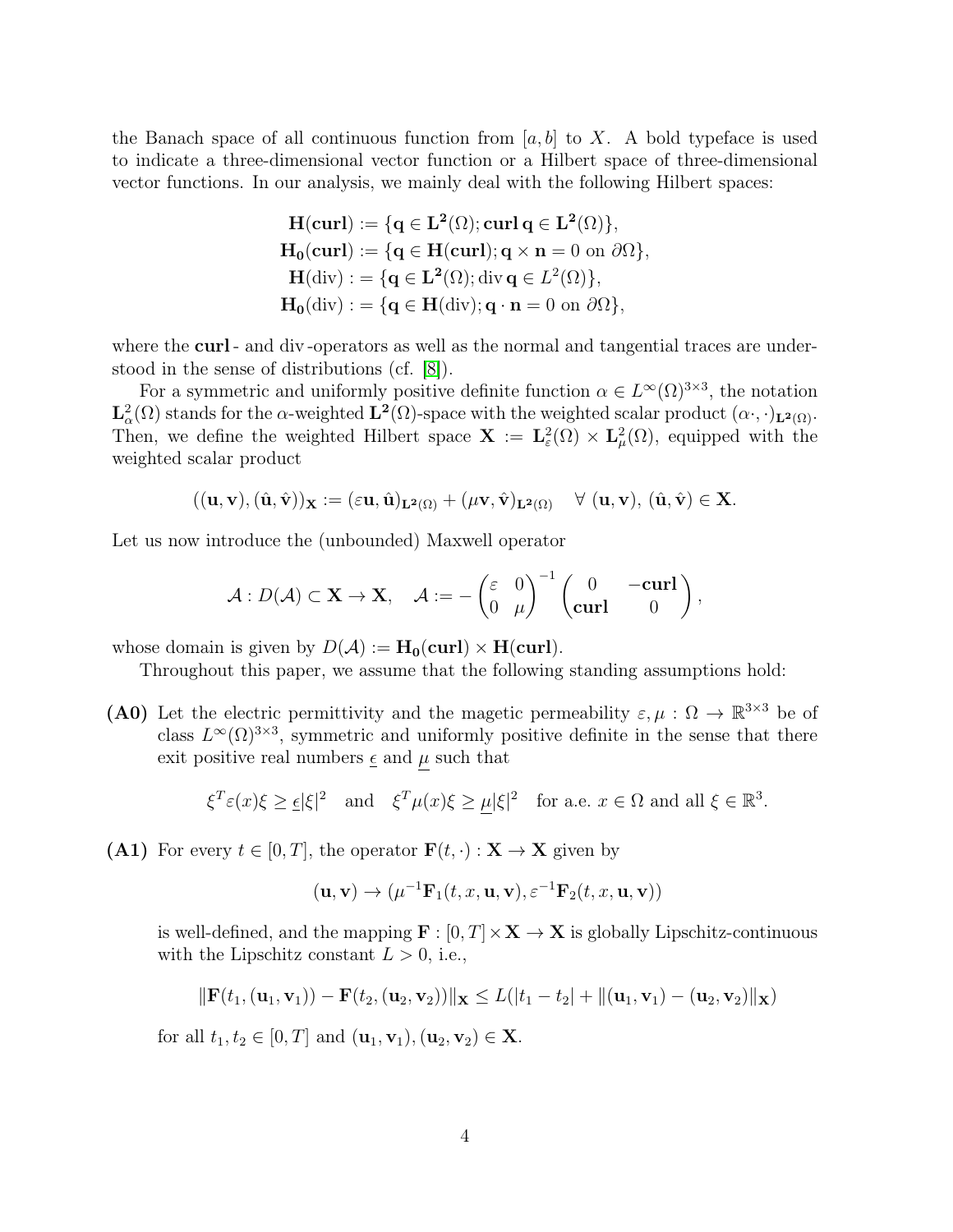Applying the Maxwell operator  $\mathcal{A}$ , the nonlinear hyperbolic Maxwell system  $(1.1)$  can be reformulate as the following abstract Cauchy problem:

$$
\begin{cases}\n\left(\frac{d}{dt} - \mathcal{A}\right)(\mathbf{E}, \mathbf{H})(t) = \mathbf{F}(t, \mathbf{E}(t), \mathbf{H}(t)), \quad t \in (0, T] \\
(\mathbf{E}, \mathbf{H})(0) = (\mathbf{u}, \mathbf{v}).\n\end{cases}
$$
\n(2.1)

Obviously,  $A : D(A) \subset X \to X$  is a densely defined, and closed operator. Moreover, due to the choice of the weighted Hilbert space X, the operator  $A$  is skew-adjoint, i.e.,  $\mathcal{A}^* = -\mathcal{A}$  with  $D(\mathcal{A}^*) = D(\mathcal{A})$ . Thus, by virtue of Stone's theorem [27, Theorem 10.8, p.41], A generates a strongly continuous group  $\{T\}_{t\in\mathbb{R}}$  of unitary operators on X.

**Definition 2.1.** Let  $(\mathbf{u}, \mathbf{v}) \in \mathbf{X}$ . A continuous function  $(\mathbf{E}, \mathbf{H}) \in C([0, T]; \mathbf{X})$  is called a mild solution of  $(2.1)$  associated with  $(\mathbf{u}, \mathbf{v})$ , if and only if

$$
(\mathbf{E}, \mathbf{H})(t) = \mathbb{T}_t(\mathbf{u}, \mathbf{v}) + \int_0^t \mathbb{T}_{t-s} \mathbf{F}(s, \mathbf{E}(s), \mathbf{H}(s)) ds, \quad \forall \, t \in [0, T].
$$

Thanks to the Lipschitz property  $(A1)$ , a classical result [27] implies that the Cauchy problem (2.1) admits for every  $(\mathbf{u}, \mathbf{v}) \in \mathbf{X}$  a unique mild solution  $(\mathbf{E}, \mathbf{H}) \in C([0, T]; \mathbf{X})$ . We denote the mild solution operator associated with  $(2.1)$  by

$$
G: \mathbf{X} \to C([0, T]; \mathbf{X}), \quad (\mathbf{u}, \mathbf{v}) \mapsto (\mathbf{E}, \mathbf{H}),
$$

which assigns to every initial data  $(\mathbf{u}, \mathbf{v}) \in \mathbf{X}$  the unique mild solution  $(\mathbf{E}, \mathbf{H}) \in C([0, T]; \mathbf{X})$ of (2.1). Then, we introduce the operator

$$
S: \mathbf{X} \to \mathbf{X}, \quad S(\mathbf{u}, \mathbf{v}) := G(\mathbf{u}, \mathbf{v})(T).
$$

Let us now state the regularity assumption on the initial data we consider throughout this paper:

(A2) Suppose that the exact true initial value satisfies  $(\mathbf{u}^{\dagger}, \mathbf{v}^{\dagger}) \in \mathbf{Y}$ .

In all what follows, we set

$$
(\mathbf{e}^\dagger, \mathbf{h}^\dagger) := S(\mathbf{u}^\dagger, \mathbf{v}^\dagger).
$$

As pointed out in the introduction, we aim at recovering the initial value of the mild solution for (2.1) from a given measurement at final time with noise data, which we denote by  $(e^{\delta}, h^{\delta}) \in X$  satisfying

$$
\|(\mathbf{e}^{\delta}, \mathbf{h}^{\delta}) - (\mathbf{e}^{\dagger}, \mathbf{h}^{\dagger})\|_{\mathbf{X}} \leq \delta,
$$

with  $\delta > 0$  representing the noise level in the data. Then, the inverse problem reads as follows: Find  $(\mathbf{u}, \mathbf{v}) \in \mathbf{Y}$  such that  $S(\mathbf{u}, \mathbf{v}) = (\mathbf{e}^{\delta}, \mathbf{h}^{\delta})$ . Our goal is to investigate the corresponding Tikhonov regularization method:

$$
\mathcal{J}_{\delta}^{\kappa}(\mathbf{u}, \mathbf{v}) := \frac{1}{2} \| S(\mathbf{u}, \mathbf{v}) - (\mathbf{e}^{\delta}, \mathbf{h}^{\delta}) \|_{\mathbf{X}}^2 + \frac{\kappa}{2} \| (\mathbf{u}, \mathbf{v}) \|_{\mathbf{Y}}^2 \to \min, \quad \text{subject to } (\mathbf{u}, \mathbf{v}) \in \mathbf{Y}. \tag{2.2}
$$

We close this section by providing a classical result on the energy balance equality for every strongly continuous group of unitary operators on X.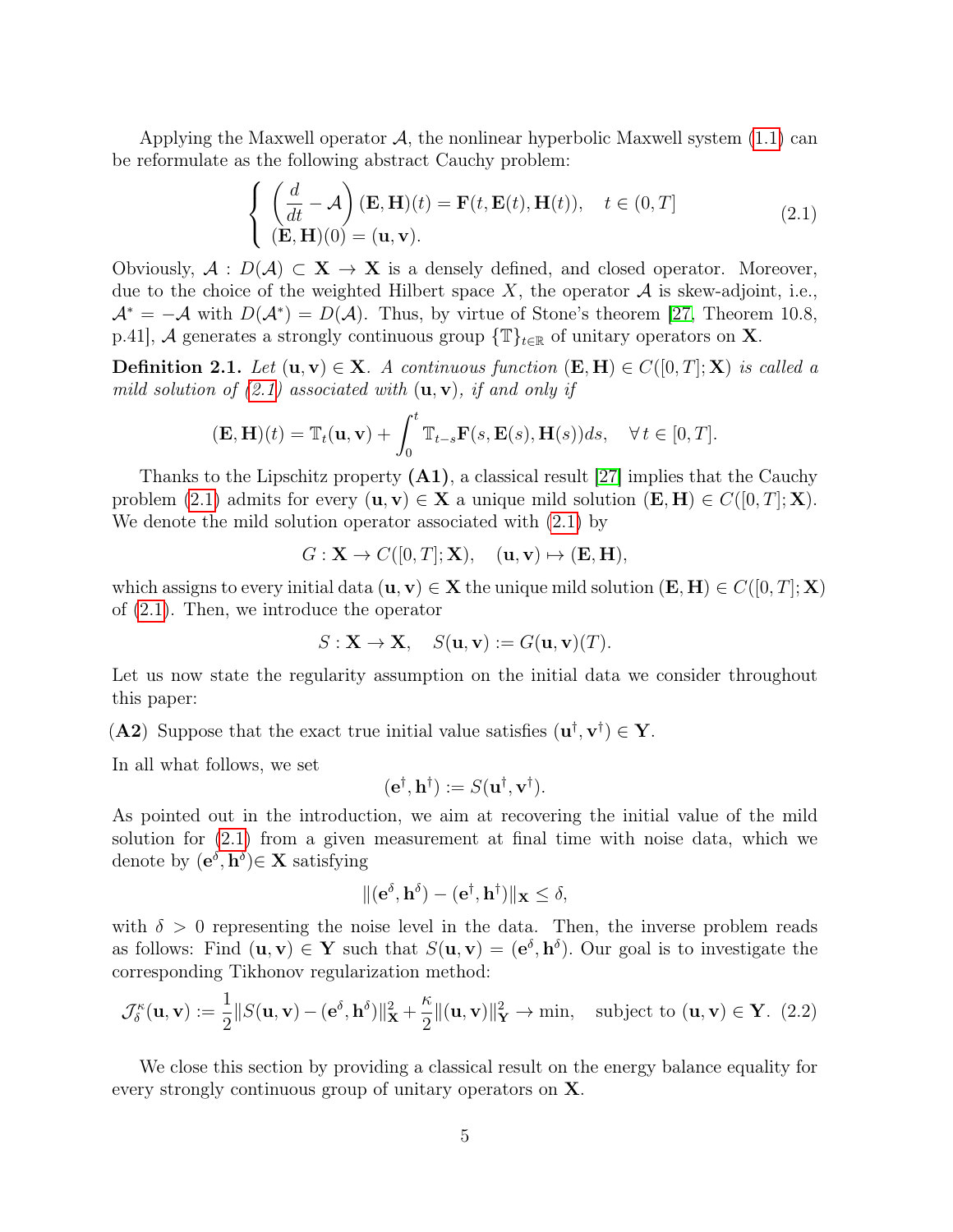**Lemma 2.2.** Let  $\{\mathbb{S}_t\}_{t\in\mathbb{R}}$  be a strongly continuous group of unitary operators on **X**. Furthermore, suppose that  $(e, h) \in C([0, T]; X)$ ,  $(e_0, h_0) \in X$  and  $(f_1, f_2) \in L^1((0, T); X)$ satisfy

$$
(\mathbf{e}, \mathbf{h})(t) = \mathbb{S}_t(\mathbf{e}_0, \mathbf{h_0}) + \int_0^t \mathbb{S}_{t-s}(\mathbf{f_1}, \mathbf{f_2})(s)ds, \quad \forall \, t \in [0, T].
$$

Then, the energy balance equality

$$
\|(\mathbf{e}, \mathbf{h})(t)\|_{\mathbf{X}}^2 = \|(\mathbf{e}_0, \mathbf{h}_0)\|_{\mathbf{X}}^2 + 2 \int_0^t ((\mathbf{f}_1, \mathbf{f}_2)(s), (\mathbf{e}, \mathbf{h})(s))_{\mathbf{X}} ds \tag{2.3}
$$

holds for all  $t \in [0, T]$ .

As investigated in [33], the energy balance equality is an important tool for the mathematical analysis of the optimal control of nonlinear evolutionary Maxwell's equations. In our case, the energy balance equality is important for the case, where  $\bf{F}$  is monotone (see Proposition 3.4).

### <span id="page-7-0"></span>3 Tikhonov regularization and its sensitivity analysis

In the following, we recall some results from the Tikhonov regularization theory (cf. [2, 12, 7, 9]). Then, in Section [3.2,](#page-9-0) we establish the well-posedness for the Tikhonov regularization (2.2) and derive some important properties of the regularised solution. The final part of this section is devoted to the analysis of the adjoint state associated with the Tikhonov regularization  $(2.2)$  and its convergence behavior.

#### <span id="page-7-1"></span>3.1 Tikhonov regularization

Let W and Z be Hilbert spaces and  $F: W \to Z$  be an operator with an unbounded inverse  $F^{-1}$ . Given  $z \in Z$ , we look for a solution  $w \in W$  of the following operator equation:

$$
F(w) = z. \tag{3.1}
$$

This operator equation is ill-posed in the sense that a solution possibly does not exist, if the exact data  $z = F(w^{\dagger})$  comes with small noisy, namely only the noise data  $z^{\delta}$  of y available satisfying

$$
||F(w\dagger) - z\delta||_Z \le \delta,
$$
\n(3.2)

for some small noisy level  $\delta > 0$ . Even if a solution exists, then it could be crucially far away from the original one  $w^{\dagger}$ . To obtain a stable approximation of the original solution of (3.1), Tikhonov proposed the use of a regularized solution  $w_{\kappa}^{\delta}$  defined by the minimizer of the following minimization problem:

$$
T_{\gamma}^{\delta}(w) := \frac{1}{2} \|F(w) - z^{\delta}\|_{Z}^{2} + \kappa \|w\|_{W}^{2} \to \min, \quad \text{subject to} \quad w \in W. \tag{3.3}
$$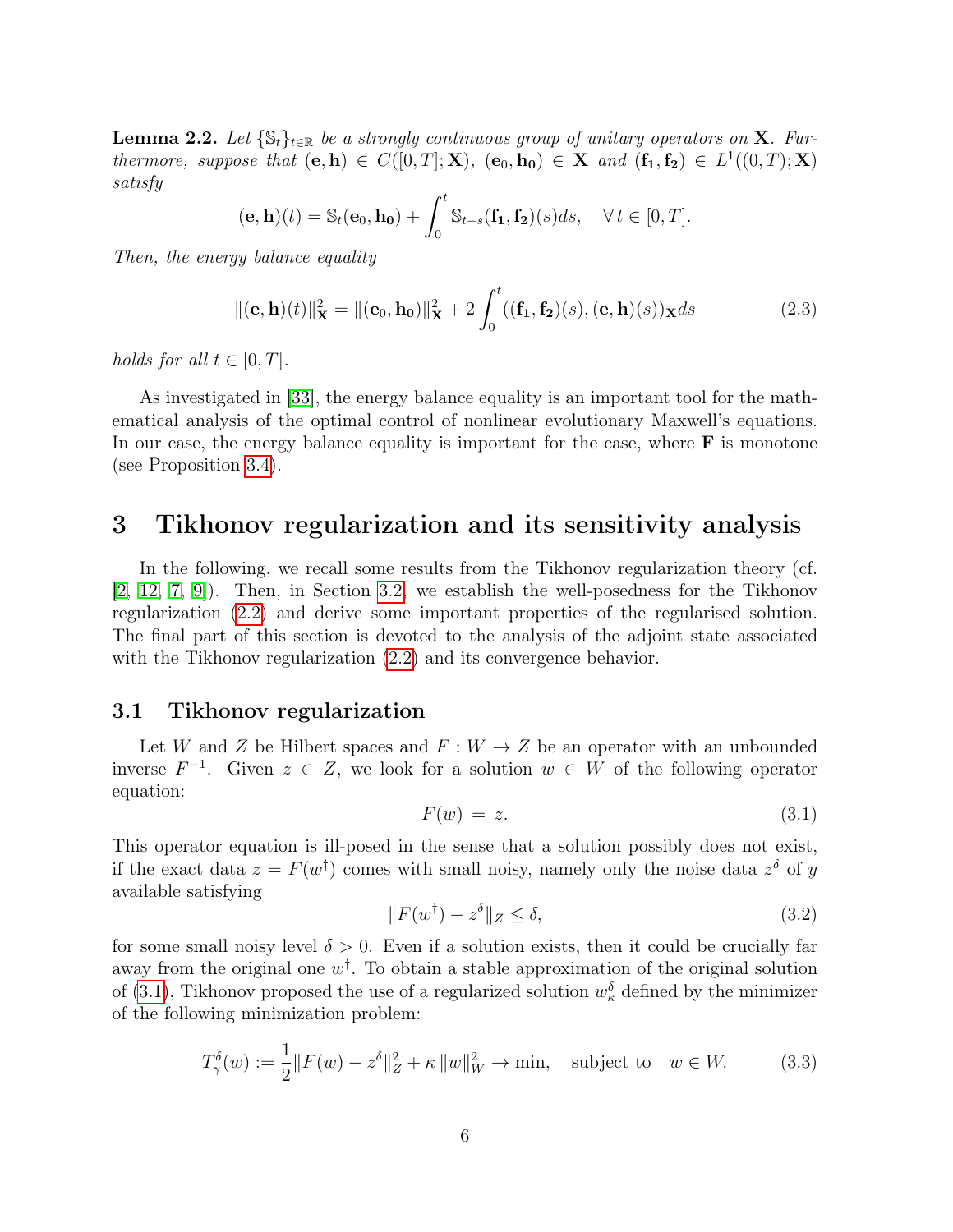Under some natural assumptions on  $F$ , the minimization problem  $(3.3)$  admits for every  $\kappa > 0$  and  $z^{\delta} \in Z$  a solution  $w_{\kappa}^{\delta} \in W$ . We call this solution the (Tikhonov-)regularized solution of the ill-posed operator equation (3.1). This regularized solution has the advantage that it is stable with respect to small perturbation in the data  $z^{\delta}$  [12, Theoem 3.2] (cf. also  $[24, 25]$ ).

**Proposition 3.1** ([12, 25]). If  $F: W \to Z$  is sequentially weakly continuous, then for every  $z^{\delta} \in Z$  and  $\kappa > 0$ , there exists a minimizer of (3.3). Furthermore, the minimizer of (3.3) is stable with respect to a small perturbation. More precisely, if  $\{z_n\}_{n=1}^{\infty} \subset Z$ converges strongly towards  $z^{\delta}$ , then the sequence  $\{w_n\}_{n=1}^{\infty}$  of minimizers to (3.3) with  $z^{\delta}$ replaced by  $z_n$  admits a subsequence that converges to a minimizer of (3.3) in the strong topology of W.

In addition, if  $\{\delta_k\}_{k=1}^{\infty}$  is a sequence of positive real numbers converging monotonically to zero, and the a priori parameter choice  $\kappa(\delta_k)$  is chosen such that

$$
\kappa(\delta_k) \to 0 \text{ and } \frac{\delta_k^2}{\kappa(\delta_k)} \to 0 \text{ as } k \to \infty,
$$

then the sequence  $\{w_{\kappa}^{\delta_k}\}$  $\{\delta_k \atop \kappa(\delta_k)} \}_{k=1}^{\infty}$  of regularised solutions to (3.3) admits a subsequence that converges strongly in  $\widetilde{W}$  to a norm-minimising solution w' satisfying

$$
||w'||_X^2 = \min_{w \in W} \{ ||w||_W^2 : F(w) = z \}.
$$

If the norm-minimising solution is unique, then  $w_{\kappa(\delta_k)}^{\delta_k} \to w'$  strongly in W as  $k \to \infty$ .

In general, the convergence rate of  $w_{\kappa}^{\delta}$  may be arbitrary slow. To achieve an explicit convergence rate of the regularized solution  $w_{\kappa}^{\delta}$ , one needs to choose an appropriate parameter  $\kappa = \kappa(\delta, z^{\delta})$  and impose an additional conditions on the true solution  $w^{\dagger}$ , which can also be considered as a certain smoothness of  $w^{\dagger}$  with respect to the forward operator F. In the literature, this condition is called source condition. In particular, the variational source condition of the form

$$
\frac{\beta}{2}||w^{\dagger} - w||_W^2 \le \frac{1}{2}||w||_W^2 - \frac{1}{2}||w^{\dagger}||_W^2 + \Psi(||F(w^{\dagger}) - F(w)||_Z) \quad \forall w \in W \tag{3.4}
$$

became popular for the description of the solution smoothness. In the setting of (3.4),  $\beta \in (0,1]$  is a fixed constant, and  $\Psi$  is a concave index function. Notice that a function  $\Psi$  is called an index function if and only if  $\Psi : (0, \infty) \to (0, \infty)$  is continuous and strictly increasing and satisfies  $\lim_{t\to 0} \Psi(t) = 0$ . As already established in [7, 9], the condition (3.4) implies the following convergence rate:

$$
\|w_{\kappa(\delta)}^{\delta} - w^{\dagger}\|_{W} = \mathcal{O}(\Psi(\delta)) \quad \text{as} \quad \delta \to 0 \tag{3.5}
$$

In other words, the index function can determine the convergence rate, if the regularization parameter is chosen appropriately. In particular, we have following result: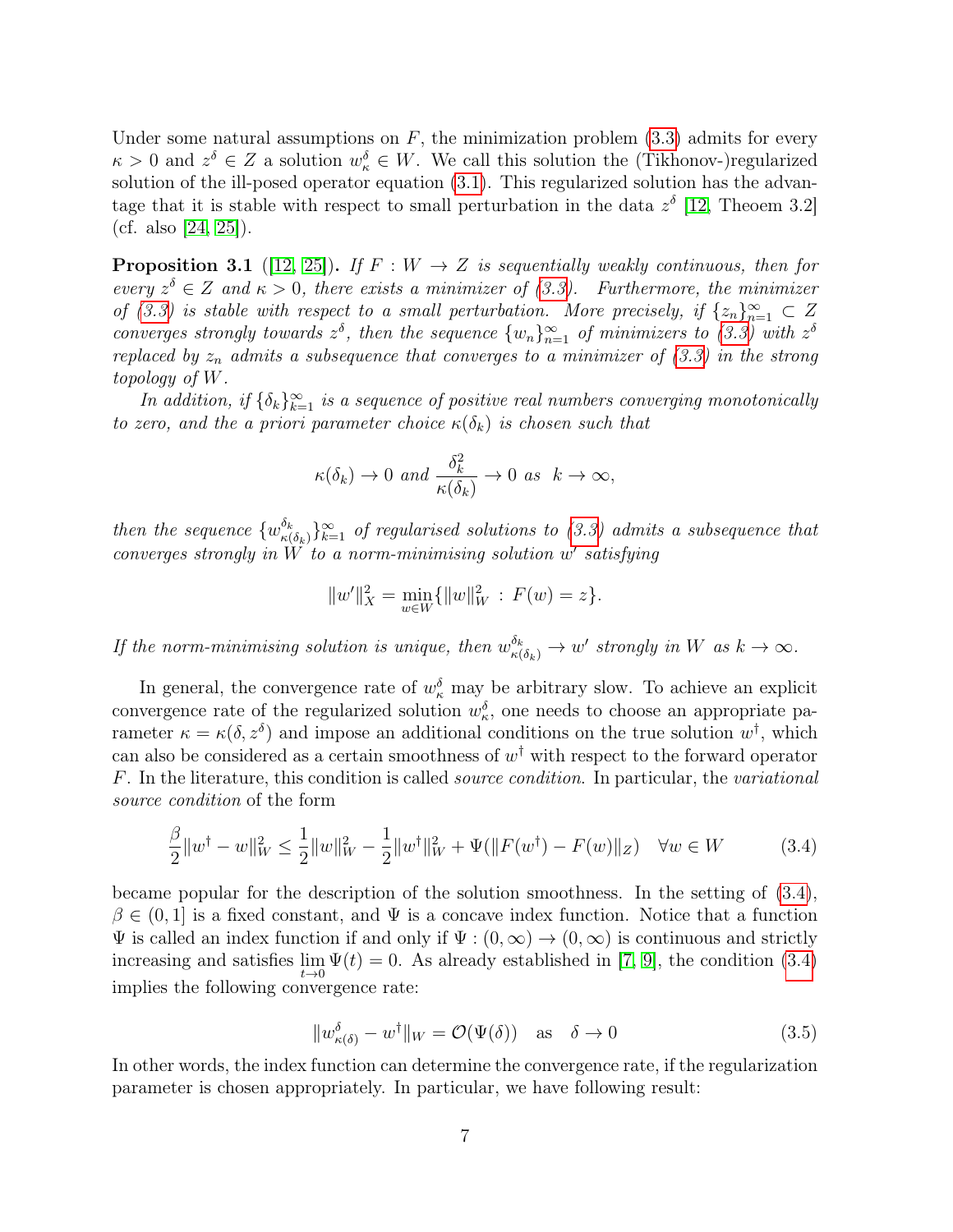Proposition 3.2 ([16, Theorem 1]). Let the regularization parameter is chosen a priori as  $\kappa = \kappa(\delta) = \frac{\delta^2}{\Psi(\delta)}$  $\frac{\partial^2}{\Psi(\delta)}$ . Then, under the variational source condition (3.4), the convergence property (3.5) holds for the regularized solution  $w_{\kappa(\delta)}^{\delta}$ .

In this paper we only apply a priori rules for choosing the regularization parameter when minimizing  $T_{\gamma}^{\delta}$ , because the discussion of a posteriori rules such as variants of the discrepancy principle or Lepskiĭ principle, which also depend on  $z^{\delta}$ , is beyond the scope of this paper. We refer the reader e.g. to [5, 16] for a posteriori parameter choice rules under variational source conditions.

#### <span id="page-9-0"></span>3.2 Well-posedness of regularised solutions

We begin by recalling some standard results from the semigroup theory.

**Lemma 3.3.** Let assumptions  $(A0) - (A1)$  hold. Then, the mild solution operator G:  $\mathbf{X} \to C([0,T];\mathbf{X})$  satisfies

$$
||G(\mathbf{u}_1, \mathbf{v}_1)(t) - G(\mathbf{u}_2, \mathbf{v}_2)(t)||_{\mathbf{X}} \lesssim e^{Lt} ||(\mathbf{u}_1, \mathbf{v}_1) - (\mathbf{u}_2, \mathbf{v}_2)||_{\mathbf{X}}
$$
(3.6)

for all  $(\mathbf{u}_i, \mathbf{v}_i) \in \mathbf{X}$ ,  $i = 1, 2$ . In addition, if  $(\mathbf{u}, \mathbf{v}) \in \mathbf{Y}$ , then  $G(\mathbf{u}, \mathbf{v}) \in C([0, T]; D(\mathcal{A})) \cap$  $C^1([0,T]; \mathbf{X})$  is the classical solution of the Cauchy problem (2.1).

*Proof.* The standard argument in [27, pp. 184] implies that G is well-defined and the estimate (3.6) holds. On the other hand, the argument in [27, pp. 189] ensures that the mild solution  $(E, H)$  is Lipschitz continuous. Thus, the function  $f(t) := F(t, E(t), H(t)),$  $t \in (0,T)$  is also Lipschitz continuous with respect to  $t \in [0,T]$  and hence in  $C^{0,1}([0,T]; \mathbf{X})$ . The reflexivity of **X** implies that  $f \in W^{1,\infty}((0,T); X)$ . By the regularity property  $(\mathbf{u}, \mathbf{v}) \in \mathbf{Y}$ , we apply [6, Corollary 7.6, p. 440] to deduce that the solution  $(\mathbf{E}, \mathbf{H}) \in$  $C([0,T]; D(\mathcal{A})) \cap C^1([0,T]; \mathbf{X})$  is the classical solution.  $\Box$ 

Setting  $t = T$  into (3.6), we immediately obtain the Lipschitz continuity of the operator  $S: \mathbf{X} \to \mathbf{X}$ :

$$
||S(\mathbf{u}_1, \mathbf{v}_1) - S(\mathbf{u}_2, \mathbf{v}_2)||_{\mathbf{X}} \lesssim e^{LT} ||(\mathbf{u}_1, \mathbf{v}_1) - (\mathbf{u}_2, \mathbf{v}_2)||_{\mathbf{X}} \quad \forall (\mathbf{u}_1, \mathbf{v}_1), (\mathbf{u}_2, \mathbf{v}_2) \in \mathbf{X}.
$$
 (3.7)

In following lemma, we establish another estimate result for the operator  $S: \mathbf{X} \to \mathbf{X}$ . This estimate is significant for our analysis related to the variational source condition.

**Proposition 3.4.** Under the assumptions of Lemma 3.3, the forward operator S is sequentially weak-to-strong continuous from  $Y$  to  $X$ . More importantly, there exits a constant  $C_S > 0$  such that

$$
\|(\mathbf{u}_1, \mathbf{v}_1) - (\mathbf{u}_2, \mathbf{v}_2)\|_{\mathbf{X}} \leq C_S \|S(\mathbf{u}_1, \mathbf{v}_1) - S(\mathbf{u}_2, \mathbf{v}_2)\|_{\mathbf{X}} \quad \forall (\mathbf{u}_1, \mathbf{u}_2), (\mathbf{v}_1, \mathbf{v}_2) \in \mathbf{X}.
$$
 (3.8)

If  $\bf{F}$ , in addition, satisfies the following monotonicity condition:

$$
(\mathbf{F}(t,(\mathbf{u}_1,\mathbf{v}_1)) - \mathbf{F}(t,(\mathbf{u}_2,\mathbf{v}_2)),(\mathbf{u}_1,\mathbf{v}_1) - (\mathbf{u}_2,\mathbf{v}_2))\mathbf{x} \ge 0 \quad \forall t \in [0,T],
$$
 (3.9)

for all  $(\mathbf{u}_i, \mathbf{v}_i) \in \mathbf{X}$ ,  $(i = 1, 2)$ , then the estimate (3.8) holds with  $C_S = 1$ .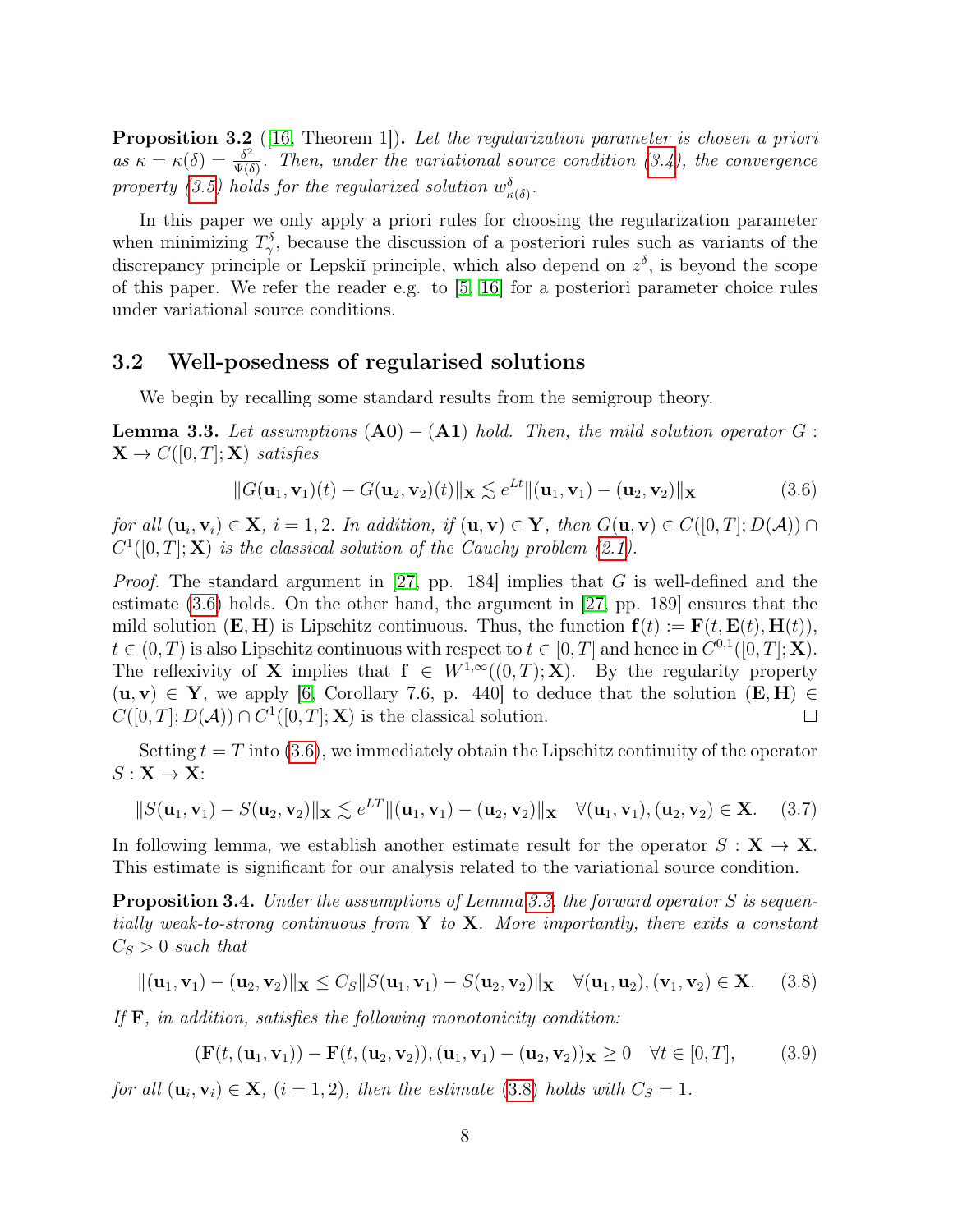*Proof.* Let  ${(\mathbf{u}_n, \mathbf{v}_n)}_{n=1}^{\infty} \subset \mathbf{Y}$  be a sequence, converging weakly to  $(\mathbf{u}, \mathbf{v})$  in **Y**. The compact embedding  $Y \hookrightarrow X$  (see [28, 22]) implies that  $(u_n, v_n) \to (u, v)$  strongly in X as  $n \to \infty$ . Then (3.7) implies that the strong convergence  $S(\mathbf{u}_n, \mathbf{v}_n) \to S(\mathbf{u}, \mathbf{v})$  in **X**. In conclusion,  $S: \mathbf{X} \supset \mathbf{Y} \to \mathbf{X}$  is sequentially weak-to-strong continuous.

Let us now prove the main estimate (3.8). For all  $0 \leq s \leq T$ , we obtain by the definition of mild solution  $(E, H)$  at  $t = s$  and  $t = T$  that

$$
(\mathbf{E}, \mathbf{H})(T) = \mathbb{T}_T(\mathbf{E}, \mathbf{H})(0) + \int_0^T \mathbb{T}_{T-\tau} \mathbf{F}(\tau, (\mathbf{E}, \mathbf{H})(\tau)) d\tau,
$$
\n(3.10)

and

$$
(\mathbf{E}, \mathbf{H})(s) = \mathbb{T}_s(\mathbf{E}, \mathbf{H})(0) + \int_0^s \mathbb{T}_{s-\tau} \mathbf{F}(\tau, (\mathbf{E}, \mathbf{H})(\tau)) d\tau.
$$
 (3.11)

Applying  $\mathbb{T}_{T-s}$  to both sides of (3.11) and taking advantage of the group property of the strongly continuous group  $\{\mathbb{T}_t\}_{t\in\mathbb{R}}$ ,

$$
\mathbb{T}_{T-s}(\mathbf{E}, \mathbf{H})(s) = \mathbb{T}_T(\mathbf{E}, \mathbf{H})(0) + \int_0^s \mathbb{T}_{T-\tau} \mathbf{F}(\tau, (\mathbf{E}, \mathbf{H})(\tau)) d\tau.
$$

In view of this and (3.10), we obtain that

$$
(\mathbf{E}, \mathbf{H})(T) = \mathbb{T}_{T-s}(\mathbf{E}, \mathbf{H})(s) + \int_s^T \mathbb{T}_{T-\tau} \mathbf{F}(\tau, (\mathbf{E}, \mathbf{H})(\tau)) d\tau.
$$
 (3.12)

Then, applying  $\mathbb{T}_{s-T}$  to the above equality yields that

$$
(\mathbf{E}, \mathbf{H})(s) = \mathbb{T}_{s-T}(\mathbf{E}, \mathbf{H})(T) - \int_s^T \mathbb{T}_{s-\tau} \mathbf{F}(\tau, (\mathbf{E}, \mathbf{H})(\tau)) d\tau.
$$

Therefore, for two different solution  $\mathbf{U}_1 := G(\mathbf{u}_1, \mathbf{v}_1)$  and  $\mathbf{U}_2 := G(\mathbf{u}_2, \mathbf{v}_2)$ , it holds that

$$
(\mathbf{U}_1-\mathbf{U}_2)(s)=\mathbb{T}_{s-T}(\mathbf{U}_1-\mathbf{U}_2)(T)-\int_s^T\mathbb{T}_{s-\tau}\left(\mathbf{F}(\tau,\mathbf{U}_1(\tau))-\mathbf{F}(\tau,\mathbf{U}_2(\tau))\right)d\tau.
$$

As the group  $\{\mathbb{T}_t\}_{t\in\mathbb{R}}$  is unitary and **F** is globally Lipschitz-continuous with the Lipschitz constant  $L > 0$ , we obtain from the above identity that

$$
\|(\mathbf{U}_1 - \mathbf{U}_2)(s)\|_{\mathbf{X}} \le \|(\mathbf{U}_1 - \mathbf{U}_2)(T)\|_{\mathbf{X}} + \int_s^T L\|(\mathbf{U}_1 - \mathbf{U}_2)(\tau)\|_{\mathbf{X}} d\tau \quad \forall s \in [0, T],
$$

which implies that

$$
\|(\mathbf{U}_1-\mathbf{U}_2)(T-s)\|_{\mathbf{X}} \leq \|(\mathbf{U}_1-\mathbf{U}_2)(T)\|_{\mathbf{X}} + \int_{T-s}^T L\|(\mathbf{U}_1-\mathbf{U}_2)(\tau)\|_{\mathbf{X}}d\tau \quad \forall s \in [0,T].
$$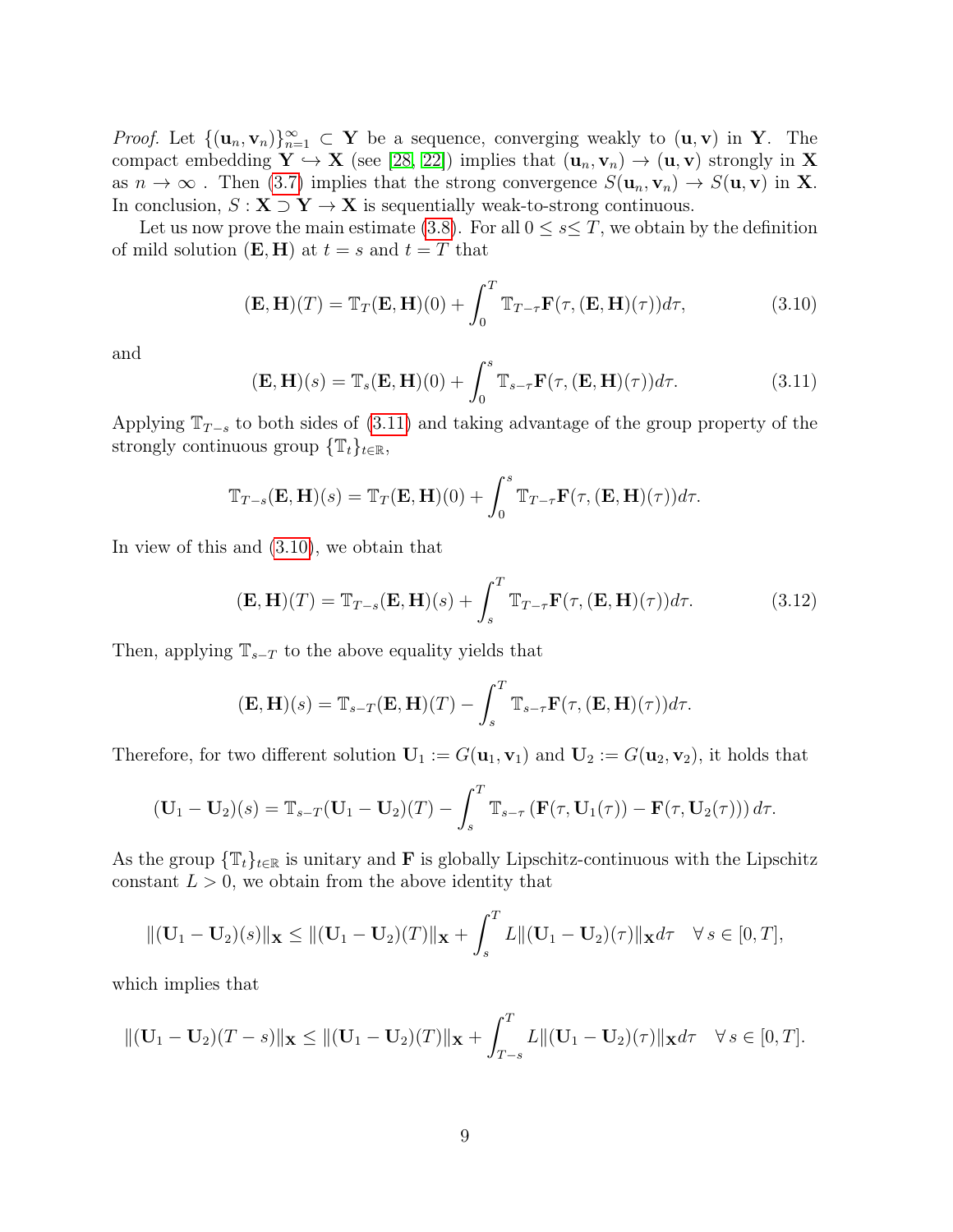Setting  $f(s) := ||(\mathbf{U}_1 - \mathbf{U}_2)(T - s)||$ **x** for all  $s \in [0, T]$ , we deduce from the above inequality by changing of variables that

$$
f(s) \le ||(\mathbf{U}_1 - \mathbf{U}_2)(T)||_{\mathbf{X}} + \int_0^s L||(\mathbf{U}_1 - \mathbf{U}_2)(T - w)||_{\mathbf{X}} dw
$$
  
\n
$$
\le ||(\mathbf{U}_1 - \mathbf{U}_2)(T)||_{\mathbf{X}} + \int_0^s Lf(w)dw \quad \forall s \in [0, T].
$$

The classical Gronwall's inequality implies  $f(s) \leq \exp(Ls) ||(\mathbf{U}_1 - \mathbf{U}_2)(T)||$  for all  $s \in$ [0, T]. Taking  $s = T$ , we get

$$
\|(\mathbf{u}_1,\mathbf{v}_1)-(\mathbf{u}_2,\mathbf{v}_2)\|_{\mathbf{X}} \leq \exp(LT)\|(\mathbf{U}_1-\mathbf{U}_2)(T)\|_{\mathbf{X}} = \exp(LT)\|S(\mathbf{u}_1,\mathbf{v}_1)-S(\mathbf{u}_2,\mathbf{v}_2)\|_{\mathbf{X}}.
$$

Now suppose that **F** additionally satisfies  $(3.9)$ . Then, the energy balanced equality implies that

$$
\|(\mathbf{U}_1 - \mathbf{U}_2)(T)\|_{\mathbf{X}}^2 = \|(\mathbf{U}_1 - \mathbf{U}_2)(0)\|_{\mathbf{X}}^2 + 2\int_0^T (\mathbf{F}(t, \mathbf{U}_1(t)) - \mathbf{F}(t, \mathbf{U}_2(t)), \mathbf{U}_1(t) - \mathbf{U}_2(t))_{\mathbf{X}} dt,
$$

which due to (3.9) yields that  $\|(\mathbf{u}_1, \mathbf{v}_1) - (\mathbf{u}_2, \mathbf{v}_2)\|_{\mathbf{X}} \leq \|S(\mathbf{u}_1, \mathbf{v}_1) - S(\mathbf{u}_2, \mathbf{v}_2)\|_{\mathbf{X}}.$ 

Propositions 3.1 and 3.4 lead to the following result:

**Theorem 3.5.** Assume that the hypothesises  $(A0) - (A2)$  hold.

- (1) For each  $\kappa > 0$  and  $(\mathbf{E}^{\delta}, \mathbf{H}^{\delta}) \in \mathbf{X}$ , there exits a minimiser  $(\mathbf{u}_{\kappa}^{\delta}, \mathbf{v}_{\kappa}^{\delta}) \in \mathbf{Y}$  of (2.2).
- (2) The minimizer of (2.2) is stable with respect to the perturbation in the sense of Proposition 3.2.
- (3) Let  $\{\delta_n\}_{n=1}^{\infty} \subset \mathbb{R}^+$  be a sequence converging monotonically to zero and  $(e^{\delta_n}, h^{\delta_n})$ satisfy

$$
\|({\bf e}^{\delta_n}, {\bf h}^{\delta_n})-({\bf e}^\dagger, {\bf h}^\dagger)\|_{\bf X}\leq \delta_n.
$$

Moreover, we assume that the regularization parameter  $\kappa_n$  fulfils

$$
\kappa_n \to 0 \text{ and } \frac{\delta_n^2}{\kappa_n} \to 0 \quad \text{as } n \to \infty. \tag{3.13}
$$

 $\Box$ 

If  $(\mathbf{u}_n, \mathbf{v}_n)$  is the minimiser of (2.2) with  $(\mathbf{e}^{\delta}, \mathbf{h}^{\delta})$  and  $\kappa$  replaced by  $(\mathbf{e}^{\delta_n}, \mathbf{h}^{\delta_n})$  and  $\kappa_n$ , respectively, then the sequence  ${(\mathbf{u}_n, \mathbf{v}_n)}_{n=1}^{\infty}$  converges strongly in Y to the exact solution  $(\mathbf{u}^{\dagger}, \mathbf{v}^{\dagger})$  as  $n \to \infty$ .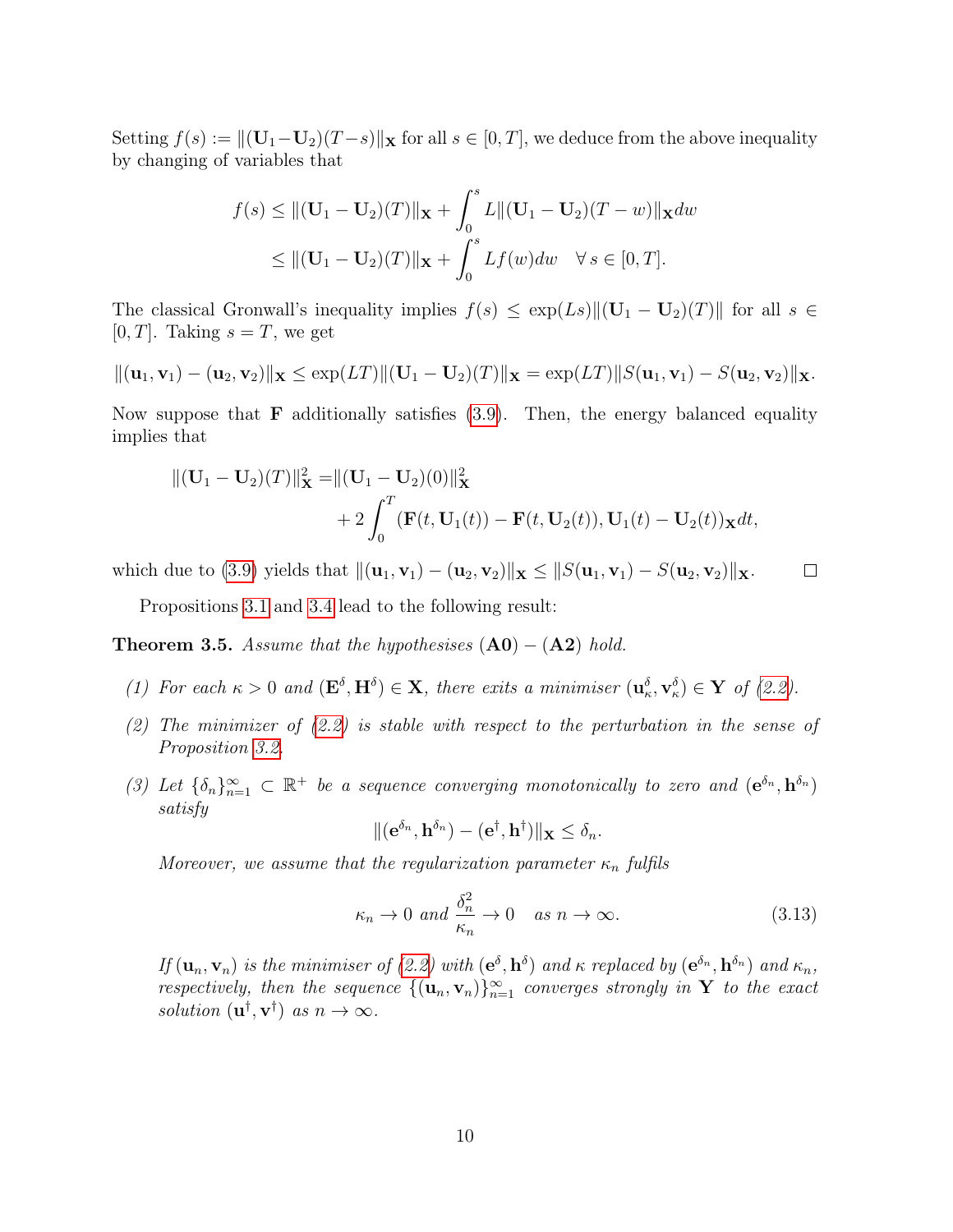#### 3.3 Optimal system for (2.2) and convergence

Our first-order analysis relies on the following assumptions for  $\mathbf{F} : [0, T] \times \mathbf{X} \to \mathbf{X}$ :

(A3a) For each  $t \in [0, T]$ ,  $\mathbf{F}(t, \cdot) := (\mathbf{F}_1(t, \cdot), \mathbf{F}_2(t, \cdot)) : \mathbf{X} \to \mathbf{X}$  is Gâteaux-differentiable.

(A3b) The Gâteaux derivative is assumed to satisfy the following property: If

$$
t_n \to t
$$
 in  $[0, T]$  and  $(\mathbf{u}_n, \mathbf{v}_n) \to (\mathbf{u}, \mathbf{v})$  strongly in **X**,

then for every  $(\mathbf{w}, \mathbf{y}) \in \mathbf{X}$  it holds that

$$
\lim_{n\to\infty} \|\mathbf{F}'(t_n,\mathbf{u}_n,\mathbf{v}_n)(\mathbf{w},\mathbf{y}) - \mathbf{F}'(t,\mathbf{u},\mathbf{v})(\mathbf{w},\mathbf{y})\|_{\mathbf{X}} = 0.
$$

(A3c) The Gâteaux derivative maps every bounded set in  $[0, T] \times X$  into a bounded set in  $\mathcal{L}(\mathbf{X}).$ 

**Lemma 3.6.** Let  $(A0) - (A1)$  and  $(A3)$  be satisfied. Then the operator  $S: X \to X$  is weakly directional differentiable, and the weak directional derivative of S at  $(\mathbf{u}, \mathbf{v}) \in \mathbf{X}$  in the direction  $(\delta \mathbf{u}, \delta \mathbf{v}) \in \mathbf{X}$  is given  $S'(\mathbf{u}, \mathbf{v})(\delta \mathbf{u}, \delta \mathbf{v}) = (\delta \mathbf{E}(T), \delta \mathbf{H}(T))$ , where  $(\delta \mathbf{E}, \delta \mathbf{H}) \in$  $C([0,T]; \mathbf{X})$  satisfies the following integral equation

$$
(\delta \mathbf{E}, \delta \mathbf{H})(t) = \mathbb{T}_t(\delta \mathbf{u}, \delta \mathbf{v}) + \int_0^t \mathbb{T}_{t-s} \mathbf{F}'(t, \mathbf{E}(s), \mathbf{H}(s)) (\delta \mathbf{E}(s), \delta \mathbf{H}(s)) ds \quad \forall t \in [0, T].
$$
\n(3.14)

*Proof.* Let  $(\mathbf{u}, \mathbf{v})$ ,  $(\delta \mathbf{u}, \delta \mathbf{v}) \in \mathbf{X}$  and  $(\mathbf{E}, \mathbf{H}) = G(\mathbf{u}, \mathbf{v})$ . Further, for every  $\tau \in \mathbb{R}^+$ , we write  $(\mathbf{E}_{\tau}, \mathbf{H}_{\tau}) = G(\mathbf{u} + \tau \delta \mathbf{u}, \mathbf{v} + \tau \delta \mathbf{v})$ . Thus, according to (3.6), we have

$$
\left(\frac{\mathbf{E}_{\tau}-\mathbf{E}}{\tau},\frac{\mathbf{H}_{\tau}-\mathbf{H}}{\tau}\right)(t) = \mathbb{T}_{t}(\delta \mathbf{u}, \delta \mathbf{v}) + \int_{0}^{t} \mathbb{T}_{t-s} I_{\tau}(s) ds,
$$
\n(3.15)

where

$$
I_{\tau}(s) := \frac{\mathbf{F}(s, \mathbf{E}_{\tau}(s), \mathbf{H}_{\tau}(s)) - \mathbf{F}(s, \mathbf{E}(s), \mathbf{H}(s))}{\tau}.
$$
 (3.16)

Lemma 3.3 implies that  $\left\{ \left( \frac{\mathbf{E}_{\tau}-\mathbf{E}}{\tau} \right)$  $\frac{\mathbf{H}_\tau-\mathbf{H}}{\tau},\,\frac{\mathbf{H}_\tau-\mathbf{H}_\tau}{\tau}$  $\frac{(-H)}{\tau}$ }<sub>7>0</sub> is bounded in  $L^{\infty}(0,T;X)$  and hence it has a weak star converging subsequence, which we still denoted by  $\left\{ \left( \frac{\mathbf{E}_{\tau}-\mathbf{E}_{\tau}}{\tau} \right)$  $\frac{\mathbf{H}_\tau-\mathbf{H}}{\tau},\,\frac{\mathbf{H}_\tau-\mathbf{H}_\tau}{\tau}$  $\left\{\frac{-\mathbf{H}}{\tau}\right\}\}_{\tau>0}$ , such that

$$
(\frac{\mathbf{E}_{\tau} - \mathbf{E}}{\tau}, \frac{\mathbf{H}_{\tau} - \mathbf{H}}{\tau}) \rightharpoonup (\delta \mathbf{E}, \delta \mathbf{H}) \text{ weakly star in } L^{\infty}((0, T), \mathbf{X}) \text{ as } \tau \to 0^+, \qquad (3.17)
$$

for some  $(\delta \mathbf{E}, \delta \mathbf{H}) \in L^{\infty}((0, T), \mathbf{X}).$ 

For the sake of brevity, we write  $U_{\tau} = (E_{\tau}, H_{\tau})$ . Let  $w \in L^{1}((0, T); X)$  be arbitrarily fixed. The mean-value theorem in the integral form implies that for almost all  $s \in (0, T)$ ,

$$
(I_{\tau}(s), \mathbf{w}(s))\mathbf{x}
$$
  
= $(\mathbf{F}'(s, \mathbf{U}(s)))\frac{\mathbf{U}_{\tau}(s) - \mathbf{U}(s)}{\tau}, \mathbf{w}(s))\mathbf{x} + (\mathbf{G}_{\tau}(s))\frac{\mathbf{U}_{\tau}(s) - \mathbf{U}(s)}{\tau}, \mathbf{w}(s))\mathbf{x},$  (3.18)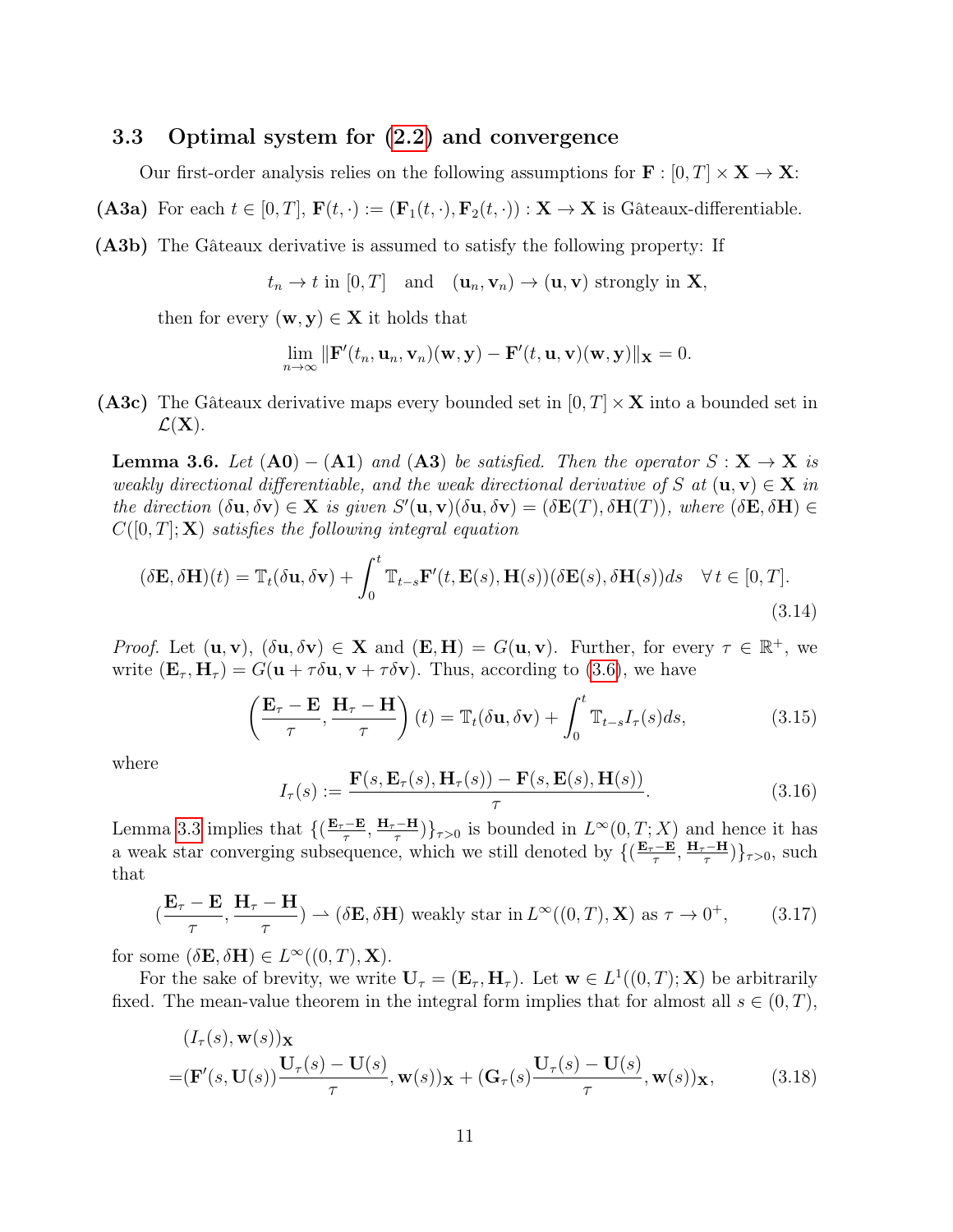where

$$
\mathbf{G}_{\tau}(s)\boldsymbol{x} := \int_0^1 \mathbf{F}'(s, (\mathbf{U} + \theta(\mathbf{U}_{\tau} - \mathbf{U}))(s))\boldsymbol{x} - \mathbf{F}'(s, \mathbf{U}(s))\boldsymbol{x}d\theta \quad \forall \, \boldsymbol{x} \in \mathbf{X}.
$$

Thanks to (A3b), it holds that  $\mathbf{G}_{\tau}(s) \in \mathcal{L}(\mathbf{X})$  for almost all  $s \in (0,T)$  and  $\mathbf{G}_{\tau}(\cdot)\mathbf{x} \in$  $\mathcal{C}([0,T];\mathbf{X})$  for all  $\mathbf{x} \in \mathbf{X}$ . Therefore, it follows that  $\mathbf{G}_{\tau}(\cdot)^*\mathbf{v}(\cdot)$  belongs to  $L^1((0,T);\mathbf{X})$ . Since for almost every  $s \in (0,T)$ ,  $\mathbf{G}_{\tau}(s)^* \mathbf{w}(s) \to 0$  as  $\tau \to 0$ , and according to  $(\mathbf{A3c})$  $\mathbf{G}_{\tau}(s)^*\mathbf{w}(s)$  can be bounded by  $M\|\mathbf{w}(s)\|$  for some constant  $M > 0$ , we can apply dominated convergence theorem to get that  $\mathbf{G}_{\tau}^*\mathbf{w} \to 0$  strongly in  $L^1((0,T);\mathbf{X})$ . Then the weak star convergence (3.17) implies

$$
\int_0^T (\mathbf{G}_{\tau}(s) \frac{\mathbf{U}_{\tau}(s) - \mathbf{U}(s)}{\tau}, \mathbf{w}(s)) \mathbf{x} ds = \int_0^T (\frac{\mathbf{U}_{\tau}(s) - \mathbf{U}(s)}{\tau}, \mathbf{G}_{\tau}^*(s) \mathbf{w}(s)) \mathbf{x} ds \to 0, \tag{3.19}
$$

as  $\tau \to 0$ . In addition, (3.17) yields

$$
\lim_{\tau \to 0} \int_0^T (\mathbf{F}'(s, \mathbf{U}(s))) \frac{\mathbf{U}_\tau(s) - \mathbf{U}(s)}{\tau}, \mathbf{w}(s)) \mathbf{x} ds = \int_0^T (\mathbf{F}'(s, \mathbf{U}(s)) (\delta \mathbf{E}(s), \delta \mathbf{H}(s)), \mathbf{w}(s)) \mathbf{x} ds.
$$
\n(3.20)

Concluding from (3.18)–(3.20) and since  $\mathbf{w} \in L^1((0,T);\mathbf{X})$  was chosen arbitrarily fixed, we obtain that

$$
I_{\tau} \rightharpoonup \mathbf{F}'(\cdot, \mathbf{U}(\cdot))(\delta \mathbf{E}, \delta \mathbf{H}) \quad \text{weakly star in } L^{\infty}((0, T); \mathbf{X}). \tag{3.21}
$$

On the other hand, it holds that

$$
\int_0^T \int_0^t (\mathbb{T}_{t-s} I_\tau(s), \mathbf{w}(t))_\mathbf{X} ds dt = \int_0^T \left( I_\tau(s), \int_s^T \mathbb{T}_{t-s}^* \mathbf{w}(t) dt \right)_\mathbf{X} ds \quad \forall \mathbf{w} \in L^1((0, T); \mathbf{X}).
$$

Since the mapping  $s \mapsto \int_s^T \mathbb{T}_{t-s}^* \mathbf{w}(t) dt$  also belongs to  $L^1(0,T;\mathbf{X})$ , we obtain from (3.21) and (3.15) that the weak star limit ( $\delta \mathbf{E}, \delta \mathbf{H}$ ) satisfies the integral equation (3.14).  $\Box$ 

**Corollary 3.7.** Under the assumptions of Lemma 3.6, the operator  $S'(\mathbf{u}, \mathbf{v}) : \mathbf{X} \to \mathbf{X}$  is weakly-Gâteaux-differentiable.

*Proof.* Let  $(\mathbf{u}, \mathbf{v}) \in \mathbf{X}$  and  $(\mathbf{E}, \mathbf{H}) = G(\mathbf{u}, \mathbf{v})$ . In view of (3.14), the operator  $S'(\mathbf{u}, \mathbf{v})$ :  $X \to X$  is linear. Let us show the boundedness result. In fact, the energy balance equality implies that  $(\delta \mathbf{E}, \delta \mathbf{H}) = G(\mathbf{u}, \mathbf{v}) (\delta \mathbf{u}, \delta \mathbf{v})$  satisfies

$$
\begin{aligned} ||(\delta \mathbf{E}(t), \delta \mathbf{H}(t))||_{\mathbf{X}}^2 &= ||(\delta \mathbf{u}, \delta \mathbf{v})||_X^2 \\ &+ 2 \int_0^t (\mathbf{F}'(t, \mathbf{E}(s), \mathbf{H}(s))(\delta \mathbf{E}(s), \delta \mathbf{H}(s)), (\delta \mathbf{E}(s), \delta \mathbf{H}(s)))_{\mathbf{X}} ds \quad \forall t \in [0, T]. \end{aligned}
$$

Then, according to (A3c), we can find a constant  $C > 0$  independent of  $(\delta \mathbf{E}, \delta \mathbf{H})$  such that

$$
\|(\delta \mathbf{E}(t), \delta \mathbf{H}(t))\|_{\mathbf{X}}^2 \le \|(\delta \mathbf{u}, \delta \mathbf{v})\|_{X}^2 + C \int_0^t \|(\delta \mathbf{E}(s), \delta \mathbf{H}(s))\|_{\mathbf{X}}^2 ds \quad \forall t \in [0, T].
$$

From this inequality, the Gronwall lemma implies that  $S'(\mathbf{u}, \mathbf{v}) : \mathbf{X} \to \mathbf{X}$  is bounded.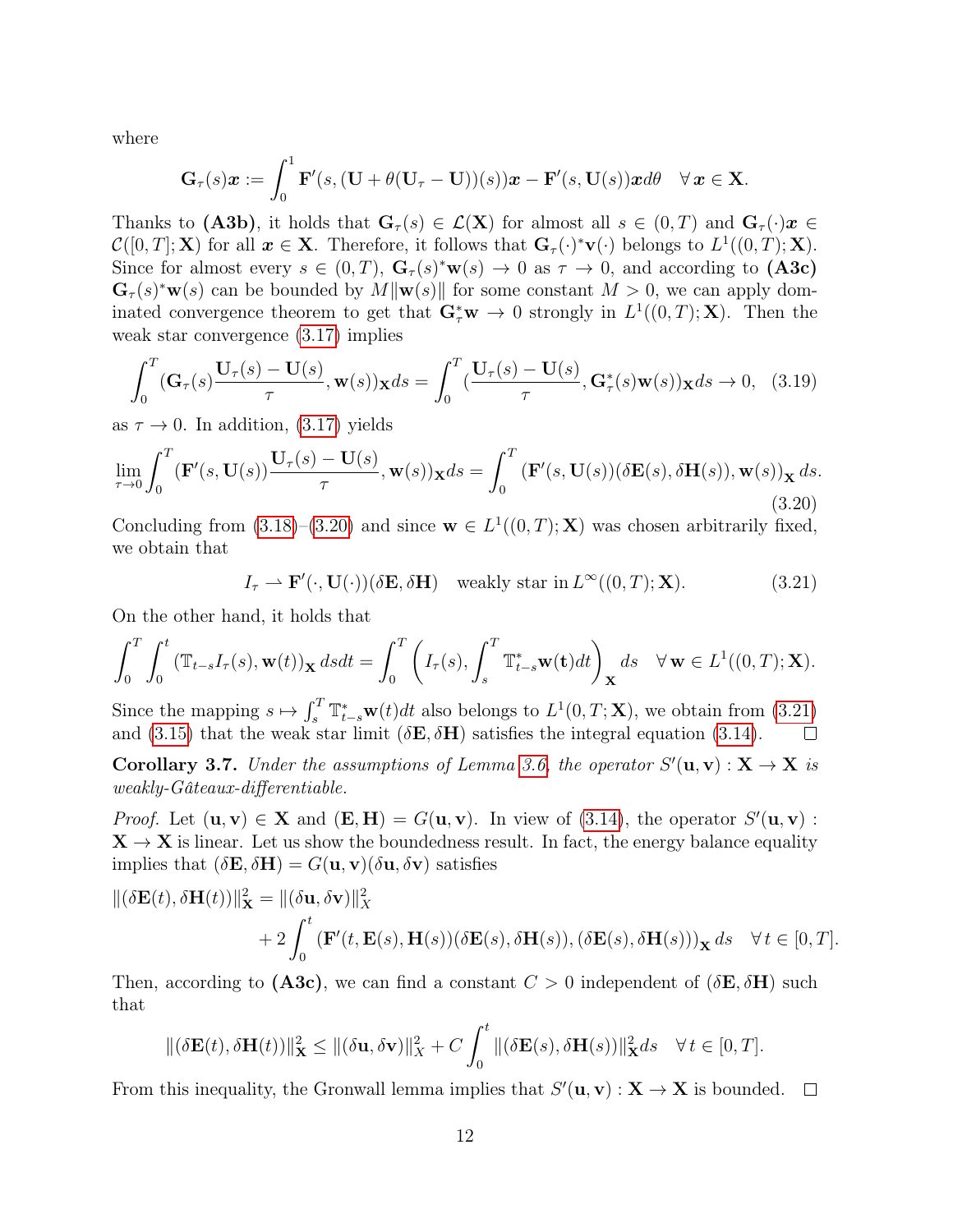From this result and a classical argument we obtain the following result:

**Corollary 3.8.** Let the assumptions of Lemma 3.6 hold. Then, for every  $\kappa > 0$ , the functional  $\mathcal{J}_{\delta}^{\kappa} : \mathbf{Y} \to \mathbb{R}$  is Gâteaux-differentiable with the Gâteaux derivative

$$
\mathcal{J}_{\delta}^{\kappa\prime}(\mathbf{u}, \mathbf{v})(\delta \mathbf{u}, \delta \mathbf{v}) = (S(\mathbf{u}, \mathbf{v}) - (\mathbf{E}^{\delta}, \mathbf{H}^{\delta}), S'(\mathbf{u}, \mathbf{v})(\delta \mathbf{u}, \delta \mathbf{v}))_{\mathbf{X}} + \kappa((\mathbf{u}, \mathbf{v}), (\delta \mathbf{u}, \delta \mathbf{v}))_{\mathbf{Y}}, (3.22)
$$

for all  $(\mathbf{u}, \mathbf{v}), (\delta \mathbf{u}, \delta \mathbf{v}) \in \mathbf{Y}$ .

Let us now establish an explicit formula for the adjoint operator associated with the Gâteaux-derivative  $S'(\mathbf{u}, \mathbf{v}) : \mathbf{X} \to \mathbf{X}$ .

**Lemma 3.9.** Assume the assumptions of Lemma 3.6 hold. Let  $(\mathbf{u}, \mathbf{v}) \in \mathbf{X}$  and  $(\mathbf{E}, \mathbf{H}) \in$  $\mathcal{C}([0,T], \mathbf{X})$  denote the mild solution associated with the initial value  $(\mathbf{u}, \mathbf{v})$ . Then, for every  $(\mathbf{w}, \mathbf{h}) \in \mathbf{X}$ , the adjoint operator  $S'(\mathbf{u}, \mathbf{v})^* : \mathbf{X} \to \mathbf{X}$  satisfies

$$
S'(\mathbf{u},\mathbf{v})^*(\mathbf{w},\mathbf{z}):=(\mathbf{K}(0),\mathbf{Q}(0)),
$$

where  $(\mathbf{K}, \mathbf{Q}) \in C([0,T]; \mathbf{X})$  is the unique solution of the following integral equation:

$$
(\mathbf{K}(t), \mathbf{Q}(t)) = \mathbb{T}_{t-T}(\mathbf{w}, \mathbf{h}) + \int_{t}^{T} \mathbb{T}_{t-s} \mathbf{F}'(s, \mathbf{E}(s), \mathbf{H}(s))^* (\mathbf{K}(s), \mathbf{Q}(s)) ds
$$
(3.23)

for all  $t \in [0, T]$ .

*Proof.* Let  $B(t) := \mathbf{F}'(t, \mathbf{E}(t), \mathbf{H}(t)), t \in [0, T].$  From (A3b) together with  $(\mathbf{E}, \mathbf{H}) \in$  $C([0,T], \mathbf{X})$ , it follows that

$$
B(\cdot)\boldsymbol{x} \in C([0,T]; \mathbf{X}), \quad B(\cdot)\mathbf{w}(\cdot) \in L^1((0,T); \mathbf{X}) \quad \forall \, \boldsymbol{x} \in \mathbf{X}, \, \mathbf{w} \in L^1((0,T); \mathbf{X}). \tag{3.24}
$$

Let us define the Yosida-approximation

$$
B_n(t) := n(n - A)^{-1}B(t), \quad \forall n \in \mathbb{N}, \ \forall t \in [0, T].
$$
 (3.25)

In view of (3.24), the Yosida-approximation satisfies

$$
B_n(\cdot)\boldsymbol{x} \in C([0,T],D(\mathcal{A})), \quad B_n(\cdot)\mathbf{w}(\cdot) \in L^1((0,T);D(\mathcal{A})) \quad \forall \, \boldsymbol{x} \in \mathbf{X}, \, \mathbf{w} \in L^1((0,T);\mathbf{X})
$$

For this reason, for every  $(\hat{\mathbf{w}}, \hat{\mathbf{z}}) \in D(\mathcal{A})$ , the integral equation

$$
(\delta \mathbf{E}_n(t), \delta \mathbf{H}_n(t)) = \mathbb{T}_t(\hat{\mathbf{w}}, \hat{\mathbf{z}}) + \int_0^t \mathbb{T}_{t-s} B_n(s) (\delta \mathbf{E}_n(s), \delta \mathbf{H}_n(s)) ds \quad \forall t \in [0, T]
$$
(3.26)

admits a unique solution  $(\delta \mathbf{E}_n, \delta \mathbf{H}_n) \in C^1([0, T]; \mathbf{X}) \cap C([0, T]; D(\mathcal{A}))$  satisfying

$$
\begin{cases}\n\frac{d}{dt}(\delta \mathbf{E}_n, \delta \mathbf{H}_n)(t) = (\mathcal{A} + B_n(t))(\delta \mathbf{E}_n, \delta \mathbf{H}_n)(t) \quad \forall t \in [0, T] \\
(\delta \mathbf{E}_n(0), \delta \mathbf{H}(0)) = (\hat{\mathbf{w}}, \hat{\mathbf{z}}).\n\end{cases}
$$
\n(3.27)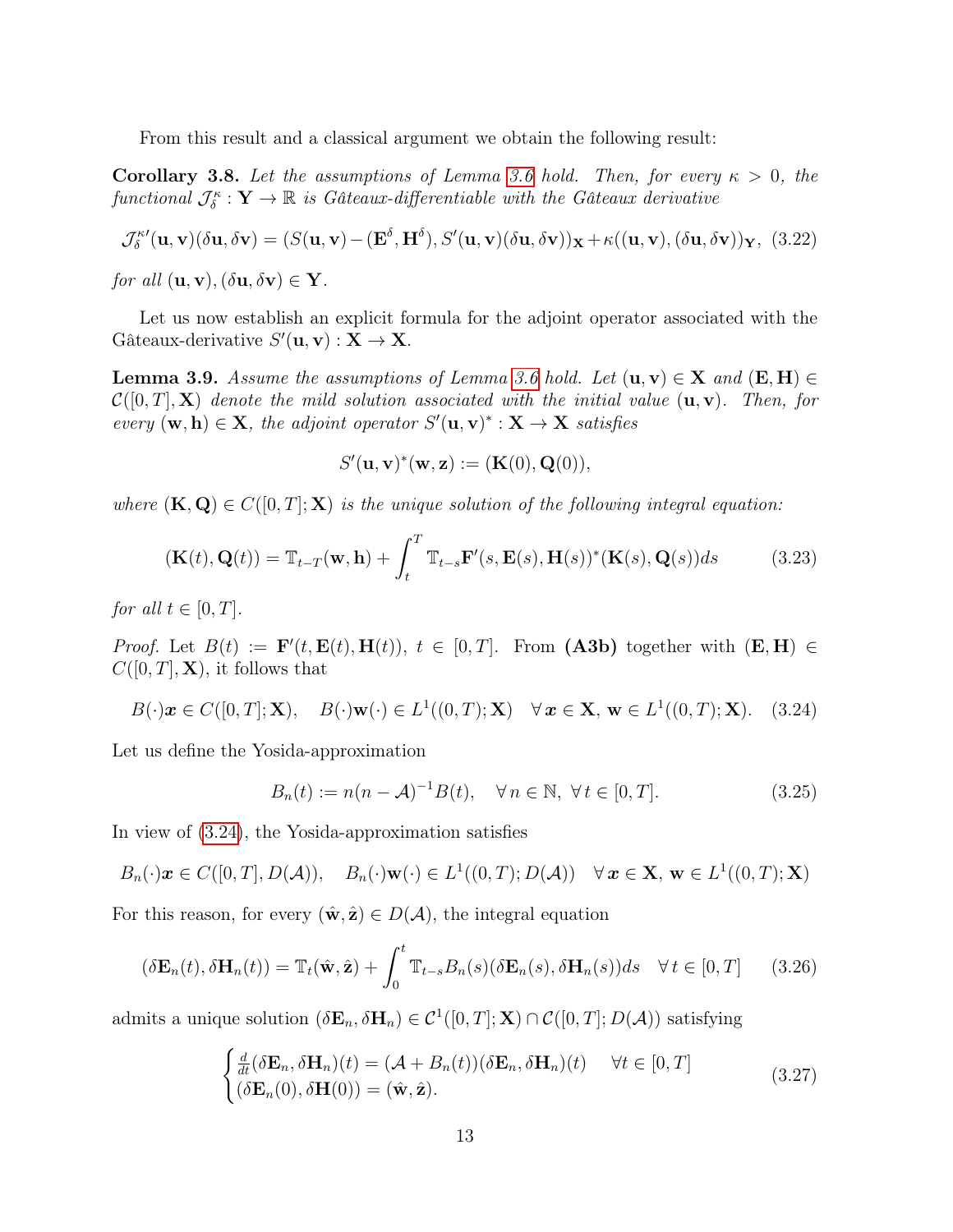Similarly, for every  $(\mathbf{w}, \mathbf{z}) \in D(\mathcal{A})$ , the following integral equation

$$
(\mathbf{K}_n(t), \mathbf{Q}_n(t)) = \mathbb{T}_{t-T}(\mathbf{w}, \mathbf{h}) + \int_t^T \mathbb{T}_{t-s} B_n(s)^*(\mathbf{K}_n(s), \mathbf{Q}_n(s)) ds \quad \forall t \in [0, T].
$$

admits a unique solution  $(\mathbf{K}_n, \mathbf{Q}_n) \in C^1([0, T]; \mathbf{X}) \cap C([0, T]; D(\mathcal{A}))$  satisfying

$$
\begin{cases}\n-\frac{d}{dt}(\mathbf{K}_n, \mathbf{Q}_n)(t) = (-\mathcal{A} + B_n(t)^*)(\mathbf{K}_n, \mathbf{Q}_n)(t) & \forall t \in [0, T] \\
(\delta \mathbf{E}_n(T), \delta \mathbf{H}(T)) = (\mathbf{w}, \mathbf{z}).\n\end{cases}
$$
\n(3.28)

Combining (3.27) and (3.28), we obtain that

$$
((\delta \mathbf{E}_n(T), \delta \mathbf{H}_n(T)), (\mathbf{K}_n(T), \mathbf{Q}_n(T))_{\mathbf{X}} - ((\delta \mathbf{E}_n(0), \delta \mathbf{H}_n(0)), (\mathbf{K}_n(0), \mathbf{Q}_n(0))_{\mathbf{X}}= \int_0^T \left(\frac{d}{dt} (\delta \mathbf{E}_n, \delta \mathbf{H}_n)(t), (\mathbf{K}_n(t), \mathbf{Q}_n(t))\right)_{\mathbf{X}} + ((\delta \mathbf{E}_n, \delta \mathbf{H}_n)(t), \frac{d}{dt} ((\mathbf{K}_n(t), \mathbf{Q}_n(t)))_{\mathbf{X}} dt = \int_0^T \left((\delta \mathbf{E}_n, \delta \mathbf{H}_n)(t), (\mathcal{A} + B_n(t))^* (\mathbf{K}_n(t), \mathbf{Q}_n(t)) + \frac{d}{dt} (\mathbf{K}_n(t), \mathbf{Q}_n(t))\right)_{\mathbf{X}} dt = 0.
$$
 (3.29)

A direct computation based on (3.26) yields

$$
\|(\delta \mathbf{E}_n(t), \delta \mathbf{H}_n(t)) - (\delta \mathbf{E}(t), \delta \mathbf{H}(t))\|_{\mathbf{X}}
$$
  
\n=
$$
\|\int_0^t \mathbb{T}_{t-s} B_n(s) (\delta \mathbf{E}_n(s), \delta \mathbf{H}_n(s)) - (\delta \mathbf{E}(s), \delta \mathbf{H}(s)) ds\|_{\mathbf{X}}
$$
(3.30)  
\n
$$
+\|\int_0^t \mathbb{T}_{t-s} (B_n(s) - B(s)) (\delta \mathbf{E}(s), \delta \mathbf{H}(s)) ds\|_{\mathbf{X}} \quad \forall t \in [0, T].
$$

Since for each  $t \in [0, T]$ ,  $B_n(t) \to B(t)$  strongly in **X** and the set  $\{(\delta \mathbf{E}, \delta \mathbf{H})(t) \mid t \in [0, T]\}$ is compact in  $X$ , it follows that

$$
\forall \varepsilon > 0 \,\exists \, N \in \mathbb{N} \,\forall n \ge N : \max_{s \in [0,T]} \|(B_n(s) - B(s))(\delta \mathbf{E}(s), \delta \mathbf{H}(s))\|_{\mathbf{X}} \le \varepsilon. \tag{3.31}
$$

On the other hand, by definition (3.25), there exits a constant  $C_B > 0$ , independent of n, such that

$$
\sup_{t \in [0,T]} \|B_n(t)\|_{\mathcal{L}(\mathbf{X})} \le C_B \quad \forall n \in \mathbb{N}.
$$
\n(3.32)

Therefore, in view of  $(3.30)$ – $(3.32)$ , it holds that for  $\varepsilon > 0$ , there exits an  $N \in \mathbb{N}$  such that

$$
\begin{aligned}\n\|(\delta \mathbf{E}_n(t), \delta \mathbf{H}_n(t)) - (\delta \mathbf{E}(t), \delta \mathbf{H}(t))\|_{\mathbf{X}} \\
\leq & C_B \int_0^t \|(\delta \mathbf{E}_n(s), \delta \mathbf{H}_n(s)) - (\delta \mathbf{E}(s), \delta \mathbf{H}(s))\|_{\mathbf{X}} + t\varepsilon \quad \forall \, t \in [0, T], \ \forall \, n \geq N.\n\end{aligned}
$$

Hence the Gronwall's lemma implies that

$$
\lim_{n \to \infty} (\delta \mathbf{E}_n(t), \delta \mathbf{H}_n(t)) = (\delta \mathbf{E}(t), \delta \mathbf{H}(t)) \quad \forall t \in [0, T].
$$
\n(3.33)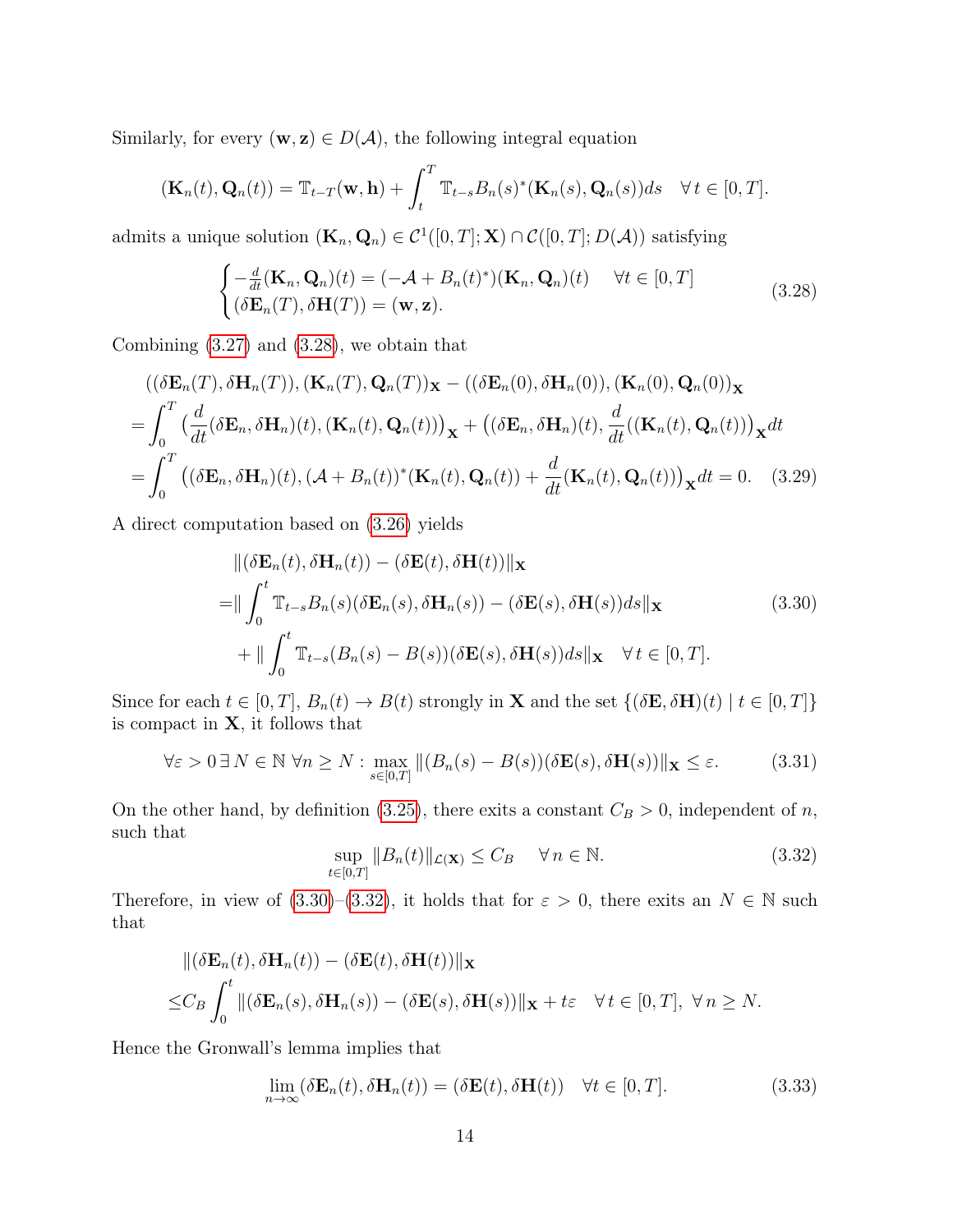Similarly, one can show that

$$
\lim_{n \to \infty} (\mathbf{K}_n(t), \mathbf{Q}_n(t)) = (\mathbf{K}(t), \mathbf{Q}(t)) \quad \forall t \in [0, T],
$$
\n(3.34)

(3.36)

 $\Box$ 

where  $(K, Q)$  is the solution of the integral solution (3.23). Combining (3.29), (3.33) and (3.34), we obtain that

$$
(S'(\mathbf{u},\mathbf{v})(\hat{\mathbf{w}},\hat{\mathbf{z}}),(\mathbf{w},\mathbf{z}))_{\mathbf{X}}=((\hat{\mathbf{w}},\hat{\mathbf{z}}),(\mathbf{K}(0),\mathbf{Q}(0)))_{\mathbf{X}}
$$

for all  $(\mathbf{w}, \mathbf{z}), (\hat{\mathbf{w}}, \hat{\mathbf{z}}) \in D(\mathcal{A})$ . Then the density of  $D(\mathcal{A})$  in **X** completes the proof.  $\Box$ 

Theorem 3.10. Assume that  $(A0) - (A1)$  and  $(A3)$  hold. Furthermore, let  $(u_{\kappa}^{\delta}, v_{\kappa}^{\delta}) \in Y$ be the minimiser of (2.2) and  $(\mathbf{E}_{\kappa}^{\delta}, \mathbf{H}_{\kappa}^{\delta}) \in C([0, T]; D(\mathcal{A})) \cap C^{1}([0, T]; \mathbf{X})$  the corresponding solution of (2.1) associated with  $(\mathbf{u}_{\kappa}^{\delta}, \mathbf{v}_{\kappa}^{\delta}) \in \mathbf{Y}$ . Then, there exits a unique pair  $(\mathbf{K}_{\kappa}^{\delta}, \mathbf{Q}_{\kappa}^{\delta}) \in$  $C([0,T]; \mathbf{X})$  satisfying

$$
(\mathbf{K}_{\kappa}^{\delta}(t), \mathbf{Q}_{\kappa}^{\delta}(t)) = \mathbb{T}_{t-T}(\mathbf{E}_{\kappa}^{\delta}(T) - \mathbf{e}^{\delta}, \mathbf{H}_{\kappa}^{\delta}(T) - \mathbf{h}^{\delta})
$$
\n
$$
+ \int_{t}^{T} \mathbb{T}_{t-s} \mathbf{F}'(s, \mathbf{E}_{\kappa}^{\delta}(s), \mathbf{H}_{\kappa}^{\delta}(s))^{\ast} (\mathbf{K}_{\kappa}^{\delta}(s), \mathbf{Q}_{\kappa}^{\delta}(s)) ds. \quad \forall t \in [0, T]
$$
\n
$$
(\kappa(\mathbf{u}_{\kappa}^{\delta}, \mathbf{v}_{\kappa}^{\delta}), (\delta \mathbf{u}, \delta \mathbf{v}))_{\mathbf{Y}} = -((\mathbf{K}_{\kappa}^{\delta}(0), \mathbf{Q}_{\kappa}^{\delta}(0)), (\delta \mathbf{u}, \delta \mathbf{v}))_{\mathbf{X}} \ \forall (\delta \mathbf{u}, \delta \mathbf{v}) \in \mathbf{Y}.
$$
\n(3.35)

In the sequel, we call  $(\mathbf{K}_{\kappa}^{\delta}, \mathbf{Q}_{\kappa}^{\delta}) \in C([0, T]; \mathbf{X})$  the adjoint state associated with  $(\mathbf{u}_{\kappa}^{\delta}, \mathbf{v}_{\kappa}^{\delta})$ .

Proof. The necessary optimality condition for (2.2) reads as

$$
\mathcal{J}_{\delta}^{\kappa}(\mathbf{u}_{\kappa}^{\delta}, \mathbf{v}_{\kappa}^{\delta})(\delta \mathbf{u}, \delta \mathbf{v}) = 0, \quad \forall (\delta \mathbf{u}, \delta \mathbf{v}) \in \mathbf{Y},
$$

which is according to  $(3.22)$  equivalent to

$$
(S(\mathbf{u}_{\kappa}^{\delta}, \mathbf{v}_{\kappa}^{\delta}) - (\mathbf{E}^{\delta}, \mathbf{H}^{\delta}), S'(\mathbf{u}_{\kappa}^{\delta}, \mathbf{v}_{\kappa}^{\delta})(\delta \mathbf{u}, \delta \mathbf{v}))_{\mathbf{X}} + (\kappa(\mathbf{u}_{\kappa}^{\delta}, \mathbf{v}_{\kappa}^{\delta}), (\delta \mathbf{u}, \delta \mathbf{v}))_{\mathbf{Y}} = 0, \quad \forall (\delta \mathbf{u}, \delta \mathbf{v}) \in \mathbf{Y}.
$$

Thus, by Lemma 3.9, we obtain the desired result.

Corollary 3.11. Assume that hypothesises  $(A0) - (A3)$  hold. Let  $\{\delta_n\}_{n=1}^{\infty}, \{\kappa_n\}_{n=1}^{\infty} \subset \mathbb{R}$ ,  $\{(\mathbf{e}^{\delta_n}, \mathbf{h}^{\delta_n})\}_{n=1}^{\infty} \subset \mathbf{X}$ , and  $\{\mathbf{u}_n, \mathbf{v}_n\}_{n=1}^{\infty} \subset \mathbf{Y}$  be sequences as defined in Theorem 3.5. Moreover, for every  $n \in \mathbb{N}$ , let  $(E_{\kappa_n}^{\delta_n}, \tilde{H}_{\kappa_n}^{\delta_n}) \in C([0,T]; D(\mathcal{A})) \cap C^1([0,T]; \mathbf{X})$  denote the corresponding solution of (2.1) associated with  $(\mathbf{u}_n, \mathbf{v}_n) \in \mathbf{Y}$ , and  $(\mathbf{K}_n, \mathbf{Q}_n) \in C([0, T]; \mathbf{X})$  denote the adjoint state satisfying  $(3.35)-(3.36)$  with  $(\mathbf{E}_{\kappa}^{\delta}, \mathbf{H}_{\kappa}^{\delta})$ ,  $(\mathbf{e}^{\delta}, \mathbf{h}^{\delta})$  and  $(\mathbf{u}_{\kappa}^{\delta}, \mathbf{v}_{\kappa}^{\delta})$  replaced by  $(\mathbf{E}_{\kappa_n}^{\delta_n}, \mathbf{H}_{\kappa_n}^{\delta_n}),$   $(\mathbf{e}^{\delta_n}, \mathbf{h}^{\delta_n})$  and  $(\mathbf{u}_n, \mathbf{v}_n)$ , respectively. Then, the adjoint state  $(\mathbf{K}_n, \mathbf{Q}_n)$  converges strongly in  $C([0,T]; \mathbf{X})$  to zero as  $n \to \infty$ .

*Proof.* From Theorem 3.5 it follows that  $(\mathbf{u}_n, \mathbf{v}_n)$  converges strongly to  $(\mathbf{u}^\dagger, \mathbf{v}^\dagger)$ . The Lipschtiz continuity of operator  $S: \mathbf{X} \to \mathbf{X}$  implies that  $(\mathbf{E}_{\kappa_n}^{\delta_n}(T), \mathbf{H}_{\kappa_n}^{\delta_n}(T))$  converges strongly to  $(e^{\dagger}, h^{\dagger})$ . As a consequence, we obtain that

$$
\lim_{n \to \infty} \| (\mathbf{E}_{\kappa_n}^{\delta_n}(T) - \mathbf{e}^{\delta_n}, \mathbf{H}_{\kappa_n}^{\delta_n}(T) - \mathbf{h}^{\delta_n}) \|_{\mathbf{X}} = 0.
$$
\n(3.37)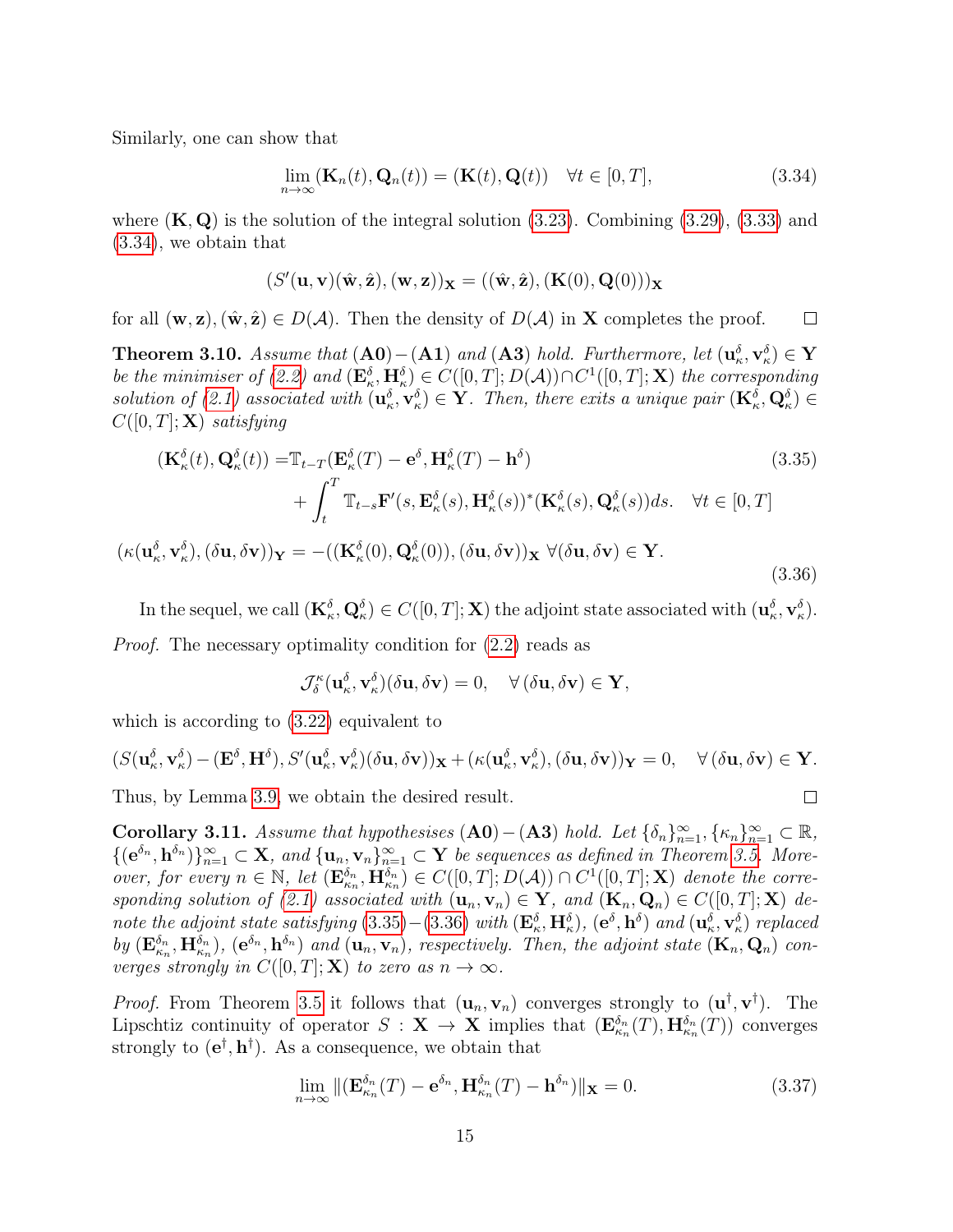On the other hand, since  ${(\mathbf{E}_n, \mathbf{H}_n)}_{n=1}^{\infty}$  is a bounded set, we may apply the assumption  $(A3)$  to the equation  $(3.36)$  and obtain a constant  $M > 0$  such that

$$
\begin{aligned}\n\|(\mathbf{K}_n(t), \mathbf{Q}_n(t))\| \mathbf{x} \\
\leq & \|( \mathbf{E}_{\kappa_n}^{\delta_n}(T) - \mathbf{e}^{\delta_n}, \mathbf{H}_{\kappa_n}^{\delta_n}(T) - \mathbf{h}^{\delta_n}) \| \mathbf{x} + M \int_t^T \|(\mathbf{K}_n(s), \mathbf{Q}_n(s)) \| \mathbf{x} ds \quad s \in [0, T].\n\end{aligned}
$$

Using a similar argument as in the proof of Proposition 3.4, we have

$$
\|(\mathbf{K}_n(t), \mathbf{Q}_n(t))\|_{\mathbf{X}} \leq e^{M(T-t)} \|(\mathbf{E}_{\kappa_n}^{\delta_n}(T) - \mathbf{e}^{\delta_n}, \mathbf{H}_{\kappa_n}^{\delta_n}(T) - \mathbf{h}^{\delta_n})\|_{\mathbf{X}}.
$$
 (3.38)

Now, the assertion follows from (3.37) and (3.38).

## <span id="page-17-0"></span>4 Convergence rates analysis under variational source conditions

It is worth mentioning that the convergence speed for the Tikhonov regularization (2.2) and the corresponding adjoint state (Theorem 3.5 and Corollary 3.11 ) can be arbitrarily slow. It is our goal of this section to study their convergence rates. Our analysis is mainly based on results from the variational regularization theory. From Section [3.1,](#page-7-1) we know that it suffices to verify that

$$
\frac{\beta}{2} \|( \mathbf{u}^{\dagger} - \mathbf{u}, \mathbf{v}^{\dagger} - \mathbf{v}) \|_{\mathbf{Y}}^2 \leq \frac{1}{2} \| (\mathbf{u}^{\dagger}, \mathbf{v}^{\dagger}) \|_{\mathbf{Y}}^2 - \frac{1}{2} \| (\mathbf{u}, \mathbf{v}) \|_{\mathbf{Y}}^2 + \Psi(\| S(\mathbf{u}^{\dagger}, \mathbf{v}^{\dagger}) - S(\mathbf{u}, \mathbf{v}) \|_{\mathbf{X}}), \quad \forall (\mathbf{u}, \mathbf{v}) \in \mathbf{Y}
$$
\n(4.1)

holds for some constant  $0 < \beta \leq 1$  and some index function  $\Psi$ . To this end, we shall first establish some auxiliary results in Section [4.1](#page-18-0) and recall some results on interpolation spaces. Then, the verification of (4.1) will be investigated in Section [4.2.](#page-20-0) Throughout this section, we make the following additional material assumption.

(A4) There exist  $C^2$ -domains  $\Omega_j \subset \mathbb{R}^3$ ,  $j = 1, ..., N$  such that

$$
\Omega_i \cap \Omega_j = \emptyset \quad \forall \, i \neq j \quad \text{and} \quad \overline{\Omega} = \cup_{j=1}^N \overline{\Omega}_j,
$$

and

$$
\varepsilon_{|\Omega_j, \mu|_{\Omega_j}} \in C^2(\overline{\Omega_j})^{3 \times 3} \quad \forall j = 1, 2, \dots, N. \tag{4.2}
$$

Let us underline that the above material assumption means physically that  $\Omega$  is a heterogeneous medium containing finitely many different homogeneous materials  $\Omega_j$ .

**Lemma 4.1.** Let  $(A0)$  and  $(A4)$  be satisfied. Then the space Y is dense in X.

 $\Box$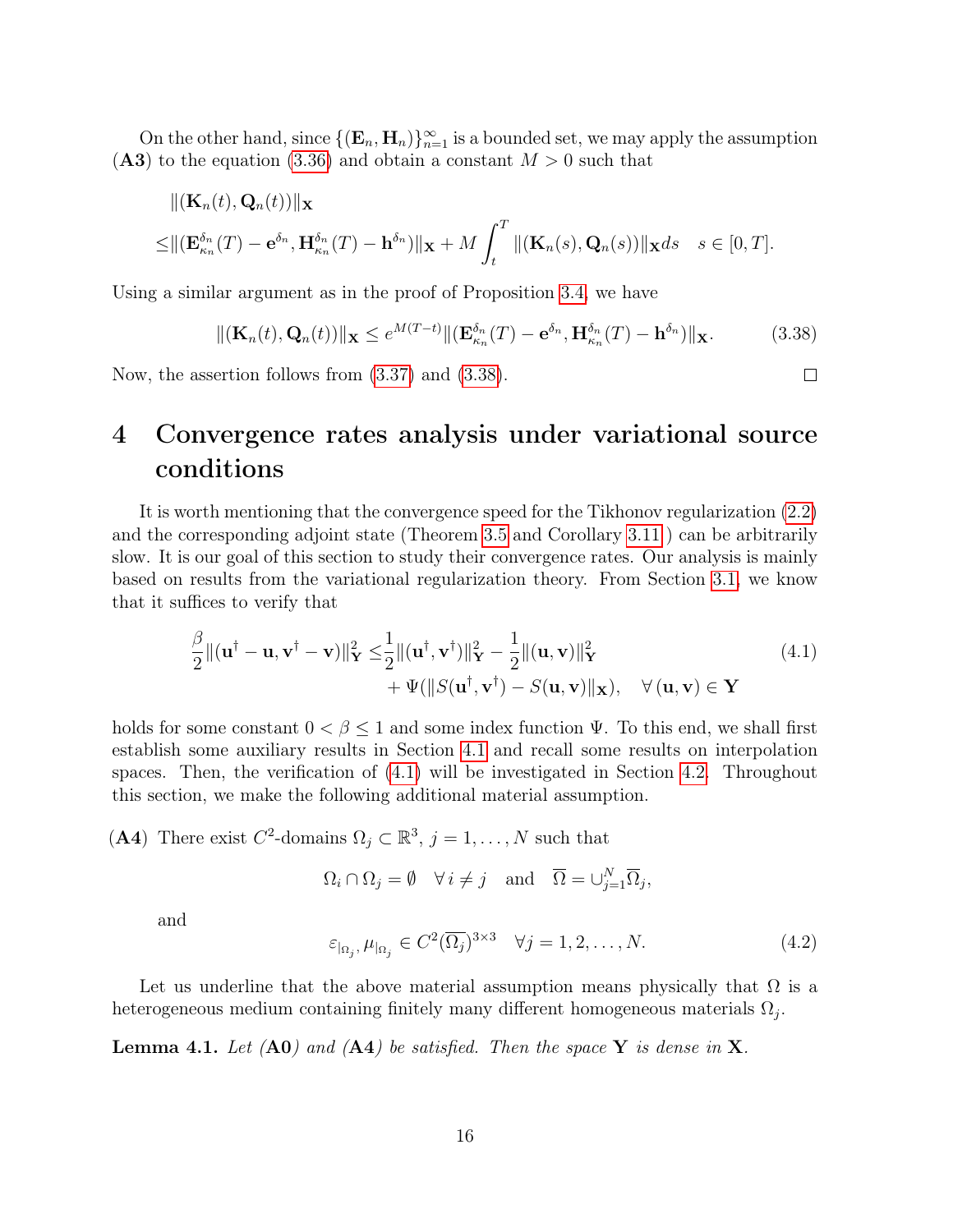Proof. Let us consider the linear spaces

$$
\mathcal{D} := \{ \mathbf{u} \in C_0^{\infty}(\Omega)^3; \mathbf{u} \mid_{\Omega_i} \in C_0^{\infty}(\Omega_i^1)^3 \text{ for } i = 1, 2, \cdots, N \}. \tag{4.3}
$$

Thanks to (4.2), it holds that

$$
\mathcal{D}\subset H_0(\mathbf{curl})\cap \varepsilon^{-1}H({\rm div}),\quad \mathcal{D}\subset H(\mathbf{curl})\cap \mu^{-1}H_0({\rm div}),
$$

from which it follows that  $\mathcal{D} \times \mathcal{D} \subset Y$ . Moreover, by the construction,  $\mathcal{D} \times \mathcal{D}$  is dense in X. This completes the proof.  $\Box$ 

#### <span id="page-18-0"></span>4.1 An auxiliary result

In this subsection, we investigate the connection between the inner products of  $X$  and Y, which will be characterized by an unbounded self-adjoint operator, which will play a key role in our analysis below. To take advantage of the spectral theorem of operators in complex Hilbert spaces and the complex interpolation theory, we need to consider the complexification of **X** and **Y**. More precisely, let  $X_{\mathbb{C}}$  be a complex linear space consists of all complex-valued functions  $(\mathbf{u}, \mathbf{v})$  with  $(\text{Re }\mathbf{u}, \text{Re }\mathbf{v})$ ,  $(\text{Im }\mathbf{u}, \text{Im }\mathbf{v}) \in \mathbf{X}$ , equipped with inner product

$$
((\mathbf{u}_1, \mathbf{v}_1), (\mathbf{u}_2, \mathbf{v}_2))\mathbf{x}_c = (Re(\mathbf{u}_1, \mathbf{v}_1), Re(\mathbf{u}_2, \mathbf{v}_2))\mathbf{x} + (Im(\mathbf{u}_1, \mathbf{v}_1), Im(\mathbf{u}_2, \mathbf{v}_2))\mathbf{x}- i(Re(\mathbf{u}_1, \mathbf{v}_1), Im(\mathbf{u}_2, \mathbf{v}_2))\mathbf{x} + i(Im(\mathbf{u}_1, \mathbf{v}_1), Re(\mathbf{u}_2, \mathbf{v}_2))\mathbf{x}
$$

It is obvious that  $((\mathbf{u}_1, \mathbf{v}_1),(\mathbf{u}_2, \mathbf{v}_2))_{\mathbf{X}_{\mathbb{C}}}$  =  $((\mathbf{u}_1, \mathbf{v}_1),(\mathbf{u}_2, \mathbf{v}_2))_{\mathbf{X}}$  for all  $(\mathbf{u}_1, \mathbf{v}_1),(\mathbf{u}_2, \mathbf{v}_2)$   $\in$ **X**. Similarly, we define the complexification  $Y_{\mathbb{C}}$  of Y.

Under the assumptions  $(A0)$  and  $(A4)$ , according to Lemma 4.1 the embedding  $Y_{\mathbb{C}} \subset X_{\mathbb{C}}$  is dense and continuous. Then there exits a (unique) extension of  $X_{\mathbb{C}}$ , called extrapolation space  $Y^*_{\mathbb{C}}$ , which is isometric to the dual space of  $Y_{\mathbb{C}}$ , such that the triple  $\mathbf{Y}_{\mathbb{C}} \subset \mathbf{X}_{\mathbb{C}} \subset \mathbf{Y}_{\mathbb{C}}^*$  satisfies the following conditions (see e.g. [30, Sect. 7, Chap. 1]).

- (1)  $Y_{\mathbb{C}} \subset X_{\mathbb{C}} \subset Y_{\mathbb{C}}^*$  with dense and continuous embeddings.
- (2)  $\{Y^*_\mathbb{C}, Y_\mathbb{C}\}$  forms an adjoint pair with duality product  $\langle \cdot, \cdot \rangle_{Y^*_\mathbb{C}, Y_\mathbb{C}}$ .
- (3) the duality product  $\langle \cdot, \cdot \rangle_{\mathbf{Y}_{\mathbb{C}}^*, \mathbf{Y}_{\mathbb{C}}}$  satisfies

$$
\langle u, f \rangle_{\mathbf{Y}_{\mathbb{C}}^*, \mathbf{Y}_{\mathbb{C}}} = (u, f)_{\mathbf{X}_{\mathbb{C}}} \text{ for all } f \in \mathbf{Y}_{\mathbb{C}}, u \in \mathbf{X}_{\mathbb{C}}.
$$

Since the inner-product  $(\cdot, \cdot)_{Y_{\mathbb{C}}}$  is a symmetric sesquilinear form over  $Y_{\mathbb{C}}$ , the operator  $\mathcal{B}_{\mathbf{Y}_{\mathbb{C}}} : \mathbf{Y}_{\mathbb{C}} \to \mathbf{Y}_{\mathbb{C}}^*$  defined by

$$
\langle B_{\mathbf{Y}_{\mathbb C}}(\mathbf{u}_1,\mathbf{v}_1),(\mathbf{u}_2,\mathbf{v}_2)\rangle_{\mathbf{Y}_{\mathbb C}^*\times\mathbf{Y}_{\mathbb C}}:=((\mathbf{u}_1,\mathbf{v}_1),(\mathbf{u}_2,\mathbf{v}_2))_{\mathbf{Y}_{\mathbb C}}\quad\forall\,(\mathbf{u}_1,\mathbf{v}_1),(\mathbf{u}_2,\mathbf{v}_2)\in\mathbf{Y}_{\mathbb C}
$$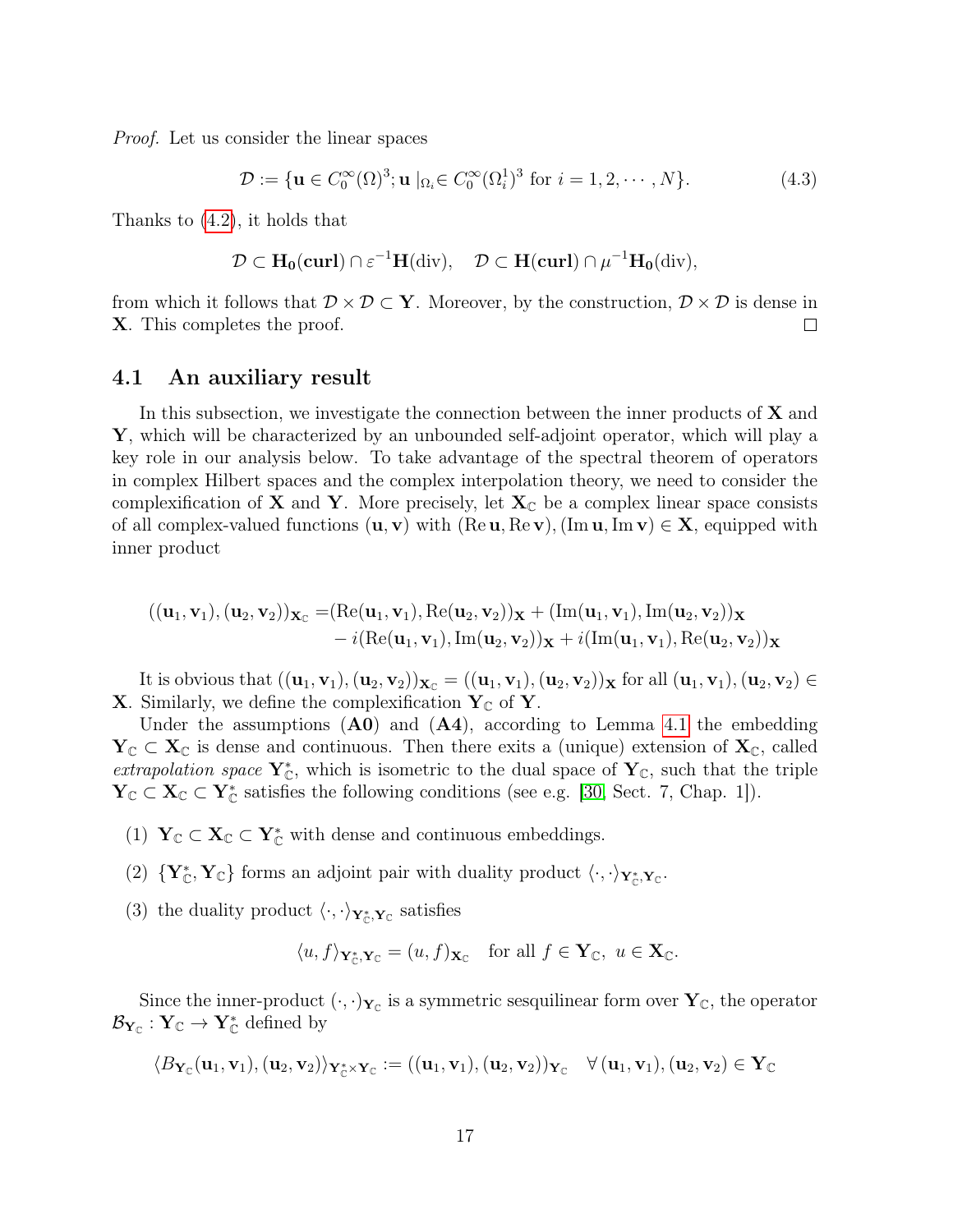is linear and bounded. In addition, if we define

$$
\mathcal{B}(\mathbf{u}, \mathbf{v}) := \mathcal{B}_{\mathbf{Y}_{\mathbb{C}}}(\mathbf{u}, \mathbf{v}) \quad \forall (\mathbf{u}, \mathbf{v}) \in D(\mathcal{B})
$$

with the domain

$$
D(\mathcal{B}) := \{(\mathbf{u}, \mathbf{v}) \in \mathbf{Y}_{\mathbb{C}}; \mathcal{B}_{\mathbf{Y}}(\mathbf{u}, \mathbf{v}) \in \mathbf{X}_{\mathbb{C}}\},\
$$

then  $\mathcal{B}: D(\mathcal{B}) \subset \mathbf{X}_{\mathbb{C}} \to \mathbf{X}_{\mathbb{C}}$  is a densely defined and close operator (cf. [30, Theorem 1.25]) and it satisfies many other mathematical properties. Some of them are summarized in the following lemma:

**Lemma 4.2** ([30, Theorem 2.34 and Corollary 2.4]). Assume that  $($ **A0** $)$  and  $($ **A4** $)$  hold. Then, the unbounded operator  $\mathcal{B}: D(\mathcal{B}) \subset \mathbf{X}_{\mathbb{C}} \to \mathbf{X}_{\mathbb{C}}$  is densely defined, closed, selfadjoint operator and m-accretive. Furthermore, it satisfies

$$
(\mathcal{B}(\mathbf{u}_1, \mathbf{v}_1), (\mathbf{u}_2, \mathbf{v}_2))_{\mathbf{X}_{\mathbb{C}}} = ((\mathbf{u}_1, \mathbf{v}_1), (\mathbf{u}_2, \mathbf{v}_2))_{\mathbf{Y}_{\mathbb{C}}} \quad \forall (\mathbf{u}_1, \mathbf{v}_1) \in D(\mathcal{B}), (\mathbf{u}_2, \mathbf{v}_2) \in \mathbf{Y}_{\mathbb{C}}.
$$
 (4.4)

In addition,  $(\mathcal{B}, D(\mathcal{B}))$  is maximal in the sense that if  $(\mathbf{u}, \mathbf{v})$  is an element in  $\mathbf{Y}_{\mathbb{C}}$  satisfying

$$
((\mathbf{u}^*,\mathbf{v}^*),(\mathbf{e},\mathbf{h}))_{\mathbf{X}_{\mathbb C}}=((\mathbf{u},\mathbf{v}),(\mathbf{e},\mathbf{h}))_{\mathbf{Y}_{\mathbb C}}\quad\forall (\mathbf{e},\mathbf{h})\in\mathbf{Y}_{\mathbb C}
$$

for some  $(\mathbf{u}^*, \mathbf{v}^*) \in \mathbf{X}_{\mathbb{C}}$ , then  $(\mathbf{u}, \mathbf{v}) \in D(\mathcal{B})$  and  $\mathcal{B}(\mathbf{u}, \mathbf{v}) = (\mathbf{u}^*, \mathbf{v}^*)$ .

From (4.4) we obtain that

$$
(\mathcal{B}(\mathbf{u},\mathbf{v}),(\mathbf{u},\mathbf{v}))_{\mathbf{X}_{\mathbb{C}}}=\|(\mathbf{u},\mathbf{v})\|_{\mathbf{Y}_{\mathbb{C}}}^2\geq \|(\mathbf{u},\mathbf{v})\|_{\mathbf{X}_{\mathbb{C}}}^2 \quad \forall (\mathbf{u},\mathbf{v})\in D(\mathcal{B}).
$$

Then, in view of the compactness of the embedding  $D(\mathcal{B}) \subset \mathbf{X}_{\mathbb{C}}$ , we can infer that there exits a complete orthonormal basis  $\{(\mathbf{a}_n, \mathbf{b}_n)\}_{n=1}^{\infty}$  in  $\mathbf{X}_{\mathbb{C}}$  such that

$$
(\mathcal{B}(\mathbf{u}, \mathbf{v}), (\mathbf{u}, \mathbf{v}))_{\mathbf{X}_{\mathbb{C}}} = \sum_{n=1}^{\infty} \lambda_n |((\mathbf{u}, \mathbf{v}), (\mathbf{a}_n, \mathbf{b}_n))_{\mathbf{X}_{\mathbb{C}}}|^2 \quad \forall (\mathbf{u}, \mathbf{v}) \in D(\mathcal{B}), \tag{4.5}
$$

where  $1 \leq \lambda_1 \leq \lambda_2 \leq \cdots$ ,  $\lim_{n\to\infty} \lambda_n = +\infty$  and, for every  $n \in \mathbb{N}$ ,  $(\mathbf{a}_n, \mathbf{b}_n)$  is the eigenfunction for the eigenvalue of  $\lambda_n$ , i.e.,

$$
\mathcal{B}(\mathbf{a}_n, \mathbf{b}_n) = \lambda_n(\mathbf{a}_n, \mathbf{b}_n) \quad \forall n \ge 1
$$

In addition, for every  $s \geq 0$ , the fractional power  $\mathcal{B}^s$  of  $\mathcal{B}$  can be defined as

$$
\mathcal{B}^s(\mathbf{u}, \mathbf{v}) := \sum_{n=1}^{\infty} \lambda_n^s((\mathbf{u}, \mathbf{v}), (\mathbf{a}_n, \mathbf{b}_n))_{\mathbf{X}_{\mathbb{C}}}(\mathbf{a}_n, \mathbf{b}_n) \quad \forall (\mathbf{u}, \mathbf{v}) \in D(\mathcal{B}^s), \tag{4.6}
$$

where the domain  $D(\mathcal{B}^s)$  is given by

$$
D(\mathcal{B}^s) = \{(\mathbf{u}, \mathbf{v}) \in \mathbf{X}_{\mathbb{C}} \mid \sum_{n=1}^{\infty} \lambda_n^{2s} | ((\mathbf{u}, \mathbf{v}), (\mathbf{a}_n, \mathbf{b}_n))_{\mathbf{X}_{\mathbb{C}}}|^2 < \infty \}.
$$
 (4.7)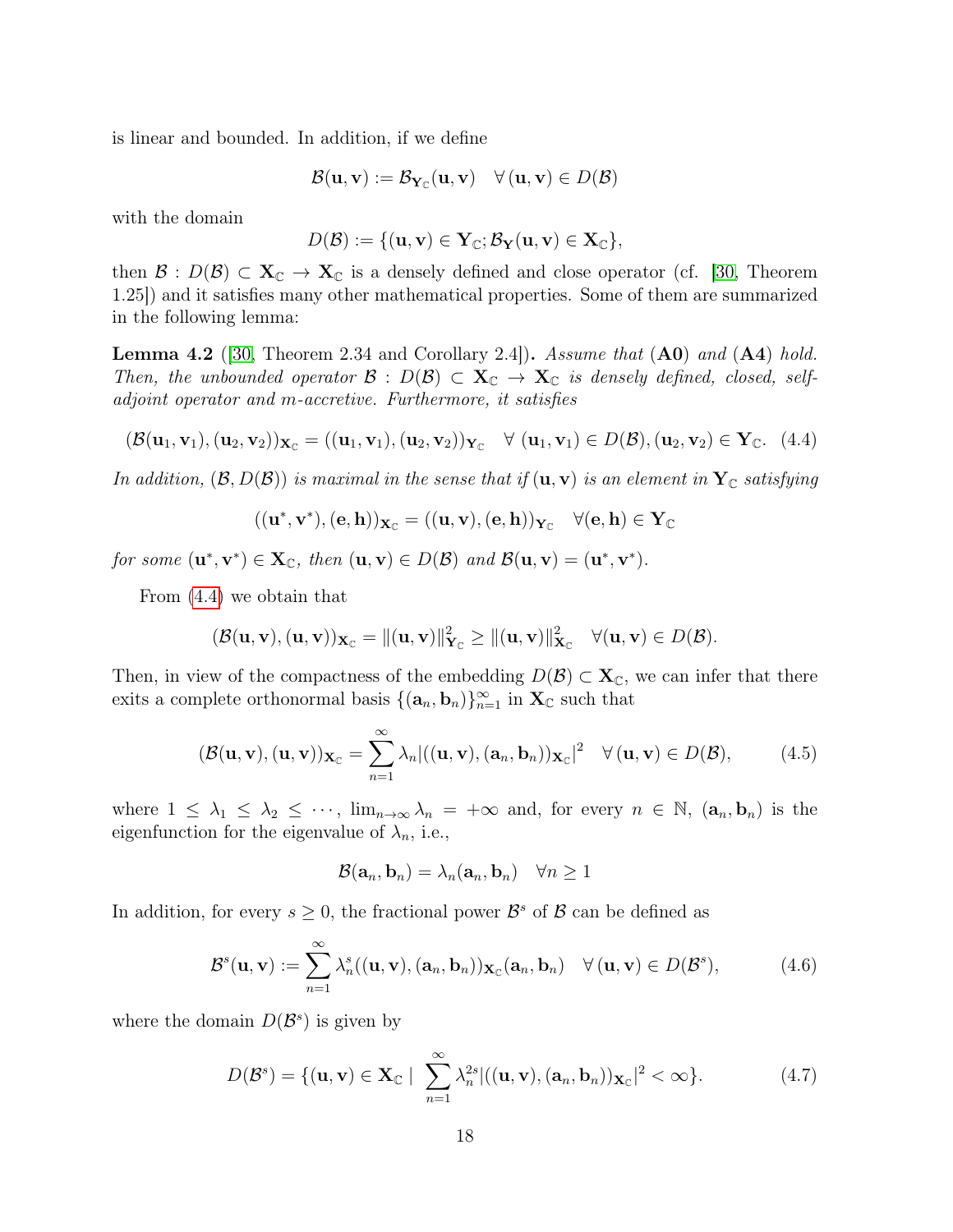Then, for each  $s \geq 0$ ,  $\mathcal{B}^s : D(\mathcal{B}^s) \subset \mathbf{X} \to \mathbf{X}$  is also self-adjoint and  $D(\mathcal{B}^s)$  is a Banach space equipped with the norm

$$
\|(\mathbf{u}, \mathbf{v})\|_{D(\mathcal{B}^s)} := \|\mathcal{B}^s(\mathbf{u}, \mathbf{v})\|_{\mathbf{X}_{\mathbb{C}}} \quad \forall (\mathbf{u}, \mathbf{v}) \in D(\mathcal{B}^s),
$$
\n(4.8)

which is also equivalent to the corresponding graph norm of  $(\mathcal{B}^s, D(\mathcal{B}^s))$  (for more details, we refer to [23, 29]). Let us mention that

$$
D(\mathcal{B}^{1/2}) = \mathbf{Y}_{\mathbb{C}} \tag{4.9}
$$

holds with norm equivalence (see [30, Theorem 2.33]).

#### <span id="page-20-0"></span>4.2 Verification of VSC and convergence rates

First of all, let us remark that the variational source condition (4.1) is equivalent to

$$
((\mathbf{u}^{\dagger}, \mathbf{v}^{\dagger}), (\mathbf{u}^{\dagger} - \mathbf{u}, \mathbf{v}^{\dagger} - \mathbf{v}))_{\mathbf{Y}}
$$
  
\n
$$
\leq \frac{1 - \beta}{2} ||(\mathbf{u}^{\dagger}, \mathbf{v}^{\dagger}) - (\mathbf{u}, \mathbf{v})||_{\mathbf{Y}}^2 + \Psi(||S(\mathbf{u}^{\dagger}, \mathbf{v}^{\dagger}) - S(\mathbf{u}, \mathbf{v})||_{\mathbf{X}}), \quad \forall (\mathbf{u}, \mathbf{v}) \in \mathbf{Y}.
$$
\n(4.10)

At this point, we shall recall that  $Y$  only contains real-valued functions. Our goal now is to verify (4.10) for some concave index function  $\Psi : (0, \infty) \to (0, \infty)$  and some constant  $\beta \in (0,1]$ . The arguments used in the following theorem were partly inspired from [4, Lemma 5.1] and [15, Theorem 2.1].

**Theorem 4.3.** Let  $(A0) - (A2)$  and  $(A4)$  be satisfied, and let  $(u^{\dagger}, v^{\dagger}) \in D(\mathcal{B}^{1/2+s})$ be a real-valued function with  $s \in (0, 1/2]$ . Then, there exits a concave index function  $\Psi: (0,\infty) \to (0,\infty)$  satisfying the variational source condition (4.10) with  $\beta = \frac{1}{2}$  $rac{1}{2}$  and

$$
\Psi(\delta) = O(\delta^{\frac{2s}{2s+1}}) \quad as \quad \delta \to 0^+.
$$
\n(4.11)

*Proof.* We prove that (4.10) is satisfied for  $\beta = 1/2$  and an appropriate index function  $\Psi : (0,\infty) \to (0,\infty)$ . To this end,  $(\mathbf{u},\mathbf{v}) \in \mathbf{Y}$  and for every  $\lambda \geq \lambda_1$  we introduce the following orthogonal projection:

$$
P_{\lambda}(\mathbf{w}, \mathbf{z}) = \sum_{\lambda_1 \leq \lambda_n \leq \lambda} ((\mathbf{w}, \mathbf{z}), (\mathbf{a}_n, \mathbf{b}_n))_{\mathbf{X}_{\mathbb{C}}}(\mathbf{a}_n, \mathbf{b}_n) \quad \forall (\mathbf{w}, \mathbf{z}) \in \mathbf{X}_{\mathbb{C}}.
$$

We then infer that for all  $\lambda \geq \lambda_1$ ,

$$
((\mathbf{u}^\dagger, \mathbf{v}^\dagger), (\mathbf{u}^\dagger - \mathbf{u}, \mathbf{v}^\dagger - \mathbf{v}))_\mathbf{Y}
$$
  
= Re  $((I - P_\lambda)(\mathbf{u}^\dagger, \mathbf{v}^\dagger), (\mathbf{u}^\dagger - \mathbf{u}, \mathbf{v}^\dagger - \mathbf{v}))_{\mathbf{Y}_\mathbb{C}} + \text{Re}((\mathbf{u}^\dagger, \mathbf{v}^\dagger), P_\lambda(\mathbf{u}^\dagger - \mathbf{u}, \mathbf{v}^\dagger - \mathbf{v}))_{\mathbf{Y}_\mathbb{C}}$   
= :  $\mathbf{I}_1 + \mathbf{I}_2$ ,

since  $P_{\lambda}: \mathbf{X}_{\mathbb{C}} \to \mathbf{X}_{\mathbb{C}}$  is self-adjoint.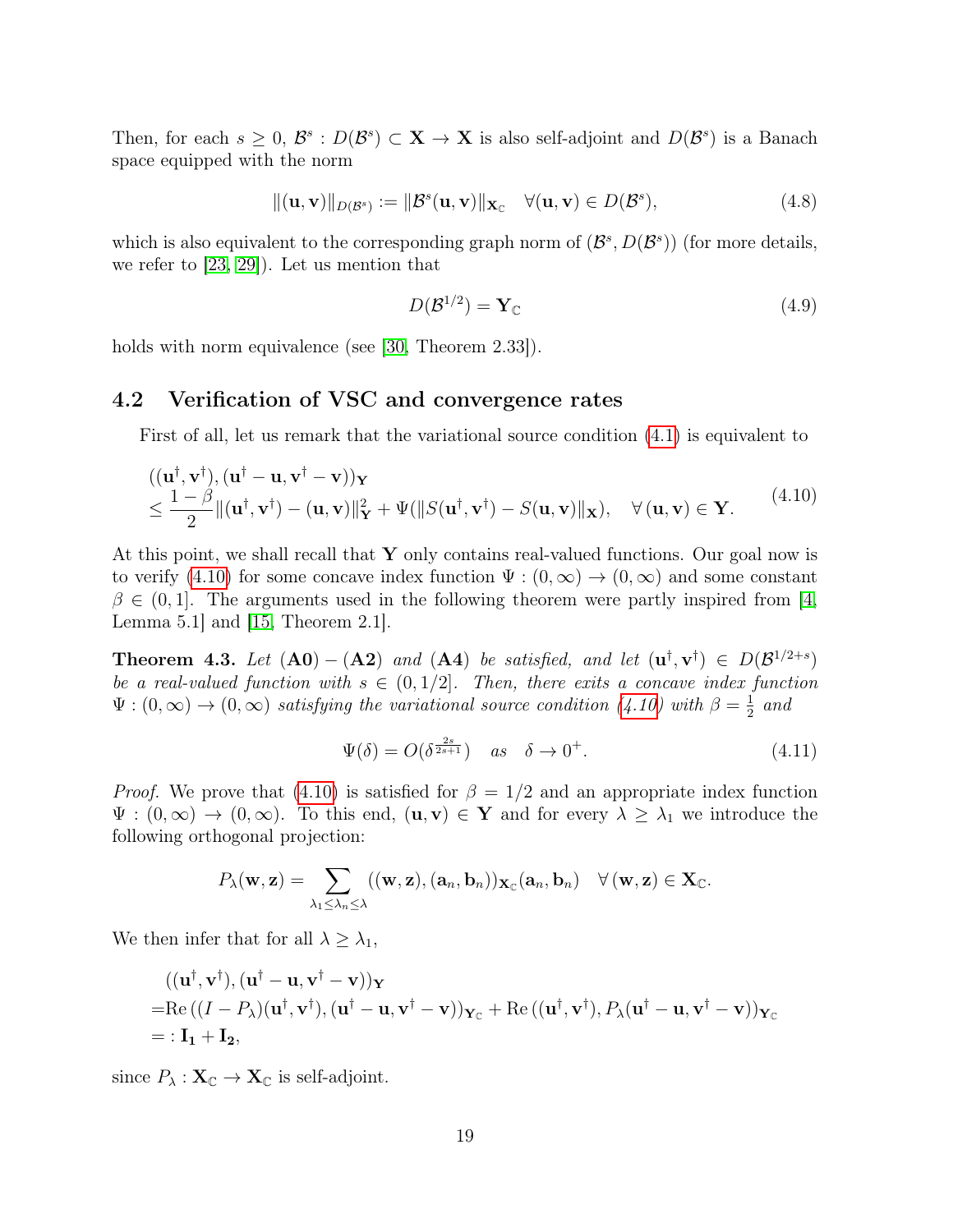On the one hand, the Cauchy-Schwarz inequality and Young's inequality yield

$$
\mathbf{I}_1 \leq ||(\mathbf{u}^\dagger - \mathbf{u}, \mathbf{v}^\dagger - \mathbf{v}))||_{\mathbf{Y}}|| (I - P_\lambda)(\mathbf{u}^\dagger, \mathbf{v}^\dagger)||_{\mathbf{Y}_\mathbb{C}} \n\leq \frac{1}{4} ||(\mathbf{u}^\dagger - \mathbf{u}, \mathbf{v}^\dagger - \mathbf{v})||_{\mathbf{Y}}^2 + 4 ||(I - P_\lambda)(\mathbf{u}^\dagger, \mathbf{v}^\dagger)||_{\mathbf{Y}_\mathbb{C}}^2.
$$

From (4.8) and (4.9), it follows that  $||(I - P_\lambda)(\mathbf{u}^\dagger, \mathbf{v}^\dagger)||^2_{\mathbf{Y}_\mathbb{C}} = ||\mathcal{B}^{1/2}((I - P_\lambda)(\mathbf{u}^\dagger, \mathbf{v}^\dagger))||^2_{\mathbf{X}_\mathbb{C}}.$ Then, the definition  $(4.6)$  of  $\mathcal{B}^s$  implies

$$
||(I - P_{\lambda})(\mathbf{u}^{\dagger}, \mathbf{v}^{\dagger})||_{\mathbf{Y}_{\mathbb{C}}}^2 \leq C \sum_{\lambda_n > \lambda} \lambda_n |((\mathbf{u}, \mathbf{v}), (\mathbf{a}_n, \mathbf{b}_n))_{\mathbf{X}_{\mathbb{C}}}|^2 \leq C \sum_{\lambda_n > \lambda} \frac{\lambda_n^{1+2s}}{\lambda^{2s}} |((\mathbf{u}, \mathbf{v}), (\mathbf{a}_n, \mathbf{b}_n))_{\mathbf{X}_{\mathbb{C}}}|^2
$$

$$
\leq \frac{C}{\lambda^{2s}} ||\mathcal{B}^{1/2+s}(\mathbf{u}^{\dagger}, \mathbf{v}^{\dagger})||_{\mathbf{X}_{\mathbb{C}}}^2,
$$

for some constant  $C > 0$ . In conclusion, we obtain

$$
\mathbf{I}_1 \le \frac{1}{4} ||(\mathbf{u}^\dagger - \mathbf{u}, \mathbf{v}^\dagger - \mathbf{v})||^2_{\mathbf{Y}} + \frac{4C}{\lambda^{2s}} ||\mathcal{B}^{1/2+s}(\mathbf{u}^\dagger, \mathbf{v}^\dagger)||^2_{\mathbf{X}_{\mathbb{C}}}.
$$
 (4.12)

An interplay of Proposition 3.4 and definition of projection  $P_{\lambda}$  implies that

$$
\mathbf{I}_{2} \leq \sum_{\lambda_{n} \leq \lambda} \lambda_{n} |((\mathbf{u}^{\dagger}, \mathbf{v}^{\dagger}), (\mathbf{a}_{n}, \mathbf{b}_{n}))_{\mathbf{X}_{\mathbb{C}}} | \cdot |((\mathbf{u}^{\dagger} - \mathbf{u}, \mathbf{v}^{\dagger} - \mathbf{v}), (\mathbf{a}_{n}, \mathbf{b}_{n}))_{\mathbf{X}_{\mathbb{C}}} |
$$
\n
$$
\leq \lambda ||(\mathbf{u}^{\dagger}, \mathbf{v}^{\dagger})||_{\mathbf{X}_{\mathbb{C}}} ||(\mathbf{u}^{\dagger}, \mathbf{v}^{\dagger}) - (\mathbf{u}, \mathbf{v})||_{\mathbf{X}_{\mathbb{C}}}
$$
\n
$$
= \lambda ||(\mathbf{u}^{\dagger}, \mathbf{v}^{\dagger})||_{\mathbf{X}} ||(\mathbf{u}^{\dagger}, \mathbf{v}^{\dagger}) - (\mathbf{u}, \mathbf{v})||_{\mathbf{X}}
$$
\n
$$
\leq C_{S} \lambda ||(\mathbf{u}^{\dagger}, \mathbf{v}^{\dagger})||_{\mathbf{X}} ||S(\mathbf{u}^{\dagger}, \mathbf{v}^{\dagger}) - S(\mathbf{u}, \mathbf{v})||_{\mathbf{X}}
$$
\n
$$
\leq C_{S} \lambda (||(\mathbf{u}^{\dagger}, \mathbf{v}^{\dagger})||_{\mathbf{X}} + 1) ||S(\mathbf{u}^{\dagger}, \mathbf{v}^{\dagger}) - S(\mathbf{u}, \mathbf{v})||_{\mathbf{X}}
$$
\n(4.13)

Combing (4.12) and (4.13) and noticing that  $\lambda \geq \lambda_1$  is arbitrary, we have

$$
\begin{aligned} & ((\mathbf{u}^\dagger, \mathbf{v}^\dagger), (\mathbf{u}^\dagger - \mathbf{u}, \mathbf{v}^\dagger - \mathbf{v}))_\mathbf{Y} \\ \leq & \frac{1}{4} ||(\mathbf{u}^\dagger - \mathbf{u}, \mathbf{v}^\dagger - \mathbf{v})||_\mathbf{Y}^2 \\ & + \inf_{\lambda \geq \lambda_1} \left( \frac{4C}{\lambda^{2s}} ||\mathcal{B}^{1/2+s}(\mathbf{u}^\dagger, \mathbf{v}^\dagger)||_\mathbf{X}^2 + C_S \lambda(||(\mathbf{u}^\dagger, \mathbf{v}^\dagger)||_\mathbf{X} + 1) ||S(\mathbf{u}^\dagger, \mathbf{v}^\dagger) - S(\mathbf{u}, \mathbf{v})||_\mathbf{X} \right) \end{aligned}
$$

for all  $(\mathbf{u}, \mathbf{v}) \in \mathbf{Y}$ . Therefore, it remains to show that the function

$$
\Psi_s : (0, \infty) \to (0, \infty), \quad \Psi_s(\delta) := \inf_{\lambda \ge \lambda_1} \left( \frac{A_s}{\lambda^{2s}} + B_s \lambda \delta \right)
$$
(4.14)

is a concave index function, where we set constants  $A_s := 4C ||B^{1/2+s}(\mathbf{u}^\dagger, \mathbf{v}^\dagger)||^2_{\mathbf{X}_{\mathbb{C}}}$  and  $B_s := C_S(\|(\mathbf{u}^\dagger, \mathbf{v}^\dagger)\|_{\mathbf{X}} + 1).$  As  $\Psi_s$  is an infimum of concave functions, we have that  $\Psi_s : (0, \infty) \to (0, \infty)$  is concave. In particular, a classical result yields that  $\Psi_s : (0, \infty) \to$  $(0, \infty)$  is continuous (cf. [35, Corollary 47.6]). Now, we prove the decay estimate (4.11),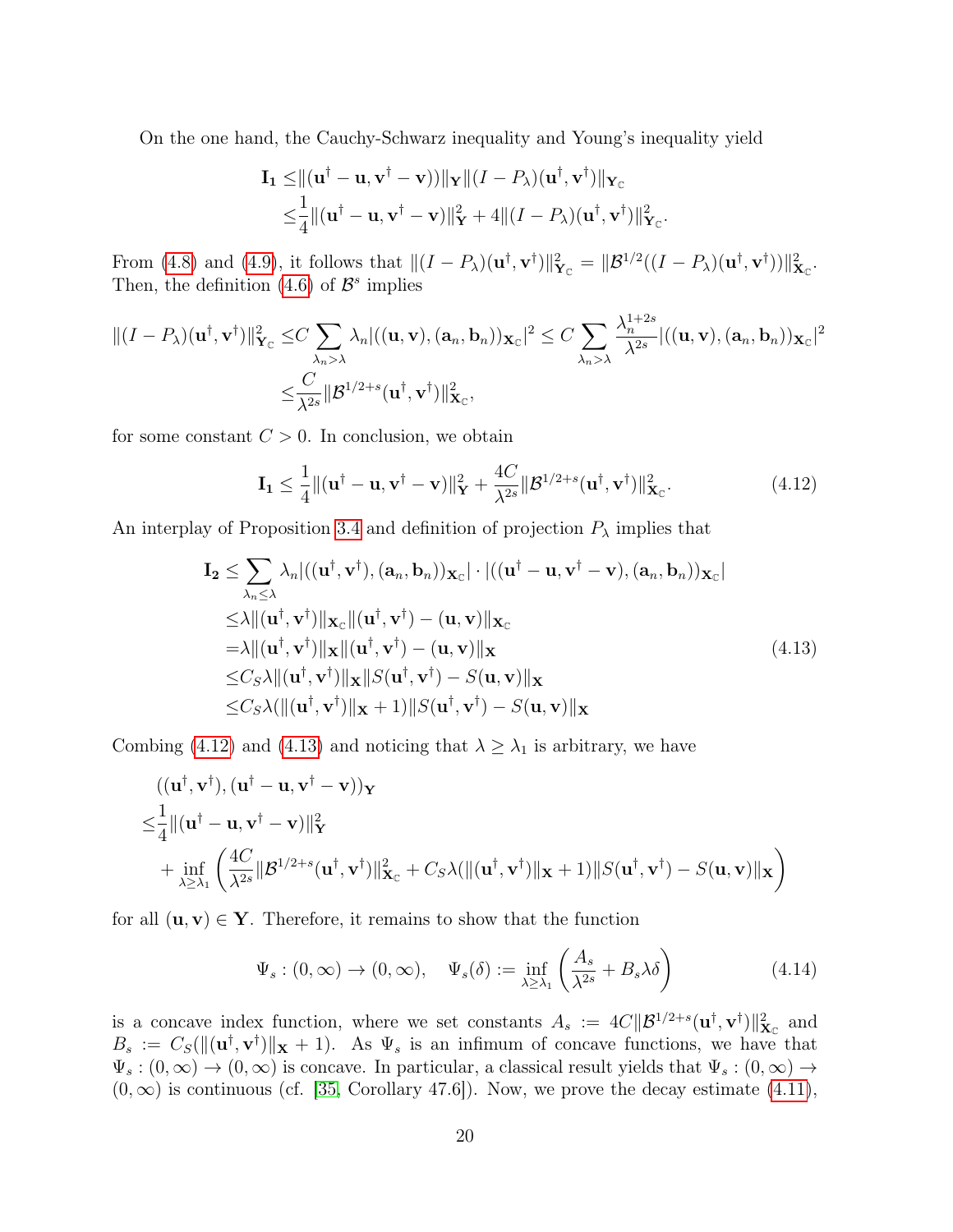which also implies the continuity of  $\Psi_s$  at 0. For any  $\delta \in (0, \frac{A_s}{B_s})^{(2s)}$  $\frac{A_s}{B_s\lambda_1^{(2s+1)}}$ , we choose  $\lambda =$  $_{2s+1}/\overline{A_s}$  $\frac{\overline{A_s}}{\overline{B_s}} \delta^{-\frac{1}{(2s+1)}}$  and obtain that

$$
\Psi_s(\delta) \le 2A_s^{\frac{1}{2s+1}} B_s^{\frac{2s}{2s+1}} \delta^{\frac{2s}{(2s+1)}}.
$$

Finally, we verify now that  $\Psi_s$  is strictly increasing. To this end, let  $\delta_1, \delta_2 > 0$  with  $\delta_1 < \delta_2$ . Since both  $\lambda \to \infty$  implies that the right-hand side of (4.14) blows up, the infimum in the definition of  $\Psi(\delta_2)$  can be attained at some  $\lambda = \lambda^* < +\infty$ . Thus it follows that

$$
\Psi_s(\delta_1) \le \left(\frac{A_s}{(\lambda^*)^{2s}} + B_s \lambda^* \delta_1\right) < \Psi_s(\delta_2). \tag{4.15}
$$

This completes the proof.

An interplay of Lemma 4.3 and Proposition 3.2 yields the following result:

**Theorem 4.4.** Assume that  $(A0) - (A4)$  hold, and  $(u^{\dagger}, v^{\dagger}) \in D(\mathcal{B}^{1/2+s})$  with  $1/2 \geq s >$ 0, and let  $\Psi_s$  be a concave index function defined as in (4.14).

(a) Given any regularization parameter  $\kappa > 0$ , let  $(\mathbf{u}_{\kappa}^{\delta}, \mathbf{v}_{\kappa}^{\delta})$  denote the regularised solution for Tikhonov-regularization problem (2.2). If the regularization parameter  $\kappa > 0$  is chosen as  $\kappa = \kappa(\delta) := \frac{2\delta^2}{\Psi(\delta)}$  $\frac{2\delta^2}{\Psi_s(\delta)}$ , then the convergence rate

$$
\|(\mathbf{u}_{\kappa(\delta)}^{\delta}, \mathbf{v}_{\kappa(\delta)}^{\delta}) - (\mathbf{u}^{\dagger}, \mathbf{v}^{\dagger})\|_{\mathbf{Y}} = O(\delta^{\frac{2s}{2s+1}}) \quad \text{as } \delta \to 0^+ \tag{4.16}
$$

holds.

(b) Assume further that (A3) holds and let  $(\mathbf{K}_{\kappa(\delta)}^{\delta}, \mathbf{Q}_{\kappa(\delta)}^{\delta})$  be the adjoint state satisfying  $(3.35)$ - $(3.36)$  associated with  $(\mathbf{u}^{\delta}_{\kappa(\delta)}, \mathbf{v}^{\delta}_{\kappa(\delta)})$ . Then, it holds that

$$
\|(\mathbf{K}^{\delta}_{\kappa(\delta)}, \mathbf{Q}^{\delta}_{\kappa(\delta)})\|_{C([0,T];\mathbf{X})} = O(\delta^{\frac{2s}{2s+1}}) \quad \text{as } \delta \to 0^+
$$

provided that the regularization parameter  $\kappa > 0$  is chosen as  $\kappa = \kappa(\delta) = \frac{2\delta^2}{\Psi(\delta)}$  $\frac{2\delta^2}{\Psi_s(\delta^2)}$  .

Proof. Assertion (a) is merely a direct consequence of the Proposition 3.2 and Lemma 4.3.

Let  $(\mathbf{E}_{\kappa(\delta)}^{\delta}, \mathbf{H}_{\kappa(\delta)}^{\delta}) \in C([0,T]; \mathbf{X})$  be the mild solution of  $(2.1)$  associated with  $(\mathbf{u}_{\kappa(\delta)}^{\delta}, \mathbf{v}_{\kappa(\delta)}^{\delta}).$ To prove the second assertion, we first obtain from (4.16) and the Lipschtiz continuity of operator  $S: \mathbf{X} \to \mathbf{X}$  that

$$
\|(\mathbf{E}_{\kappa(\delta)}^{\delta}(T),\mathbf{H}_{\kappa(\delta)}^{\delta}(T)) - (\mathbf{e}^{\dagger},\mathbf{h}^{\dagger})\| = O(\delta^{\frac{2s}{2s+1}}) \text{ as } \delta \to 0^+,
$$

which, together with  $(3.2)$ , implies

$$
\|(\mathbf{E}_{\kappa(\delta)}^{\delta}(T),\mathbf{H}_{\kappa(\delta)}^{\delta_n}(T)) - (\mathbf{e}^{\delta},\mathbf{h}^{\delta})\| = O(\delta^{\frac{2s}{2s+1}}) \text{ as } \delta \to 0^+,
$$

Then, we use the argument as in the proof of Corollary 3.11 to complete the proof.  $\Box$ 

 $\Box$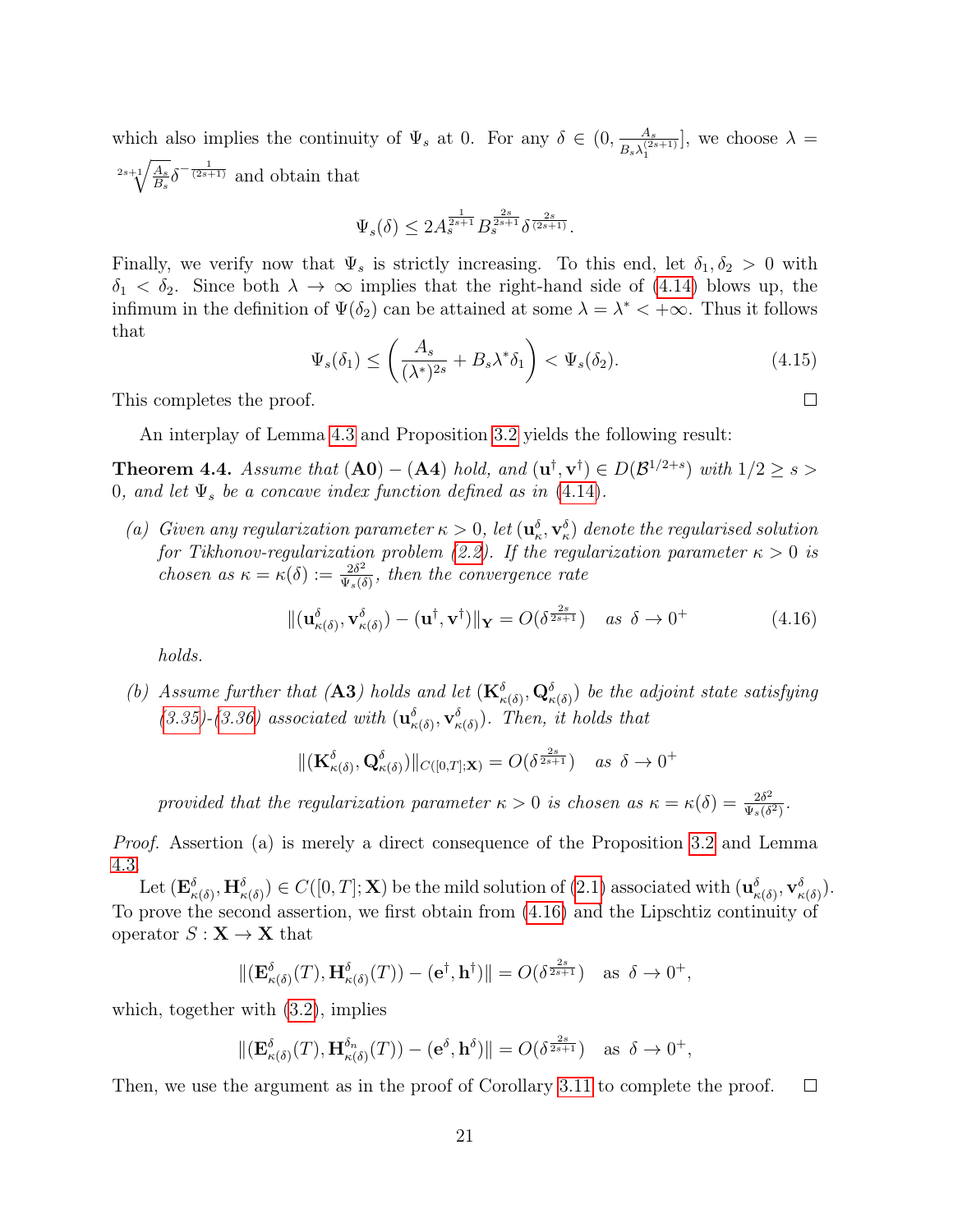### 4.3 Concrete realization of  $D(\mathcal{B}^s)$  by Sobolev functions

Theorem 4.4 shows the explicit convergence results of regularised solution under the condition that the true initial value belongs to  $D(\mathcal{B}^{s+\frac{1}{2}}), 0 < s \leq \frac{1}{2}$  $\frac{1}{2}$ . Our goal now is to present an explicit characterization of  $D(\mathcal{B}^{s+\frac{1}{2}})$  in terms of Sobolev space. To this end, we shall utilize the complex interpolation theory.

If two normed complex Banach space  $X$  and  $Y$  are continuously embedded in a Hausdorff topological vector space, then for every  $\theta \in (0,1)$ , we can define the complex interpolation  $[X, Y]_\theta$  between X and Y (cf. e.g. [21, 26] for details). From the classical theory on the complex interpolation space and [30, Theorem 2.34 and Corollary 2.4], we have the following result.

**Lemma 4.5.** Assume that  $\mathcal{B}: D(\mathcal{B}) \subset \mathbf{X}_{\mathbb{C}} \to \mathbf{X}_{\mathbb{C}}$  is the self-adjoint operator defined as in Lemma 4.2. Then, it holds that

$$
D(\mathcal{B}^s) := [\mathbf{X}_{\mathbb{C}}, D(\mathcal{B})]_s \quad \forall \, s \in [0, 1],
$$

and

$$
D(\mathcal{B}^s) = [\mathbf{X}_{\mathbb{C}}, \mathbf{Y}_{\mathbb{C}}]_{2s} \quad \forall \, 0 \le s \le \frac{1}{2}
$$

with norm equivalence.

To characterize sufficient space between  $X_{\mathbb{C}}$  and  $D(\mathcal{B})$ , we shall utilize fractional Sobolev-Lebesgue spaces of complex valued functions. To more be precise, for any  $0 \leq s < \infty$ , we define

$$
H^s(\mathbb{R}^n;\mathbb{C}) := \{ u \in \mathcal{S}(\mathbb{R}^n;\mathbb{C})' \mid \mathcal{F}^{-1}((1+|\xi|^2)^{s/2}\mathcal{F}(u)) \in L^2(\mathbb{R}^2;\mathbb{C}) \},
$$

where  $\mathcal{F}: \mathcal{S}(\mathbb{R}^n;\mathbb{C})' \to \mathcal{S}(\mathbb{R}^n;\mathbb{C})'$  represents the Fourier transform and  $\mathcal{S}(\mathbb{R}^n;\mathbb{C})'$  denotes the tempted distribution space. Let us point out that  $H^s(\mathbb{R}^n;\mathbb{C})$  is a Hilbert space equipped with inner product

$$
(u,v)_{H^s(\mathbb{R}^n;\mathbb{C})} := ((1+|\xi|^2)^{s/2} \mathcal{F}(u), ((1+|\xi|^2)^{s/2} \mathcal{F}(v))_{L^2(\mathbb{R}^n;\mathbb{C})} \quad \forall u, v \in H^s(\mathbb{R}^n;\mathbb{C}).
$$

In addition, for a bounded domain  $\Omega \subset \mathbb{R}^n$  with a Lipschitz boundary  $\partial \Omega$ , the space  $H^s(\Omega; \mathbb{C})$  with a possibly non-integer exponent  $s > 0$  is defined as the space of all complexvalued functions  $u \in L^2(\Omega; \mathbb{C})$  with some  $U \in H^s(\mathbb{R}^n; \mathbb{C})$  such that  $U_{|\Omega} = u$ , endowed with the norm

$$
||u||_{H^s(\Omega; \mathbb{C})} := \inf_{\substack{U_{|\Omega} = u \\ U \in H^s(\mathbb{R}^n)}} ||U||_{H^s(\mathbb{R}^n; \mathbb{C})}.
$$

It is well-known that (see e.g. [31]) the above norm is equivalent to

$$
\left(\|u\|_{L^2(\mathbb{R}^2;\mathbb{C})}^2+\sum_{|\alpha|\leq \lfloor s\rfloor}\int_{\Omega\times\Omega}\frac{|D^\alpha u(x)-D^\alpha u(y)|^2}{|x-y|^{n+2s}}dxdy\right)^{\frac{1}{2}},
$$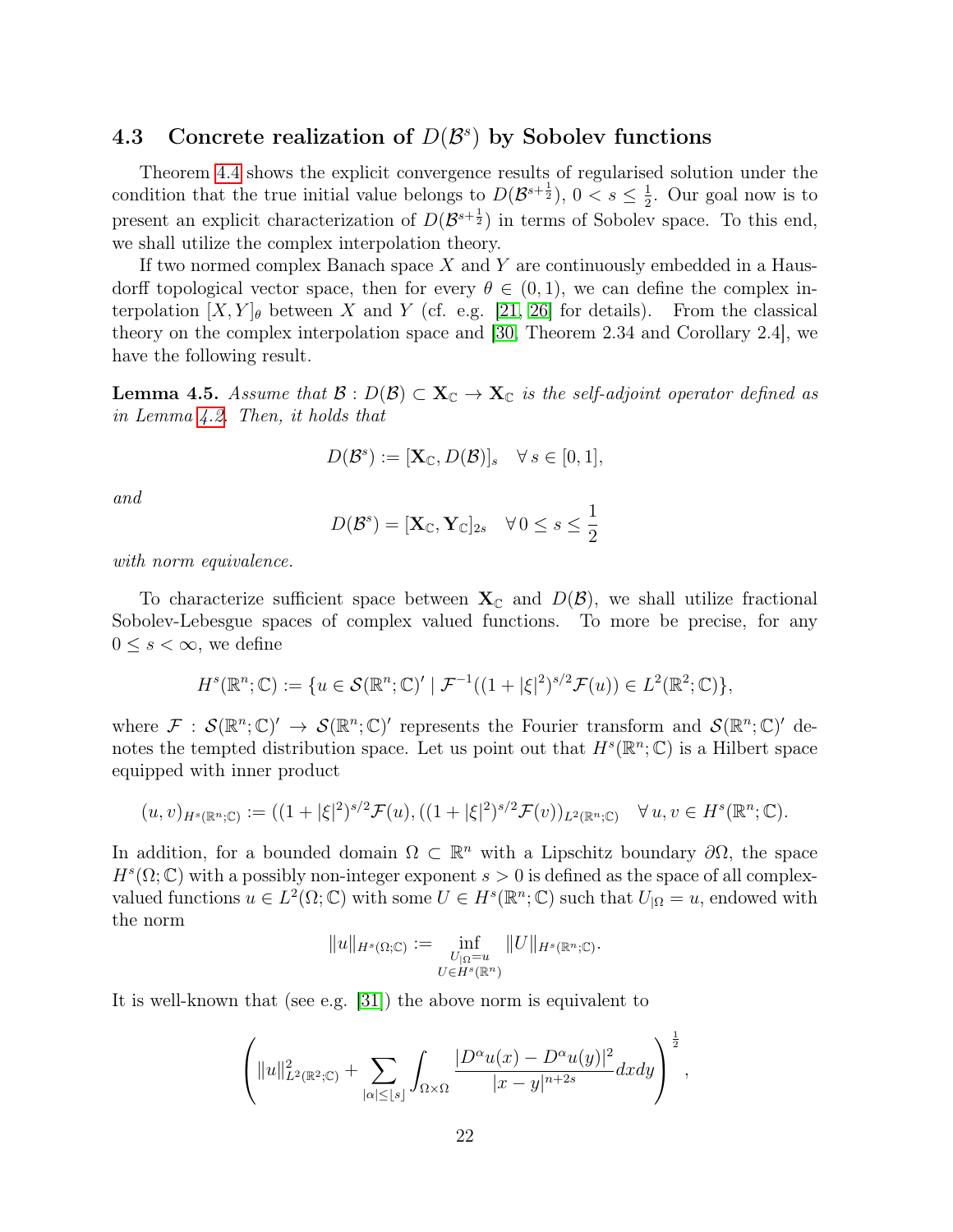where  $|s|$  is the largest integer less or equal to s

If s is an integer, then this space coincides with the classical Sobolev space. In particular,  $H^0(\Omega; \mathbb{C}) = L^2(\Omega; \mathbb{C})$ . For  $s > \frac{1}{2}$ , the trace operator  $\gamma : H^s(\Omega; \mathbb{C}) \to H^{s-\frac{1}{2}}(\partial \Omega; \mathbb{C})$  is linear and bounded. Let  $\mathring{H}^s(\Omega)$  denote the closure of  $C_0^{\infty}(\Omega)$  with respect to the norm of  $H^s(\Omega)$ . Then it is known that  $H^s(\Omega) = \mathring{H}^s(\Omega)$  for all  $0 \le s < 1/2$ . If  $\Omega$  is  $C^{1,1}$ , then

$$
\mathring{H}^s(\Omega; \mathbb{C}) = \{ u \in H^s(\Omega; \mathbb{C}) \mid \gamma(\frac{\partial^k u}{\partial \nu^k}) = 0 \quad \forall \, 0 \le k \le \lfloor s \rfloor \}, \quad \forall \, s \in \left(\frac{1}{2}, 2\right] \setminus \left\{ \frac{3}{2} \right\}
$$

(cf. e.g. [10]). It is worthy mentioning that the characterization

$$
[L^{2}(\Omega; \mathbb{C}), \mathring{H}^{2}(\Omega; \mathbb{C})]_{s} = \begin{cases} \mathring{H}^{2s}(\Omega; \mathbb{C}) & 1/4 < s \le 1, \ s \neq \frac{3}{4} \\ H^{2s}(\Omega; \mathbb{C}) & 0 \le s < 1/4. \end{cases}
$$
(4.17)

holds with norm equivalence (see [10] and [21]).

Let  $\Omega$  satisfy the assumption (A4). Then we introduce the following function spaces, which will be important in the sequel. We define Banach spaces

$$
\mathcal{X}^s := \{ \mathbf{u} \in \mathbf{L}^2(\Omega; \mathbb{C}) \mid \mathbf{u} \mid_{\Omega_j} \in H^{2s}(\Omega_j; \mathbb{C})^3, j = 1, 2, \dots N \}
$$
  

$$
\mathring{\mathcal{X}}^s := \{ \mathbf{u} \in \mathbf{L}^2(\Omega; \mathbb{C}) \mid \mathbf{u} \mid_{\Omega_j} \in \mathring{H}^{2s}(\Omega_j; \mathbb{C})^3 \mid j = 1, 2, \dots N \}
$$

where the norms are give by  $\|\mathbf{u}\|_{\mathcal{X}^s} = \left(\|\mathbf{u}\|_{\mathbf{L}^2(\Omega;\mathbb{C})}^2 + \sum_{j=1}^N \|\mathbf{u}\|_{\Omega_j} \right\|_{H^{2s}(\Omega_j;\mathbb{C})^3}^2\right)^{1/2}$ . It follows from  $(4.17)$  that

$$
[\mathbf{L}^{2}(\Omega; \mathbb{C}), \mathring{\mathcal{X}}^{1}]_{s} = \begin{cases} \mathring{\mathcal{X}}^{s} & 1/4 < s \le 1, \quad s \neq \frac{3}{4}, \\ \mathcal{X}^{s} & 0 \le s < 1/4. \end{cases} \tag{4.18}
$$

Proposition 4.6. Under the assumptions (A0) and (A4), then we have the following continuous embeddings:

$$
\mathring{\mathcal{X}}^s \times \mathring{\mathcal{X}}^s \subset D(\mathcal{B}^s) \text{ for } 1 \ge s > \frac{1}{4} \text{ and } s \neq \frac{3}{4},
$$

and

$$
\mathcal{X}^s \times \mathcal{X}^s \subset D(\mathcal{B}^s) \ \text{for} \ 0 \leq s < \frac{1}{4}.
$$

Proof. Let us define the linear space

$$
D(\mathcal{C}) := \mathring{\mathcal{X}}^1 \times \mathring{\mathcal{X}}^1,
$$

which is a Banach space under the norm

$$
\|(\mathbf{u}, \mathbf{v})\|_{D(\mathcal{C})} = (\|\mathbf{u}\|_{\mathcal{X}^1}^2 + \|\mathbf{v}\|_{\mathcal{X}^1}^2)^{1/2}.
$$
 (4.19)

Making use of this Banach space, we introduce an unbounded operator  $C : D(\mathcal{C}) \subset \mathbf{X}_{\mathbb{C}} \to$  $\mathbf{X}_{\mathbb{C}}$ , defined by  $\mathcal{C}(\mathbf{u}, \mathbf{v}) = (\mathcal{C}_1 \mathbf{u}, \mathcal{C}_2 \mathbf{v})$ , where

$$
\mathcal{C}_1 \mathbf{u} = \varepsilon^{-1} \mathbf{u} + \varepsilon^{-1} \mathbf{curl} \times \mathbf{curl} \mathbf{u} - \nabla \text{div} (\varepsilon \mathbf{u}),
$$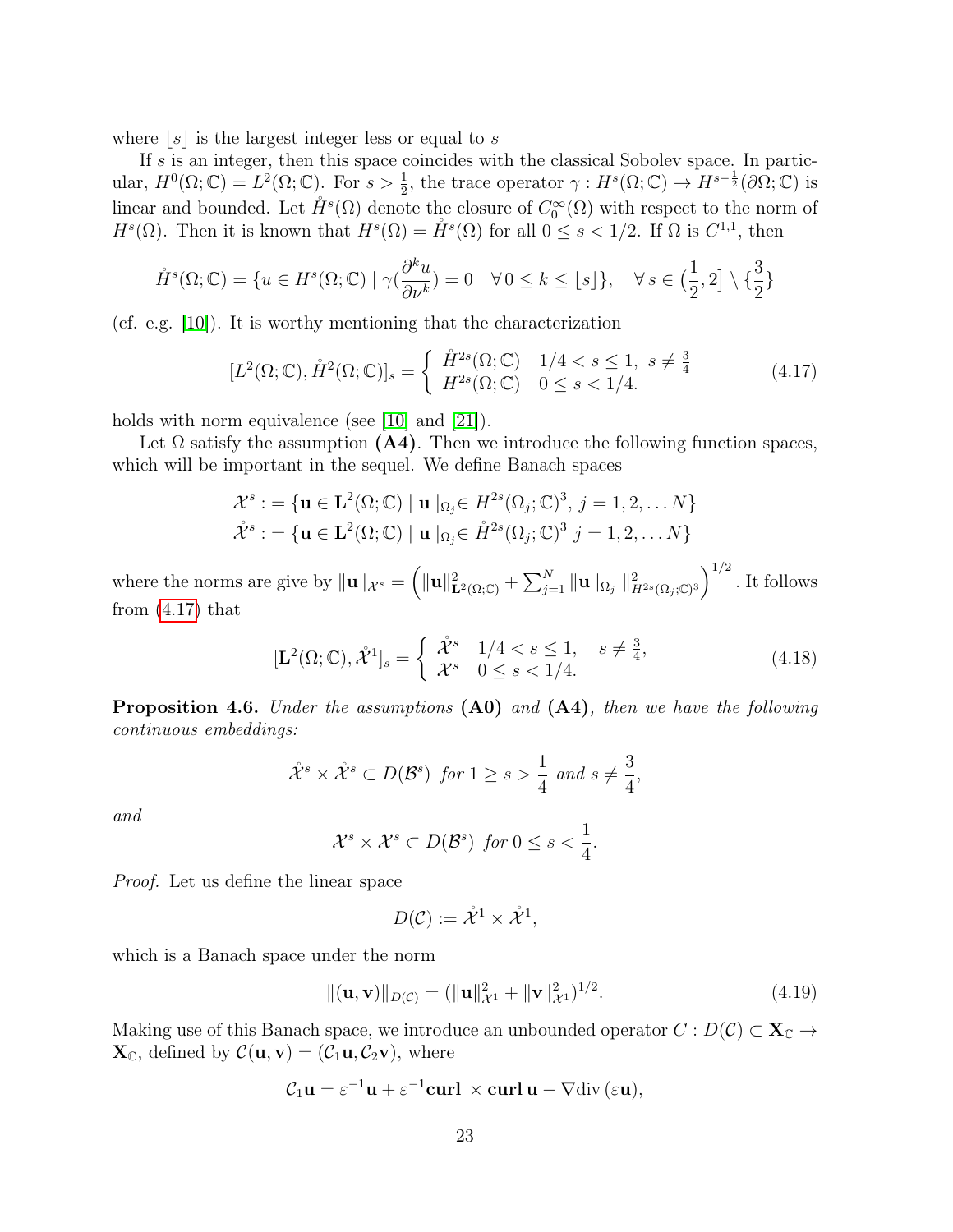and

$$
C_2\mathbf{v} = \mu^{-1}\mathbf{v} + \mu^{-1}\mathbf{curl} \times \mathbf{curl}\,\mathbf{v} - \nabla \text{div}(\mu \mathbf{v}).
$$

Let us underline that  $\mathcal{C}(\mathbf{u}, \mathbf{v}) \in \mathbf{X}_{\mathbb{C}}$  holds for all  $(\mathbf{u}, \mathbf{v}) \in D(\mathcal{C})$  since  $\epsilon |_{\Omega_j}, \mu |_{\Omega_j} \in C^2$  and  $\mathbf{u} \mid_{\Omega_j} \mathbf{v} \mid_{\Omega_j} \in \mathring{H}^2(\Omega_j; \mathbb{C})^3$  for all  $j = 1, 2, \ldots, N$ . We recall that every  $(\mathbf{u}, \mathbf{v}) \in \mathbf{Y}_{\mathbb{C}}$ , it holds

 $\text{Re}(\mathbf{u}, \mathbf{v}), \text{Im}(\mathbf{u}, \mathbf{v}) \in \mathbf{Y} := \{(\mathbf{u}, \mathbf{v}) \in \mathbf{H_0}(\mathbf{curl}) \times \mathbf{H}(\mathbf{curl}) \mid \varepsilon \mathbf{u} \in \mathbf{H}(\text{div}), \ \mu \mathbf{v} \in \mathbf{H_0}(\text{div})\}$ 

Therefore, every  $(\mathbf{u}, \mathbf{v}) \in \mathbf{Y}_{\mathbb{C}}$  satisfies

$$
(\mathcal{C}(\mathbf{z}_1, \mathbf{z}_2), (\mathbf{u}, \mathbf{v}))_{\mathbf{X}_{\mathbb{C}}} = ((\mathbf{z}_1, \mathbf{z}_2), (\mathbf{u}, \mathbf{v}))_{\mathbf{Y}_{\mathbb{C}}} \quad \forall \, (\mathbf{z}_1, \mathbf{z}_2) \in \mathcal{D}_{\mathbb{C}} \times \mathcal{D}_{\mathbb{C}},
$$

where

$$
\mathcal{D}_{\mathbb{C}} := \{ \mathbf{u} \in C_0^{\infty}(\Omega; \mathbb{C})^3; \mathbf{u} \mid_{\Omega_j} \in C_0^{\infty}(\Omega_j; \mathbb{C})^3 \text{ for } j = 1, 2, \cdots, N \}.
$$

Then, because  $D(\mathcal{C})$  is merely the closure of  $\mathcal{D}_{\mathbb{C}} \times \mathcal{D}_{\mathbb{C}}$  under the norm (4.19), it holds that

$$
(\mathcal{C}(\mathbf{u}_1,\mathbf{v}_1),(\mathbf{u}_2,\mathbf{v}_2))\mathbf{x}_{\mathbb{C}}=((\mathbf{u}_1,\mathbf{v}_1),(\mathbf{u}_2,\mathbf{v}_2))\mathbf{v}_{\mathbb{C}}\quad\forall(\mathbf{u}_1,\mathbf{v}_1)\in D(\mathcal{C}),\ (\mathbf{u}_2,\mathbf{v}_2)\in\mathbf{Y}_{\mathbb{C}}.
$$

Therefore it follows from Lemma 4.2 that the operator  $(C, D(C))$  is the restriction of  $(\mathcal{B}, D(\mathcal{B}))$  to the domain  $D(\mathcal{C})$ . Thus, we have that

$$
\|(\mathbf{u},\mathbf{v})\|_{D(\mathcal{B})}=\|\mathcal{B}(\mathbf{u},\mathbf{v})\|_{\mathbf{X}_{\mathbb{C}}}=\|C(\mathbf{u},\mathbf{v})\|_{\mathbf{X}_{\mathbb{C}}}\lesssim \|(\mathbf{u},\mathbf{v})\|_{D(\mathcal{C})} \quad \forall (\mathbf{u},\mathbf{v})\in D(\mathcal{C}),
$$

which ensures that the embedding  $D(C) \subset D(\mathcal{B})$  is continuous. This implies

$$
[\mathbf{X}, D(\mathcal{C})]_s \subset [\mathbf{X}, D(\mathcal{B})]_s = D(\mathcal{B}^s) \quad \forall s \in [0, 1].
$$

Now the assertion follows from the above inclusion and (4.18).

 $\overline{a}$ 

As a consequence of Proposition 4.6 and Theorem 4.4, we can obtain the following result, which characterizes the a priori bound of  $(\mathbf{u}^{\dagger}, \mathbf{v}^{\dagger})$  in terms of Sobolev spaces instead of abstract spaces.

**Corollary 4.7.** Assume that  $(A0) - (A4)$  hold, and  $(u^{\dagger}, v^{\dagger})$  is real-valued and satisfies

$$
(\mathbf{u}^\dagger, \mathbf{v}^\dagger) \in \mathring{\mathcal{X}}_1^{s+\frac{1}{2}} \times \mathring{\mathcal{X}}^{s+\frac{1}{2}}
$$

with  $1/2 \geq s > 0$  and  $s \neq \frac{1}{4}$  $\frac{1}{4}$ . Then all the statements of Theorem 4.4 are valid.

### References

- [1] S. W. Anzengruber, B. Hofmann, R. Ramlau, On the interplay of basis smoothness and specific range conditions occurring in sparsity regularization, Inverse Problems, 29 (2013), 125002.
- [2] S. W. Anzengruber, B. Hofmann, P. Mathé, Regularization properties of the discrepancy principle for Tikhonov regularization in Banach spaces, Appl. Anal. 93 (2014), 1382-140

 $\Box$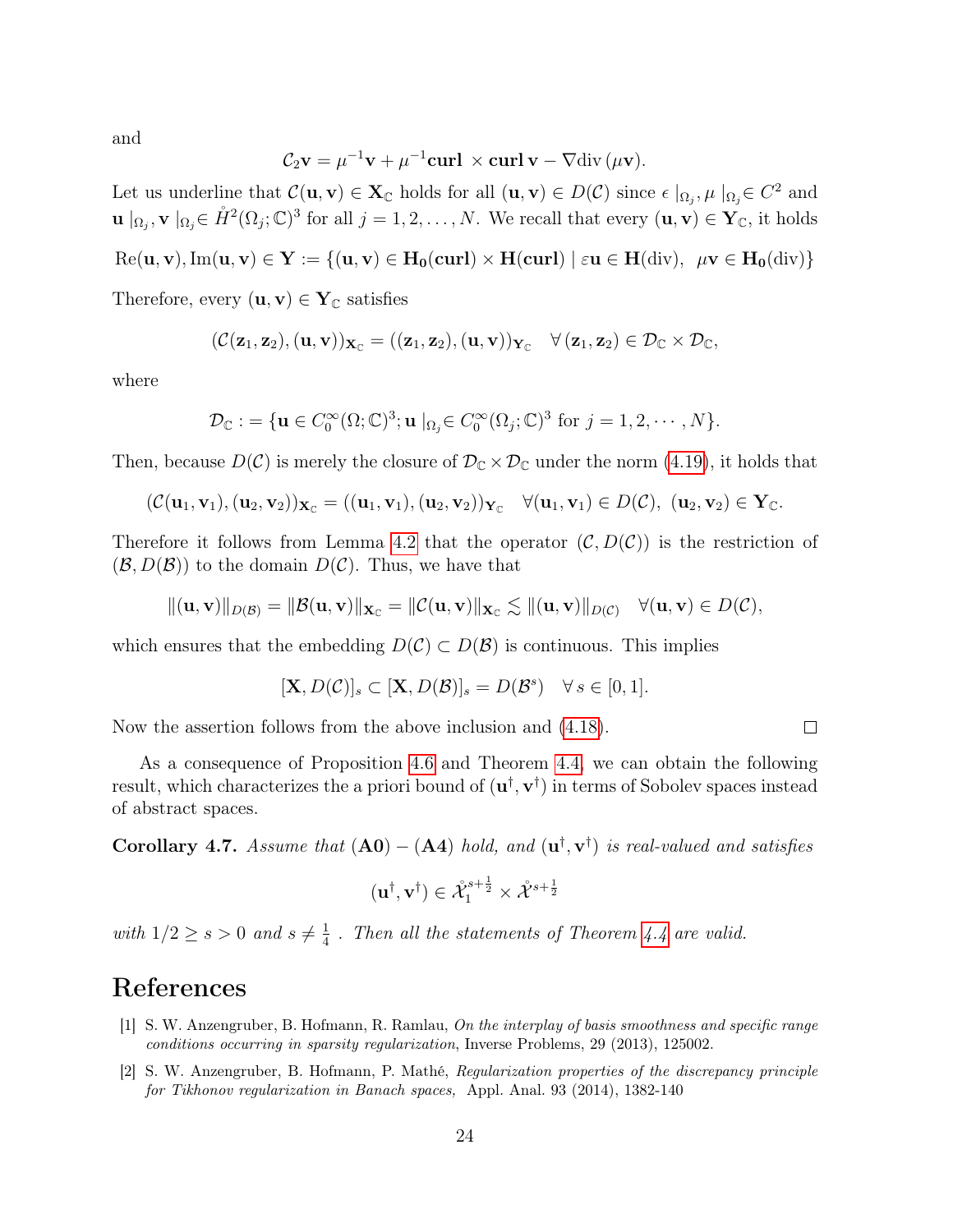- [3] S. W. Anzengruber, R. Ramlau, Morozov's discrepancy principle for Tikhonov-type functionals with nonlinear operators, Inverse Problems, 26 (2010), 025001.
- [4] M. Burger, J. Flemming, B. Hofmann, Convergence rates in  $\ell^1$ -regularization if the sparsity assumption fails, Inverse Problems, 29 (2013), 025013.
- [5] D. H. Chen, B. Hofmann, J. Zou, Elastic-net regularization versus  $\ell^1$ -regularization for linear inverse problems with quasi-sparse solutions, Inverse Problem, 33 (2016), 015004.
- [6] K.-J.Engel and R.Nagel, One Parameter Semigroups for Linear Evolution Equations. volume194 of Graduate Texts in Mathematics. Springer-Verlag, New York, 2000. With contributions by S. Brendle, M. Campiti, T. Hahn, G. Metafune, G. Nickel, D. Pallara, C. Perazzoli, A. Rhandi, S. Romanelli and R. Schnaubelt.
- [7] J. Flemming, Generalized Tikhonov Regularization and Modern Convergence Rate Theory in Banach Spaces. Shaker Verlag, Aachen, 2012.
- [8] V. Girault, P. A. Raviart, Finite Element Methods for Navier-Stokes Equations: Theory and Algorithms Vol. 5. Springer Science & Business Media. 2012.
- [9] M. Grasmair, Generalized Bregman distances and convergence rates for non-convex regularization methods, Inverse Problems, 26 (2010), 115014.
- [10] P. Grisvard, Elliptic Problems in Nonsmooth Domains. Society for Industrial and Applied Mathematics, 2011.
- [11] H. Feng, D. Jiang, J. Zou, Simultaneous identification of electric permittivity and magnetic permeability, Inverse Problems, 26 (2010), 095009.
- [12] B. Hofmann, B. Kaltenbacher, C. Pöschl, O. Scherzer, A convergence rates result for Tikhonov regularization in Banach spaces with non-smooth operators, Inverse Problems, 23 (2007), 987-1010.
- [13] T. Hohage, F. Weilding, Verification of a variational source condition for acoustic inverse medium scattering problems, Inverse Problem , 31 (2015), 075006.
- [14] T. Hohage, F. Weilding, Variational source condition and stability estimates for inverse electromagnetic medium scattering problems, Inverse Problems & Imaging, 11 (2017), 203-220.
- [15] T. Hohage, F. Weilding, Characerizations of variational source conditions, converse results, and maxisets of spectral regularization methods, arXiv: 1603.05133v4.
- [16] B. Hofmann, P. Mathé, Parameter choice in Banach space regularization under variational inequalities, Inverse Problems, 28 (2012), 104006.
- [17] A. Lechleiter and A. Rieder, Newton regularizations for impedance tomography: convergence by local injectivity, Inverse Problems, (24) 2008, 065009.
- [18] B. Kaltenbacher, M. Kaltenbacher, and S. Reitzinger, Identification of nonlinear B-H curves based on magnetic field computations and multigrid methods for ill-posed problems, European J. Appl. Math., 14 (2003), 15–38.
- [19] B. Kaltenbacher, F. Schöpfer, T. Schuster, Iterative methods for nonlinear ill-posed problems in Banach spaces: convergence and applications to parameter identification problems, Inverse Problems, 25 (2009), 065003.
- [20] A. Kirsch, A. Rieder, Inverse problems for abstract evolution equations with applications in electrodynamics and elasticity, Inverse Problems, 32 (2016), 085001.
- [21] J. L. Lions, E. Magenes, Non-homogeneous Boundary Value Problems and Applications, Springer Science & Business Media, 2012.